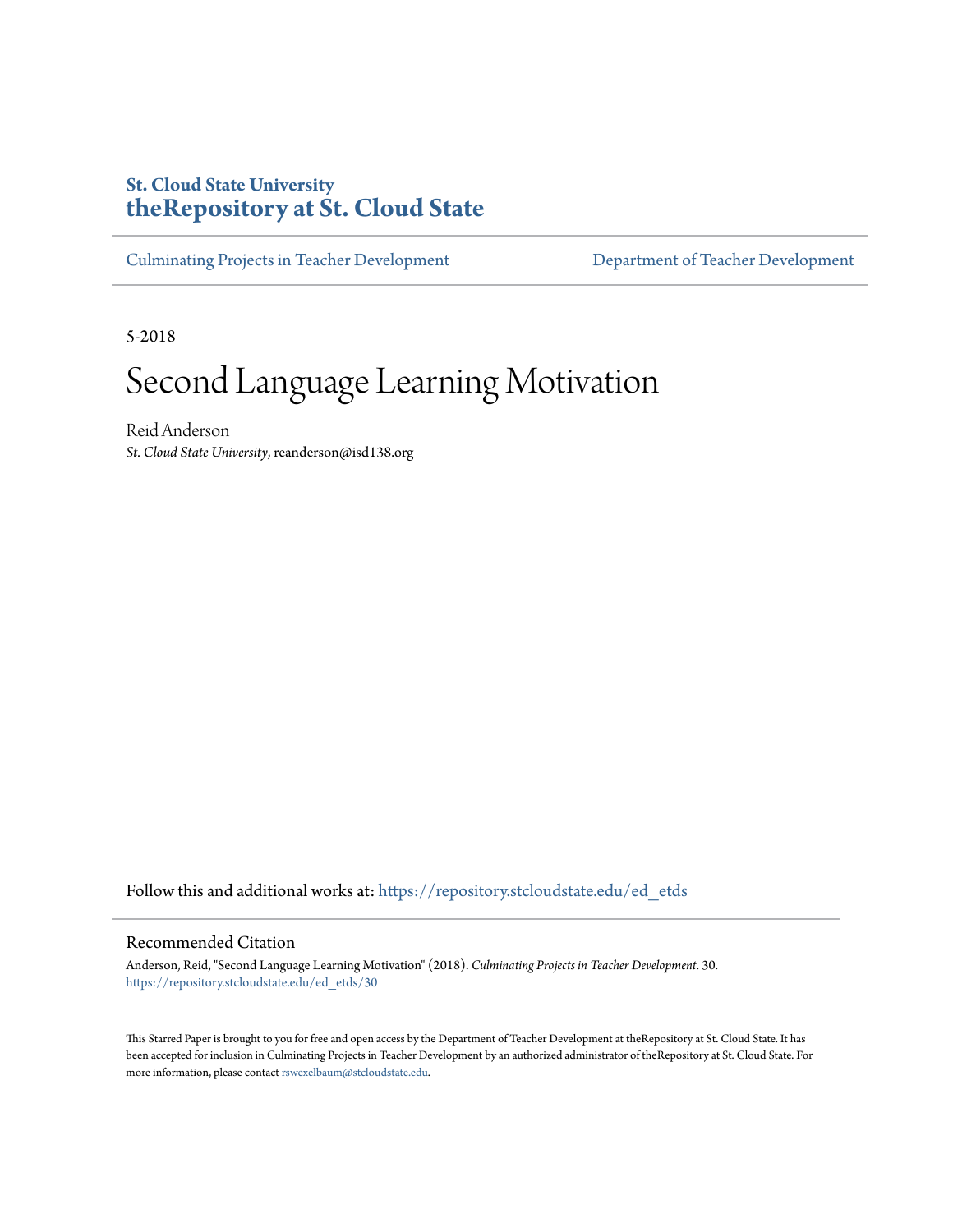# **Second Language Learning Motivation**

by

Reid E. Anderson

A Starred Paper

Submitted to the Graduate Faculty of

St. Cloud State University

in Partial Fulfillment of the Requirements

for the Degree

Master of Science in

Curriculum and Instruction

May, 2018

Starred Paper Committee: Ramon Serrano, Chairperson Hsueh-I Lo Ming-Chi Own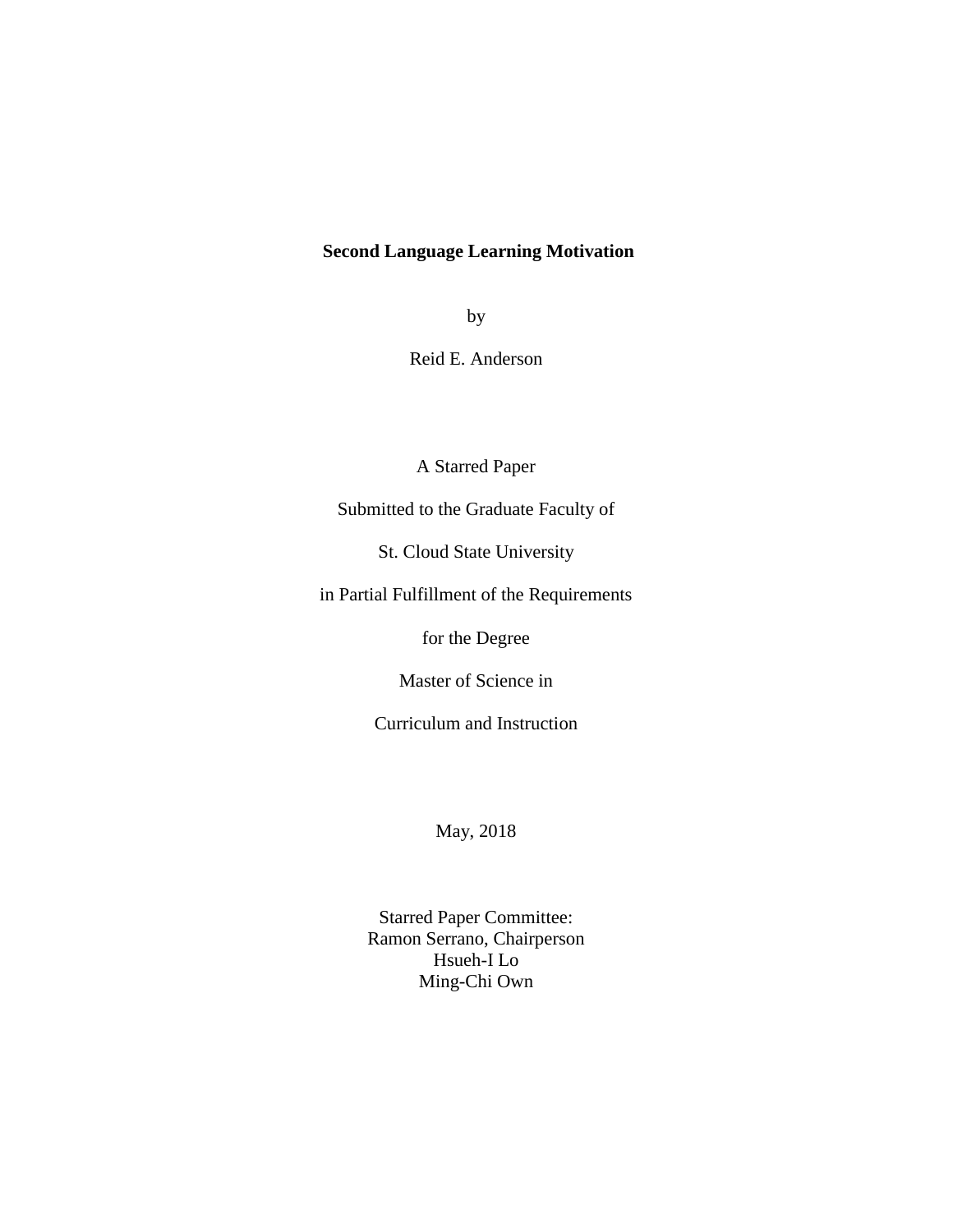# Table of Contents

| Chapter                                       | Page           |
|-----------------------------------------------|----------------|
| 1.                                            | $\overline{4}$ |
|                                               | 4              |
|                                               | 5              |
|                                               | 5              |
|                                               | $\overline{7}$ |
|                                               | 9              |
|                                               | 9              |
|                                               | 10             |
| 2.                                            | 12             |
|                                               | 12             |
|                                               | 14             |
|                                               | 20             |
|                                               | 24             |
|                                               | 27             |
|                                               | 27             |
|                                               | 30             |
|                                               | 30             |
|                                               | 33             |
| Research Question 1: What Would Make You More | 34             |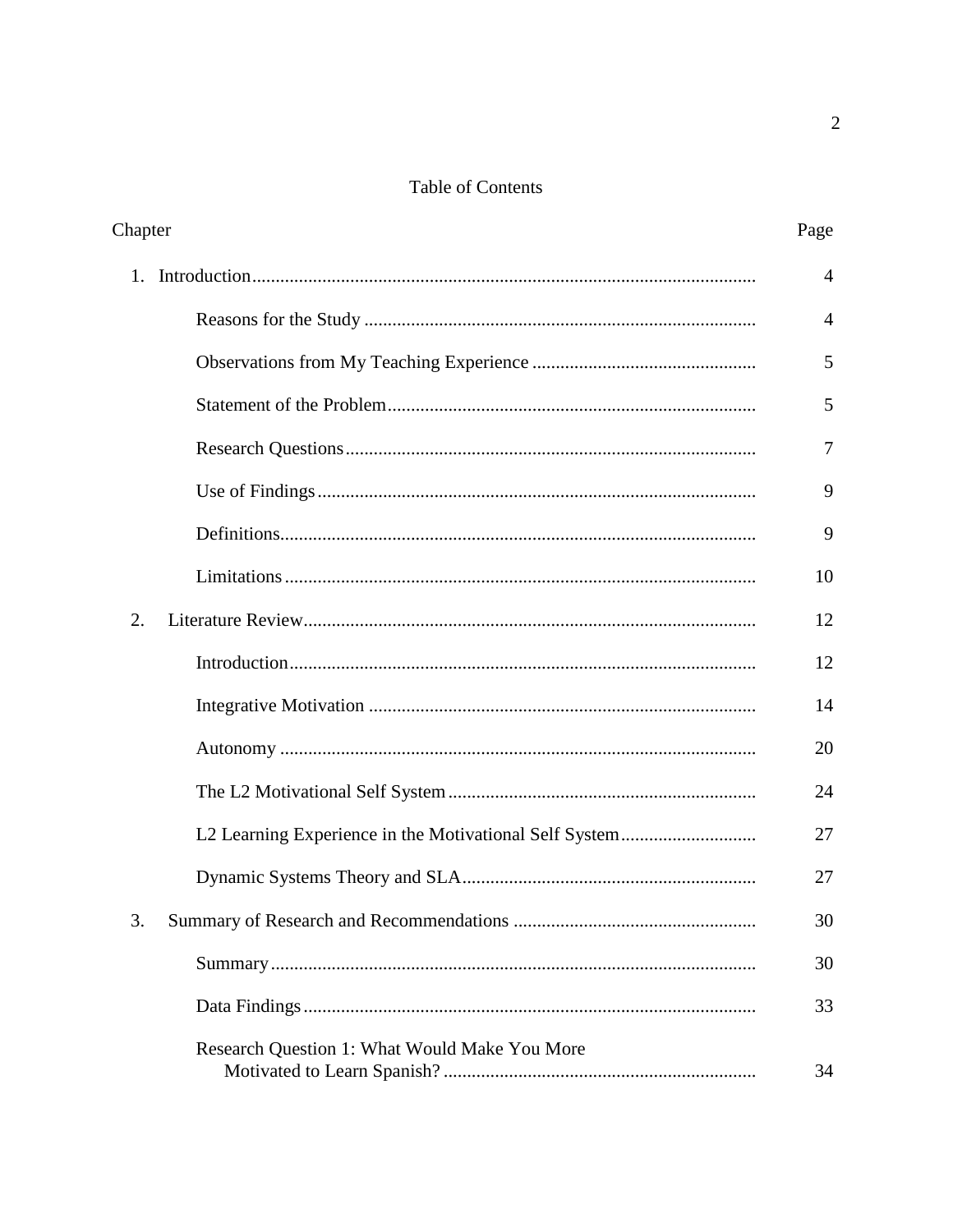#### Chapter Page

3

| Research Question 2: What Was the Most Beneficial | 35 |
|---------------------------------------------------|----|
| Research Question 3: What Motivated You to Take a | 37 |
| 4.                                                | 40 |
| Personal Motivations for Learning Languages       | 40 |
|                                                   | 42 |
| 5.                                                | 44 |
| References                                        | 46 |
| Appendix                                          |    |
|                                                   | 53 |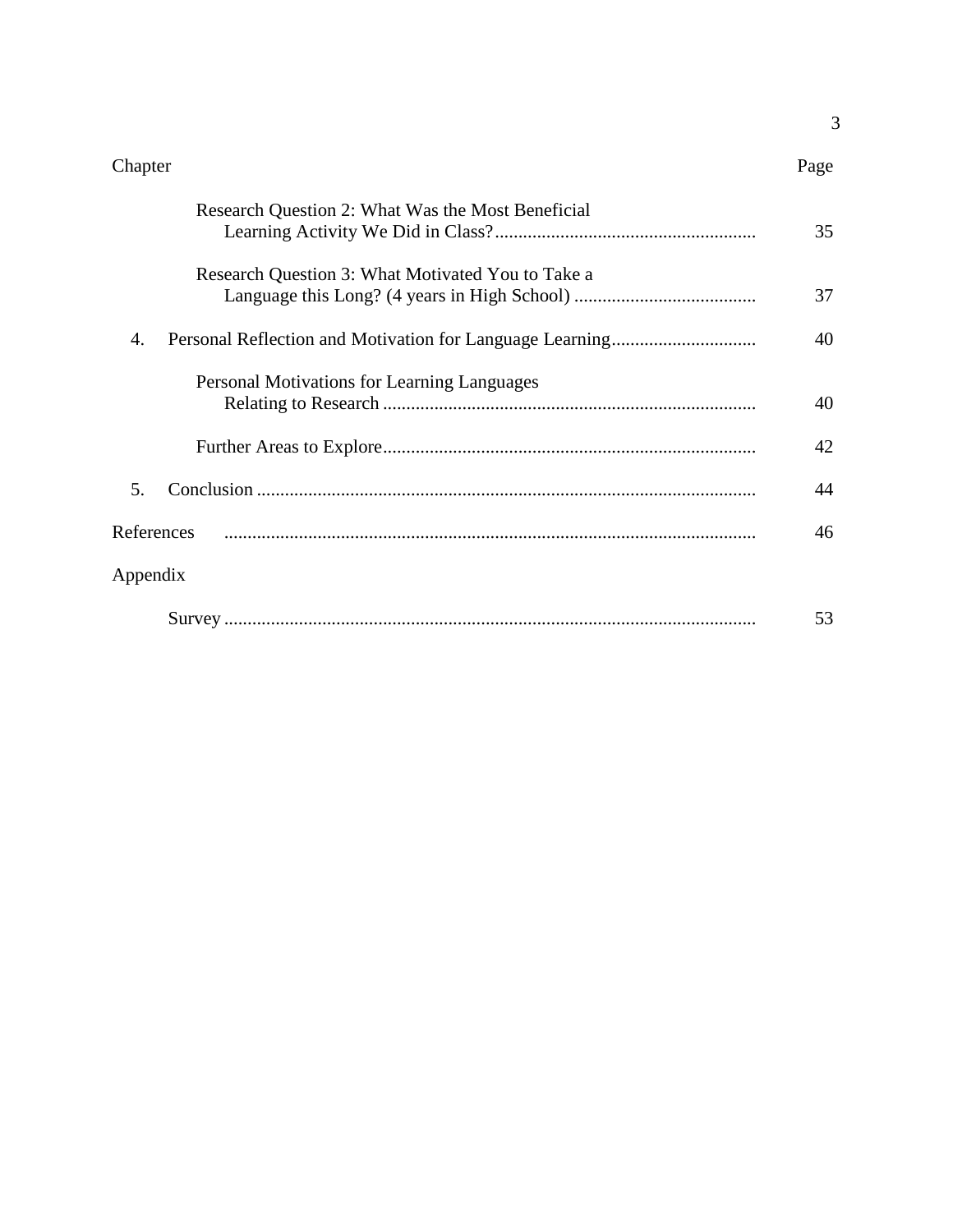#### **Chapter 1: Introduction**

#### **Reasons for the Study**

For the past 10 years, I have taught beginning to advanced levels of Spanish courses to grades K-12 schools; both in urban and suburban settings where English language speakers were the minority. In my ESL classrooms in a large city, students made every effort to learn English in spite of being in a school where 27 countries were represented. However, the majority of my time has been in schools where it is a struggle to get students to see the value in learning a second language. Why should I learn another language if everyone around you speaks English? This is an example of what some students may think. Many students see learning a language as an extra task they do not care about spending time on it.

I want to instill in students the ideal that second language learning (L2) involves seeing what one could become when achieving mastery of the language, and doing what is necessary to fill the void to get there. Csizér and Dörnyei, (2005) developed a theory related to gaining the aforementioned vision that is called, "The ideal L2 self." A part of Csizér and Dörnyei's learning theory called the rooted L2 self involves seeing a connection with the music and history of the country where the language is spoken. Connected to this, is integrative motivation, which involves connecting with the people and culture where the language is used. I believe these are major components necessary to motivate students in learning a second language. Below are examples of what motivated me to learn Spanish: A realization of my language deficit and what was possible after being inspired by teachers, and connecting with the culture, people and geography of the country where the language is spoken.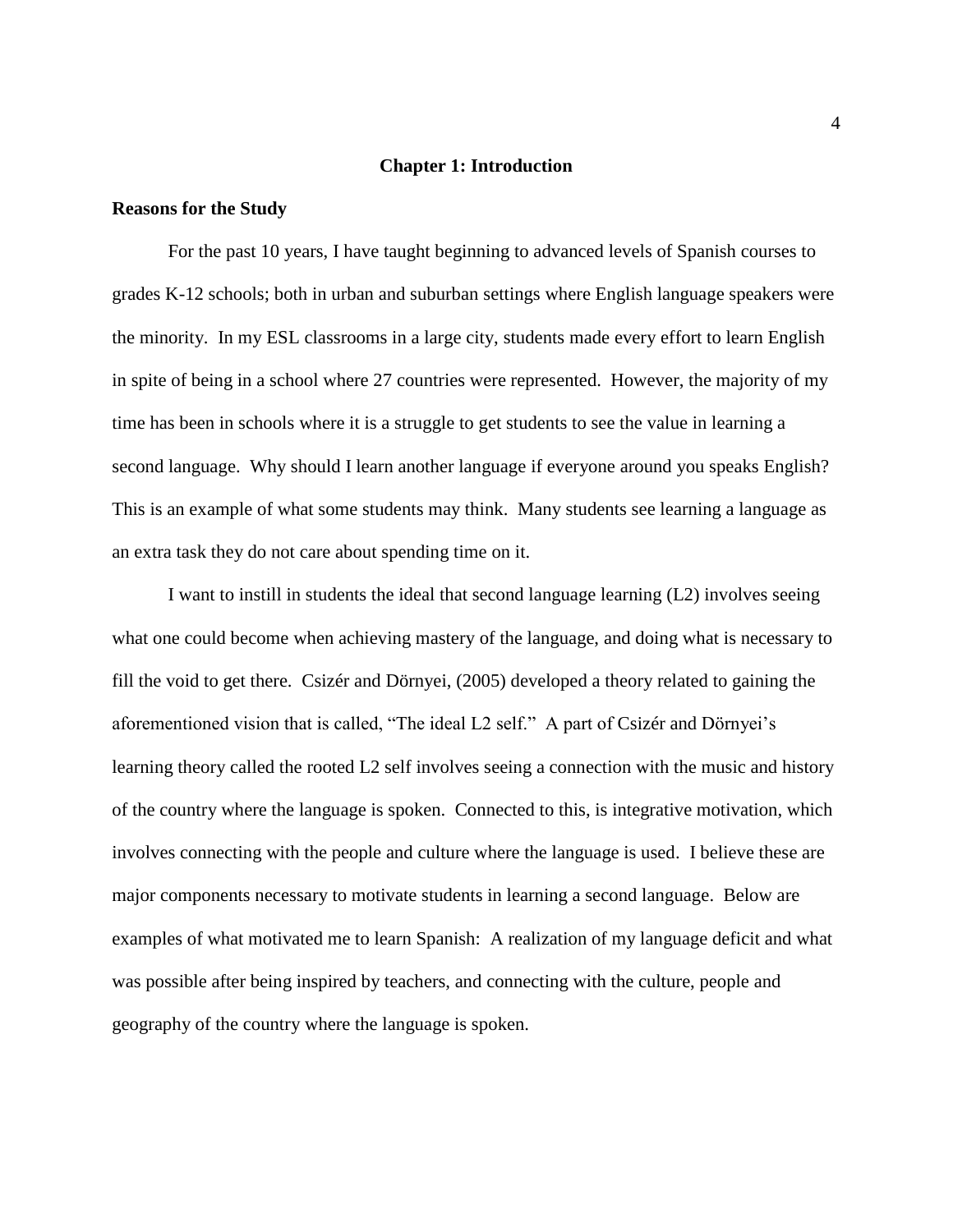#### **Observations from My Teaching Experience**

It has been my experience that the majority of students have yet to grasp a reason to continue in a foreign language. Despite the benefits of learning another language in today's world, little change is noticeable. In younger grades, students seem more enthusiastic to learn another language. Possibly because they have heightened curiosity. However, by seventh grade, some students have a negative attitude toward Spanish. Taylor and Marsden (2014) would concur with my experience, as they found in England, that students' attitudes greatly affected their view of foreign languages. They claimed that one of the main causes of this negative view on foreign languages is, "English is becoming a global language." (p. 902). I hear students frequently asking, "Why should we have to learn Spanish? We are in America. Everyone speaks English! I can just use Google translate." One of my goals is to break this mentality. I want students to be excited enough about learning a new language all four years in high school and possibly pursue it in college, thereby enhancing their career. It is hard in this community to get students to see the value of learning a language. Robinson, Rivers, and Brecht (2006) and SDA (2012) as cited in Taylor and Marsden (2014) found that, "Foreign language competence is generally low, with only 10% of survey respondents saying they could speak the language well" (p. 903). Students seem closed-minded. Exposure to those who speak another language is limited. Often I have to use extrinsic motivation to get students to buy into the program.

#### **Statement of the Problem**

I am interested in conducting this research because some students go into ninth grade having a negative attitude toward language learning, or only wanting to do the minimum of 2 years required by college. Some do not want anything to do with a foreign language. Research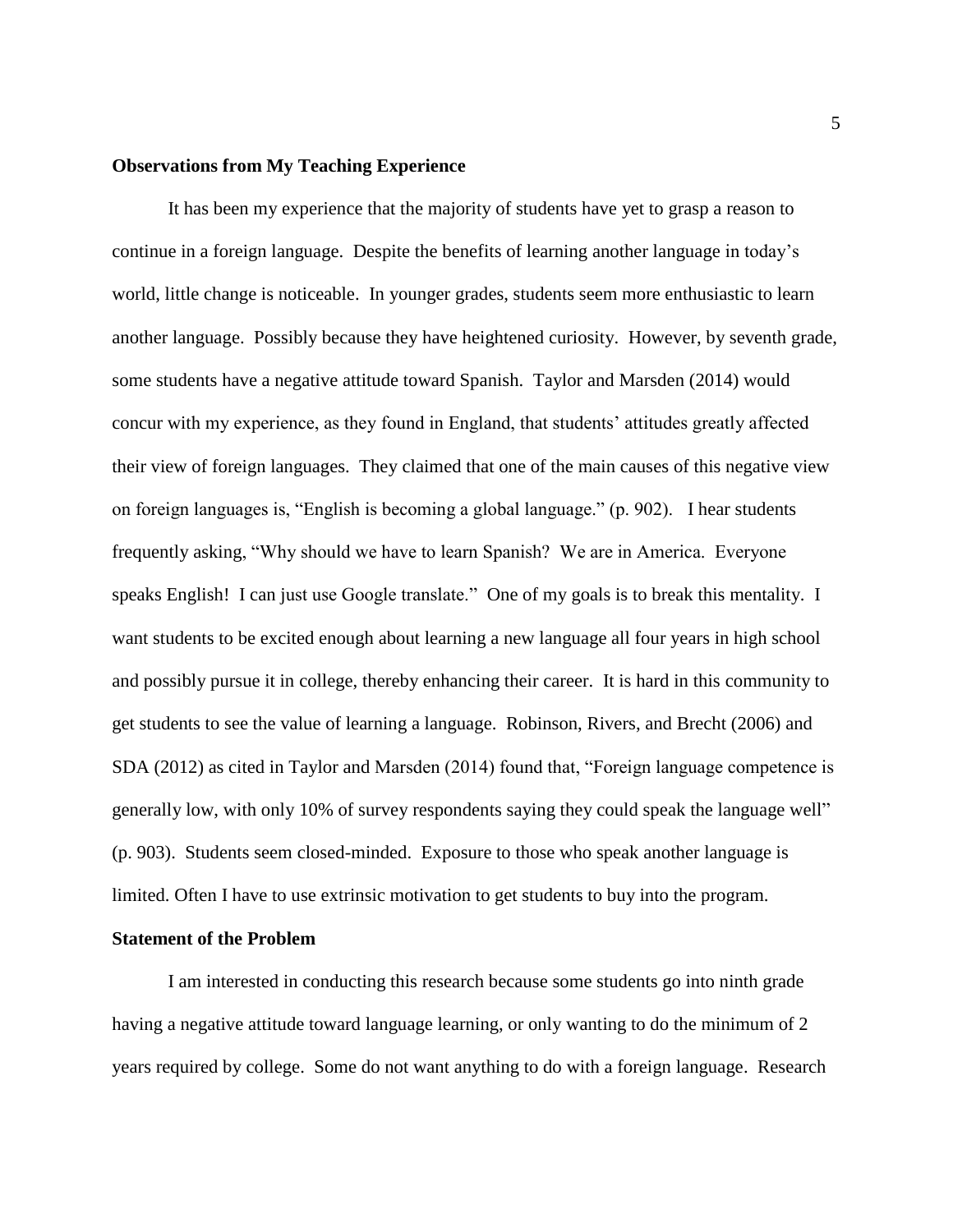in Britain suggests this has been a growing major concern (Williams, Burden, & Lanvers, 2002). Contributing to the mindset that learning a second language is not necessary comes from how widespread English is around the world argument. Many people in the world are trying to learn our native language. Lee, Mikesell, Dina, Mates, and Schumann (2007) argued many foreigners will switch over to English when you try to speak their language. It is natural to them. They can speak our language better than we can speak theirs. We both will be better understood if this happens.

It is vital to find out what turns students away from language learning reversal can occur in a world that is growing increasingly multilingual. Further highlighting this concern is a report made for the Nuffield Foundation in the United Kingdom, "There is a well-established need for foreign languages in the  $21<sup>st</sup>$  century from a European perspective, from a business view, and because of a greater need to communicate internationally." The report further suggests that because companies in the UK are not as proficient as their European competitors in linguistic and cultural understanding, and thus they are falling behind. Research proposes that if speakers can identify native speakers of the target language, they will be more motivated to learn the language (Lamb, 2004; Warden & Lin, 2000; Yashima, 2002). I would contend that this is because of the human desire to be a part of a community and feel valued as a person verifies the idea.

In a language learning report by the Victoria Department of Education and Early Childhood Development in Australia (2007), I found views that I wish were more adopted in our country. The report focused on learning languages other than English. In Europe and Scandinavia, they have a much higher view of second language learning. The European Union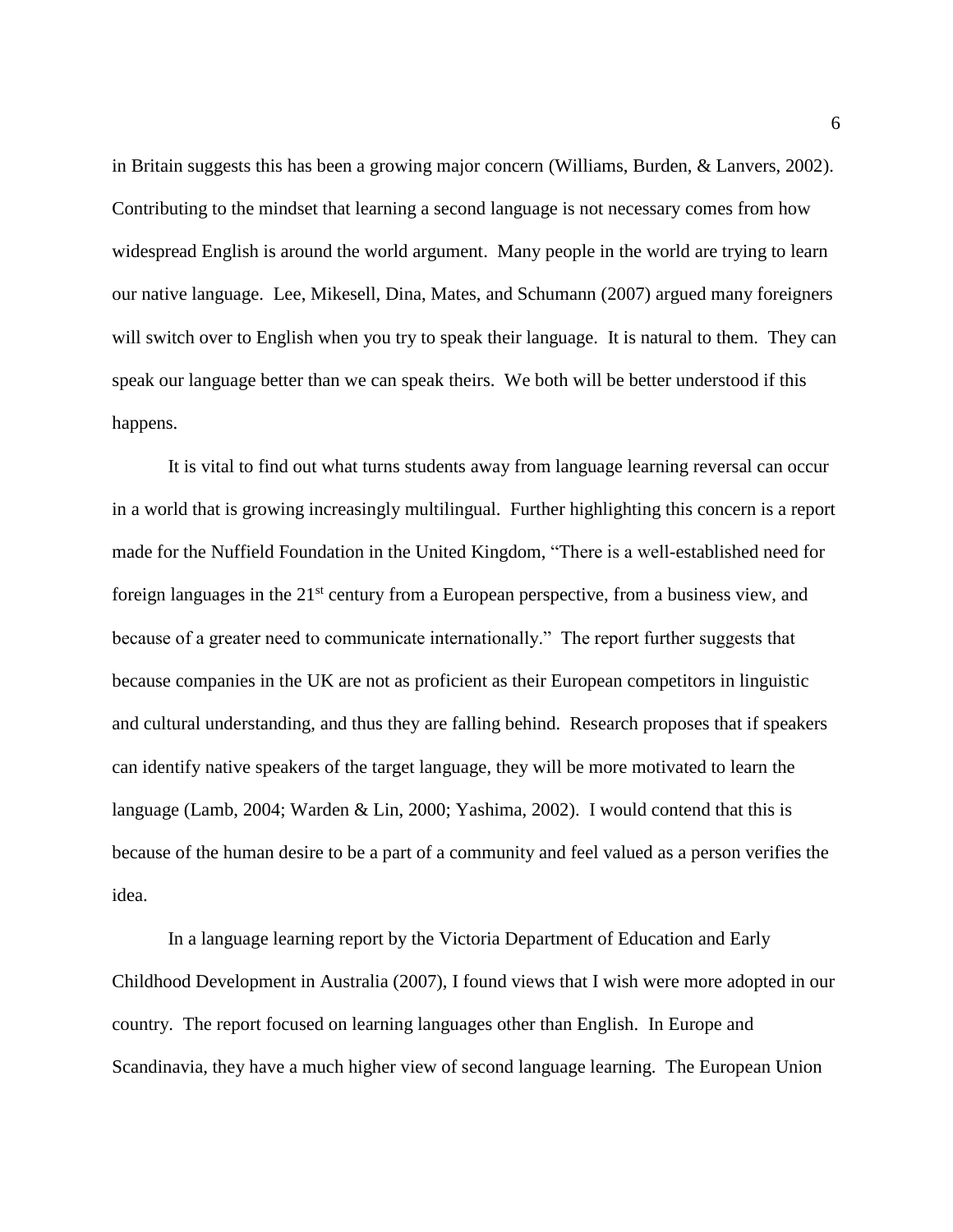for example has language policies with a trajectory of moving to two second languages being learned at an early age. In Finland, students in their  $12<sup>th</sup>$  year of study take English besides Finnish. More than 40% take German on top of this. They see it as a fundamental skill in these places, whereas nations with English as the dominant language see it as an extra. In the language learning report it also states that there is a way of thinking that can be described as minds with default set to only one language.

Middle school students are an interesting group of young people with a wide range of emotions and attitudes. I want to know what makes students excited to learn a language. Ultimately, it is my goal to increasingly integrate Spanish into the school culture. But how do I make this happen? As part of this project, I hope to gain light into students' motivation, hence inspiring me to be a better teacher. If I am a stronger teacher, this will improve students' drive to learn Spanish, the catalyst for another language. I can share what I learn with others in the foreign language department and try to improve the attitude of students toward other cultures and the languages that surround them. As a result, the research questions I will examine follows.

#### **Research Questions**

- 1. What motivates students to learn a second language?
- 2. What learning activities are the most beneficial in a second language classroom?
- 3. What reasons detract students' desire to learn a second language?
- 4. What are main factors in students continuing in a language throughout high school, andbeyond?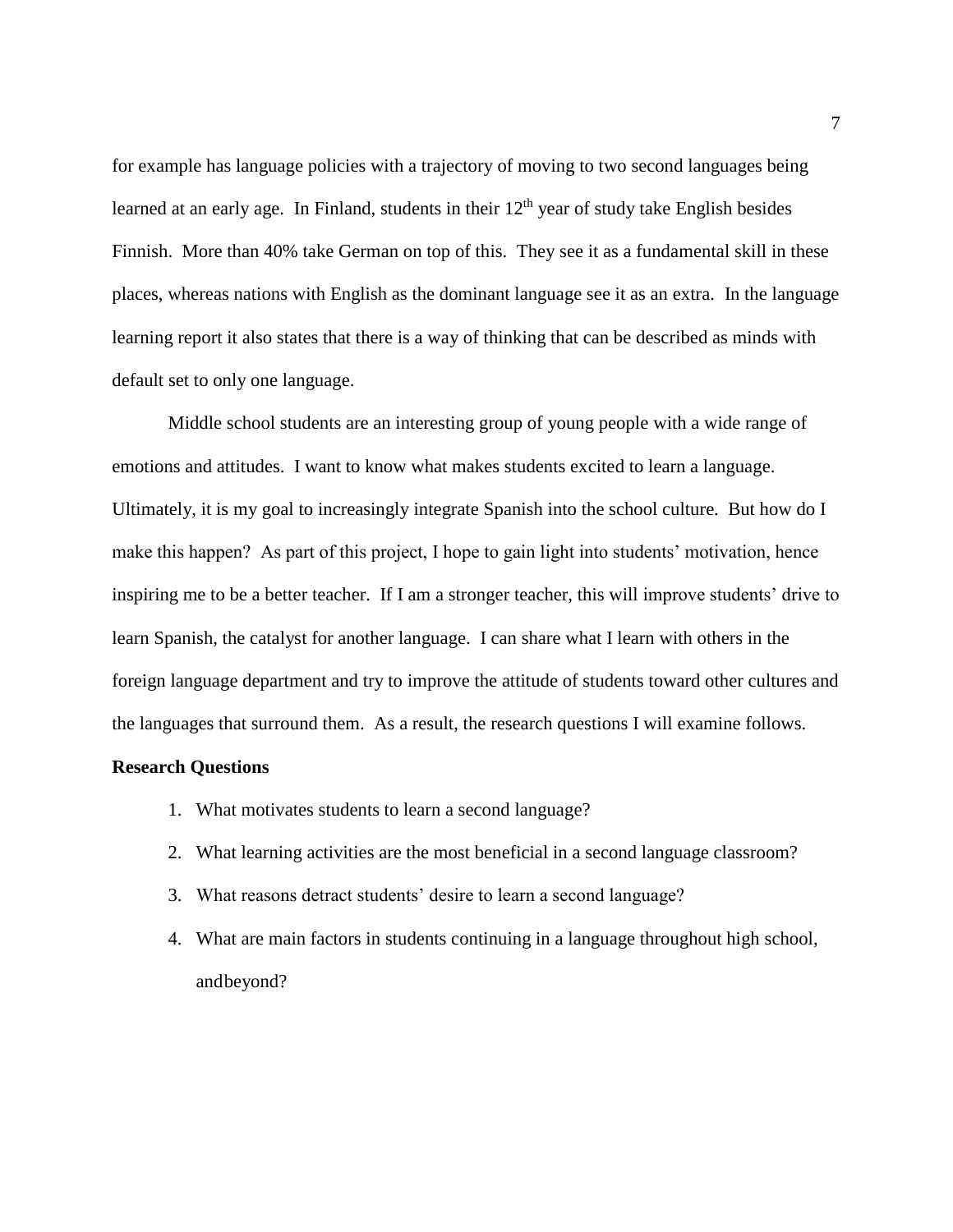To answer these questions, I will review literature on the following language learning motivation theories:

- o Integrative motivation
- o Socio-educational model
- o Autonomy in language learning
- o Students' ideal self-images related to language learning
- o Dynamic Systems theory

To gather data in my classroom, I will use a google form survey with the following questions for students to answer:

- 1. What would make you more motivated to learn Spanish?
- 2. What were the most beneficial learning activities we did?
- 3. On a scale from 1-5, 1 meaning not at all, and 5 meaning absolutely, rate the following statements: I am looking forward to taking Spanish next year. I am motivated to learn Spanish.

Additionally, I will survey students who are seniors at the high school who are in a language in order to find out what motivated them to pursue it for four years by asking the following questions:

- 1. What motivated you to take a language this long?
- 2. Do you want to pursue a language in college? Why or Why not?

My data will be analyzed quantifiably. I will also look at how many similar responses were given in, "What motivates you to learn Spanish," and "What was the most beneficial learning activity we did?"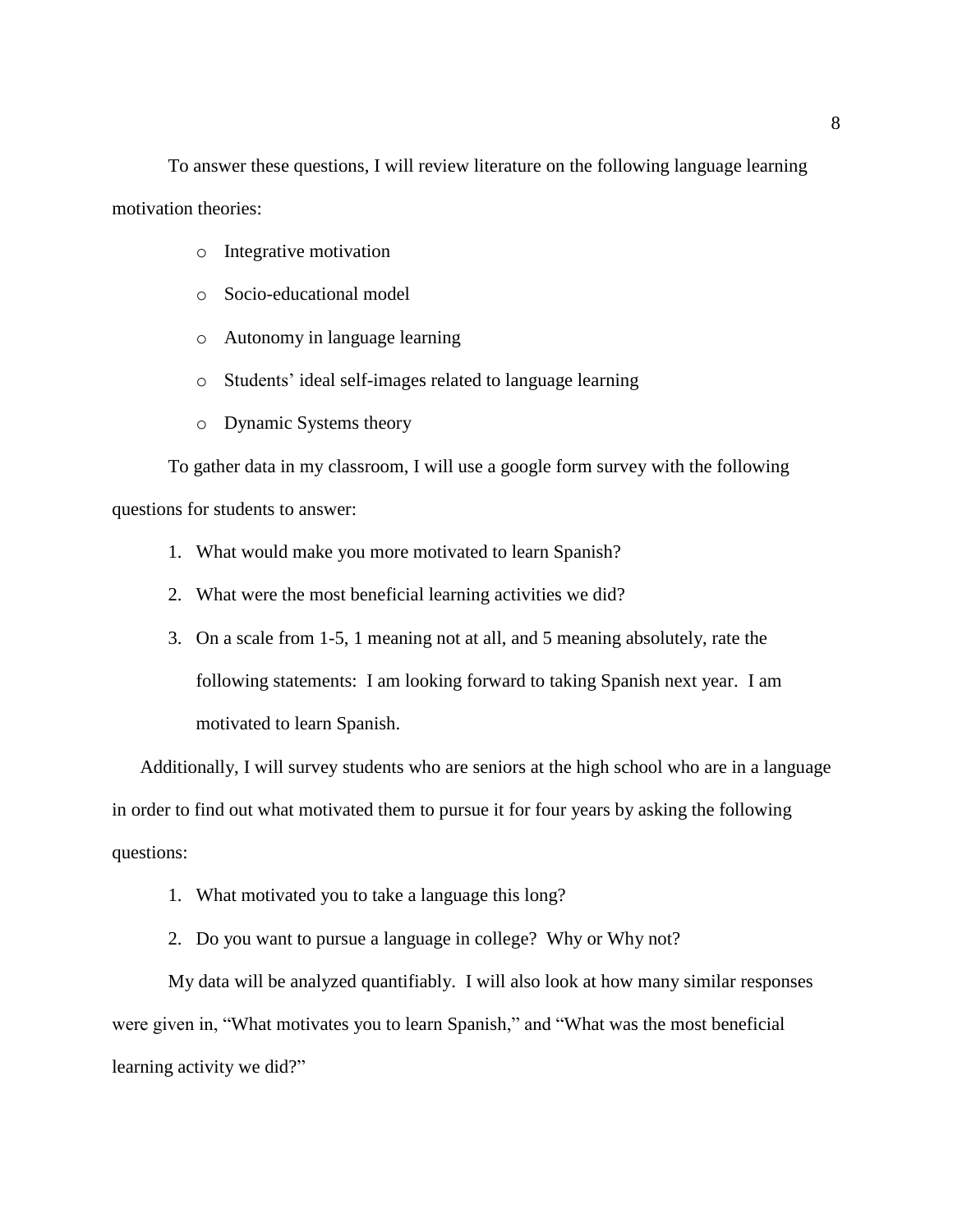Based on these findings, I will adapt my teaching to increase the number of students motivated to learn a foreign language. I will look at the findings and expanded my activities to correlate to these findings. In addition to research in my classroom, I will explore the literature on this broad topic, as stated above, to direct my practice.

#### **Use of Findings**

The results of this study will be motivating to me. I believe it will make me a better teacher by allowing me to employ methods that were most motivating and contribute to advancing understanding of what motivates students to learn Spanish. I will use this data to influence my teaching so I can employ learning activities that spark interest in my students. I anticipate prompting more awareness of the benefits of the language programs at this rural school district. I feel this research will make my teaching come alive, spending as much time using Spanish at a higher percentage during my lessons. It is my expectation that by this study, I can change students' attitude toward learning foreign languages.

Discussion of this data in my professional learning community (PLC) will be beneficial because it will give other teachers ideas on how to motivate their students. Maybe some teachers are doing activities already that connect to my research. It will be interesting to talk about the findings and see if the same things that enthuse my students inspire their students. We will discuss activities that can be implemented to get them ready for high school. Colleagues can suggest learning activities, and I can adjust them based on my research.

#### **Definitions**

For the purpose of this study, the following terms will be defined as:

• Target language: a foreign language that a person is intending to learn.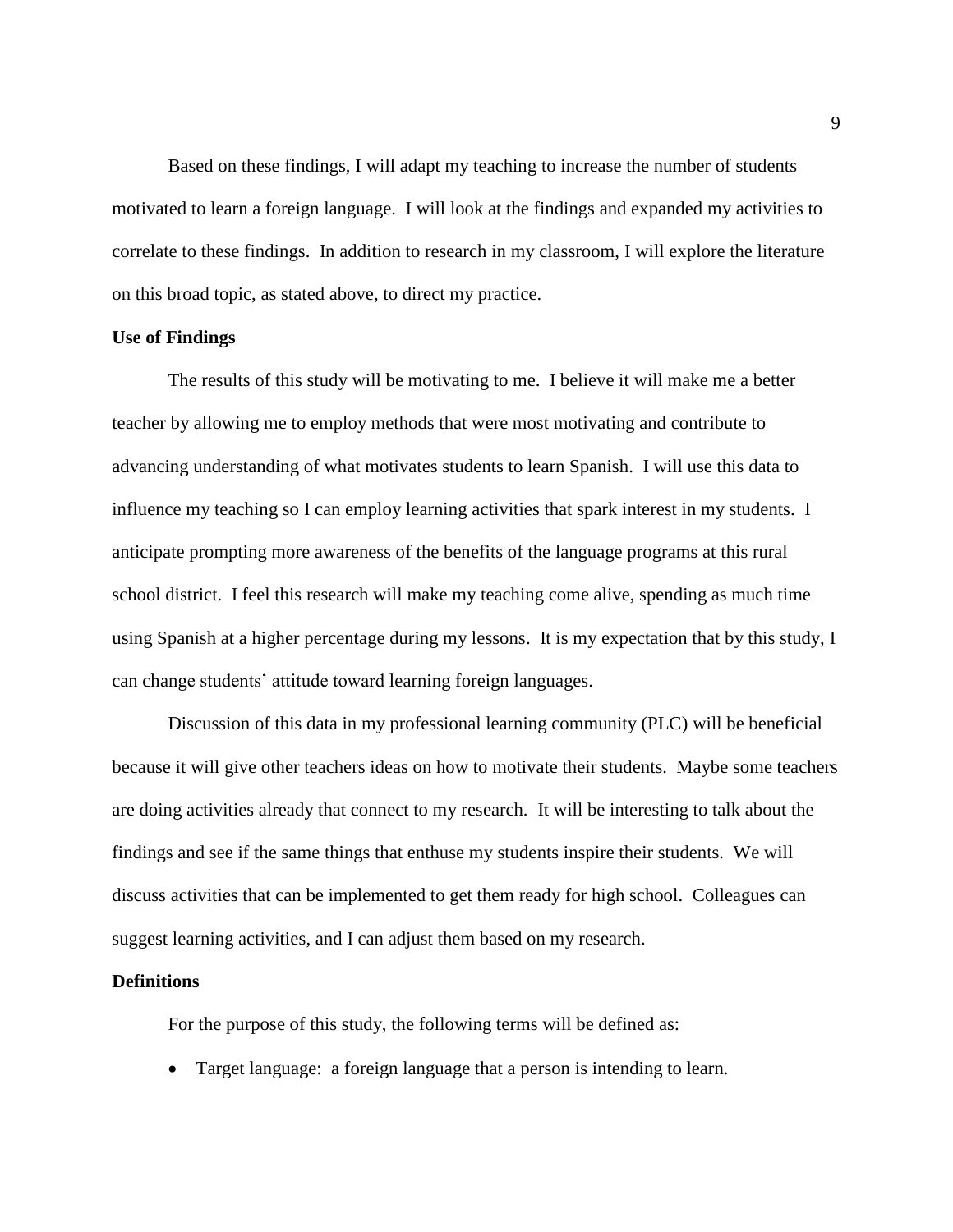- L1: the language an individual learned and spoke since infancy
- L2: the non-native language that is being learned
- Integrative motivation: the desire to learn (a language) because they want to get to know a culture or person who speaks that language (Dörnyei & Al-Hoorie, 2017; Razavi, 2014).
- Instrumental motivation: the desire to learn (a language) for reasons such as getting in to college, making more money, fulfilling a credit requirement, or because it is required by their employer (Razavi, 2014).
- Motivation 3.0: Motivation as defined by Pink (2009). His definition includes aspects of autonomy, mastery and purpose. This is a new definition about what drives us to accomplish tasks and goals. Humans are motivated by the drive to learn, create, and better the world through finding a purpose.
- Ideal L2 Self: the person we would like to become in terms of a second language speaker.

#### **Limitations**

In my study, I used only my students in grades sixth, seventh, and eighth grade for the motivational survey. For the upper level students, only 27 responded to my survey. These are students from my own classes. My town has a population of about 10,160 people based on data from 2014. Students come from families where 66% live in urban areas, and 34% live in rural areas. It would be interesting to compare data from an area that has more racial diversity.

This survey was anonymous so students may not have taken it seriously. I could have gotten students on a bad day, and the data may not reflect their true feelings, but rather how they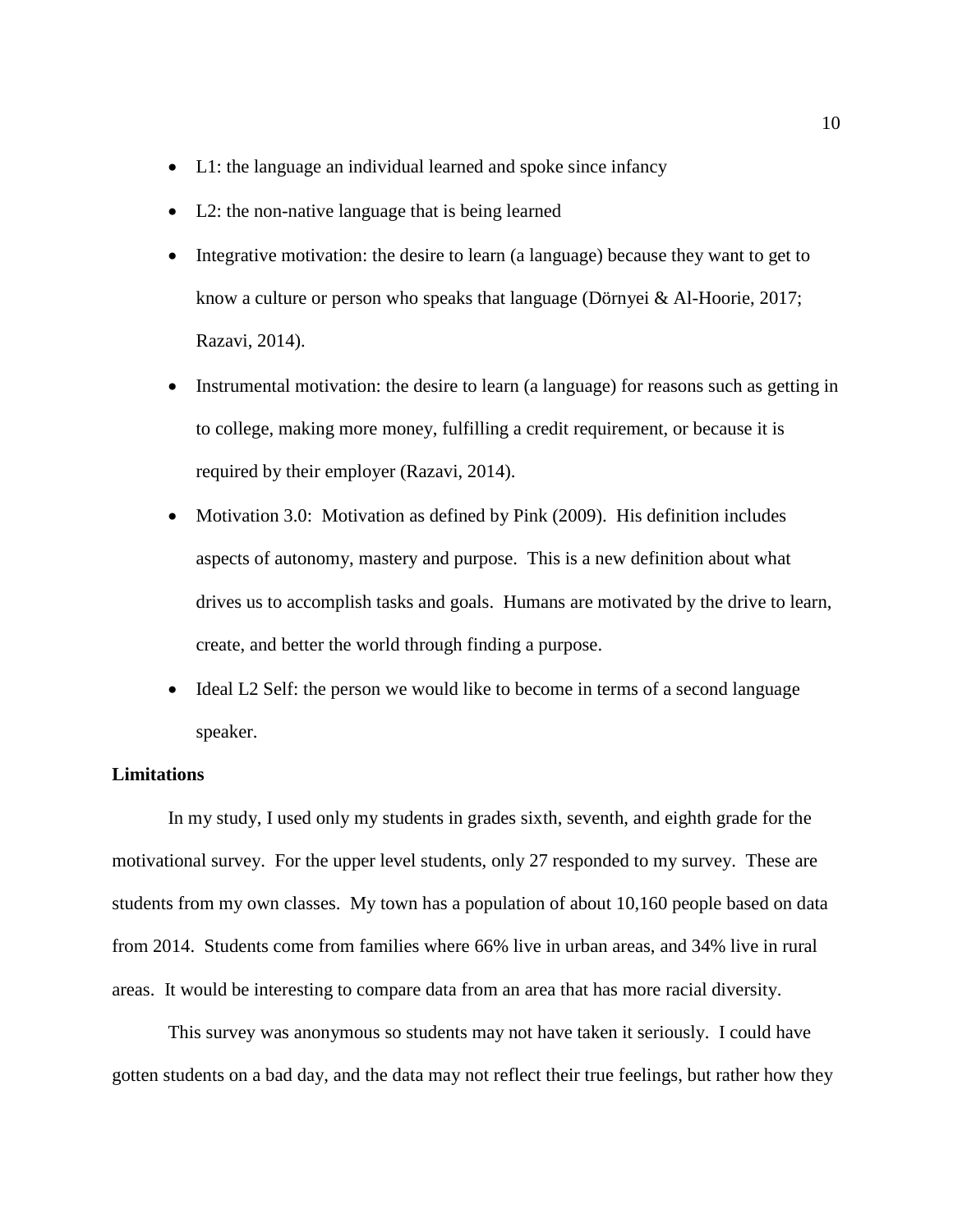were feeling about what happened earlier that day. Middle school emotions are all over the place.

My data will be analyzed quantifiably. I will look at how many similar responses were given in, "What motivates you to learn Spanish," and "What was the most beneficial learning activity we did?" I will also find similarities in responses to the question to upper level students, "What made you take a language this long?"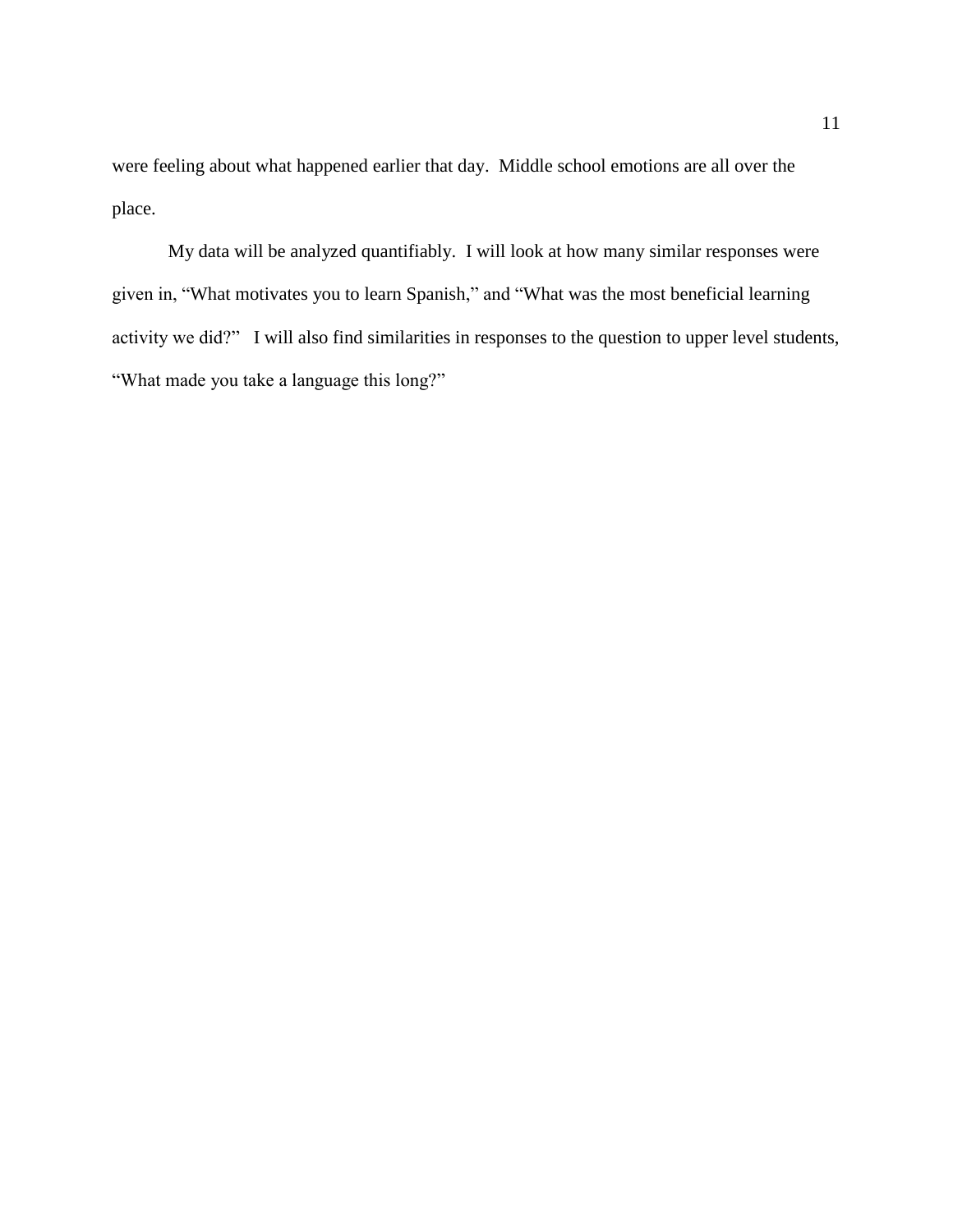#### **Chapter 2: Literature Review**

## **Introduction**

The purpose of this literature review was to explore what motivates students to learn a foreign language. Many topics deal with motivation and learning a language. Several theories exist and the need for further exploration is required to improve teaching practice in this subject area. The following models or categories and how they relate to second language learning motivation are explored: integrative motivation, autonomy, and the ideal L2 self. There is much research about these topics related to motivation in general, but the majority of this work will focus on how they relate to language learning.

As stated by Dornyei, (1994):

L2 learning presents a unique situation due to the multifaceted nature and role of language. It is at the same time: a) *a communication coding system,* that can be taught as a school subject, b) an *integral part of an individual's identity* involved in almost all mental activities, and c) the most important *channel of social organization* embedded in the cultural community where it is used. Thus, L2 learning is more complex than simply mastering new information and knowledge. (p. 274)

In light of these assertions, second language teachers need to consider the implications of these factors. They need to go beyond content and develop strategies ensuring these influences are solidly addressed throughout the year. Based on Dörnyei's (1994) statement above, it can be assumed that students need to learn skills to decode the new sounds of the language in order to be effectively understood. Communication is a social activity, and this interaction needs to be experienced positively to avoid frustration and misunderstanding. If students see themselves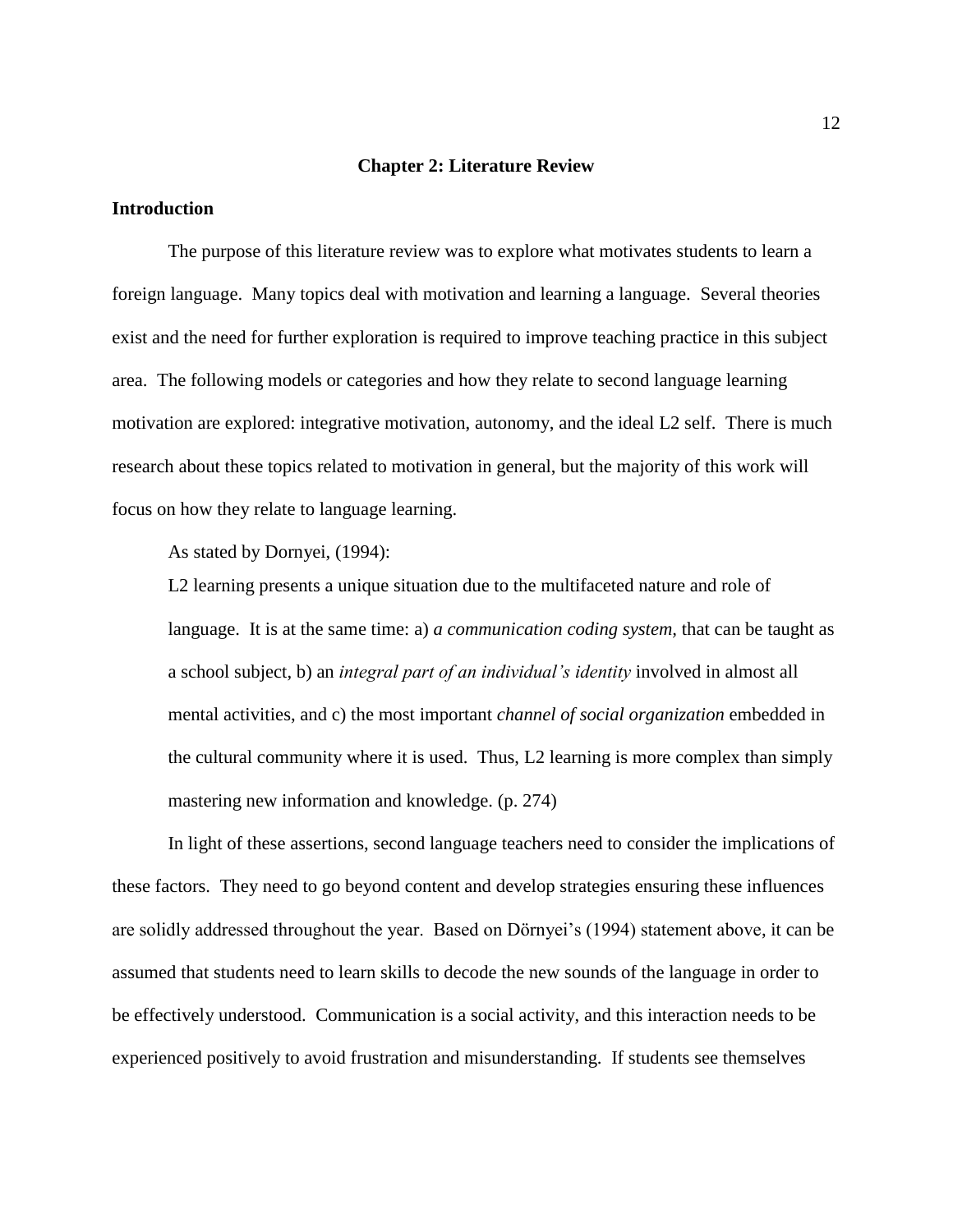identifying with the target culture, where language is used, then they will be more integratively motivated because of a cultural connection.

In a more recent study, Gardner and Koff (2007) additionally asserts a motivated student takes the form of many entities:

Motivation is a very complex phenomenon with many facets…there are many characteristics of the motivated individual. For example, they are goal directed, expend effort, is persistent, is attentive, has desires (wants) exhibits positive effect, is aroused, has expectancies, demonstrates self-confidence (self-efficacy), and has reasons (motives)…Motivation to learn a second language is not a simple construct. (p. 10)

Given these features of a motivated student, how can teachers ensure our classroom activities promote these attributes? Further reflection needs to occur to guarantee our teaching practice considers these factors. It can be concluded therefore, certain actions will aid in motivating students. For example, objectives should be clear, and students rewarded when they are making progress toward their goal. If one notices a student is animated about a certain language aspect, the instructor could spur on the desires to create a feeling of worth.

Expanding on Gardner's (1985) foundational theory on integrative motivation, Tremblay and Gardner (1995) joined three ideas together that must be a part of the motivational definition: motivational intensity, desire to learn the language, and attitude toward learning the language. Why should these key components be linked together? Gardener stated sentiments that, to most accurately define what is happening in language learning motivation, fusion of these ideas must occur because when everything comes together, this is when the complete picture of achievement appears.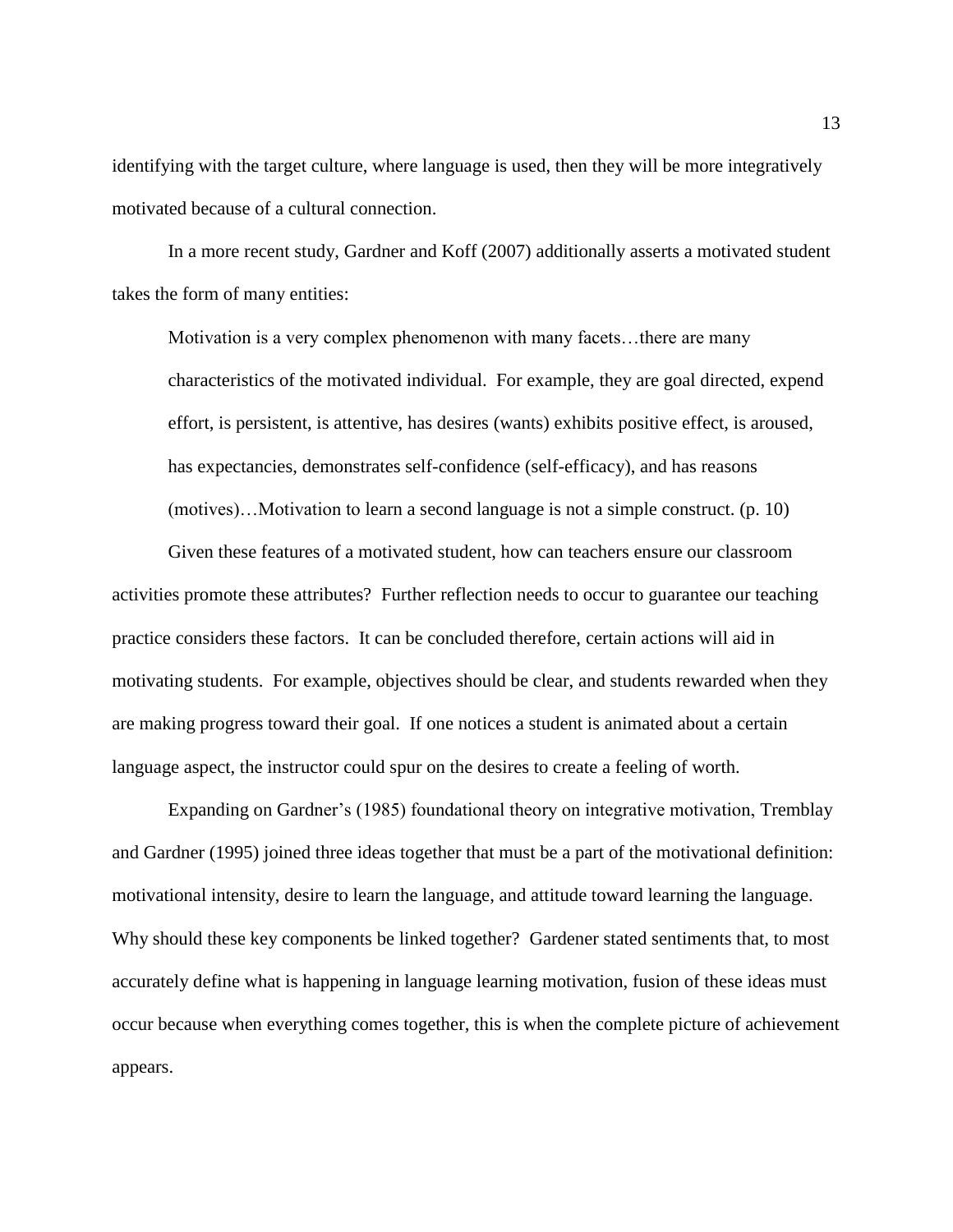When it comes to learning a language, the subject of motivation in general comes to mind. If an individual is not motivated to do something, that individual is not going to do it. If students are not motivated to learn a language, language acquisition is not going to occur. In a foundational work about motivation (Gardner, 1985) identified four components, that when present in the learner lead to motivation: a recognized goal, the desire to achieve it, a positive attitude, and an asserted effort. For this to happen, the exploration of topics that drive individuals to accomplish these goals must be discussed. In Chapter 1, students' attitudes were discussed. It is believed that if one can find a purpose, achieve mastery, and be self-directed within a task, progress will be made (Pink, 2009).

Extrinsic and intrinsic motivation, immediate rewards, and rewards in the future, respectively, must also be explored. Deci, Vallerand, Pelletier, and Ryan (1991) found that some people behave in a particular way to avoid negative consequences or get compensated satisfactorily. In contrast, others perform in a certain manner because they are motivated internally. The key is to find a person's interest and cater to the internal motivation. A natural outgrowth of what Deci et al. discovered was that it would be beneficial to ask students at the beginning of the quarter to write down 10 things in which they are interested. Trying to include as many student interests as possible into the classroom curriculum could therefore enhance motivation for learning.

#### **Integrative Motivation**

As mentioned in above, foundational work on integrative motivation was largely conducted by Gardner (1985). The context of his study was one in which language learning and use have been of concern for an extended duration in the realms of socio-political arenas and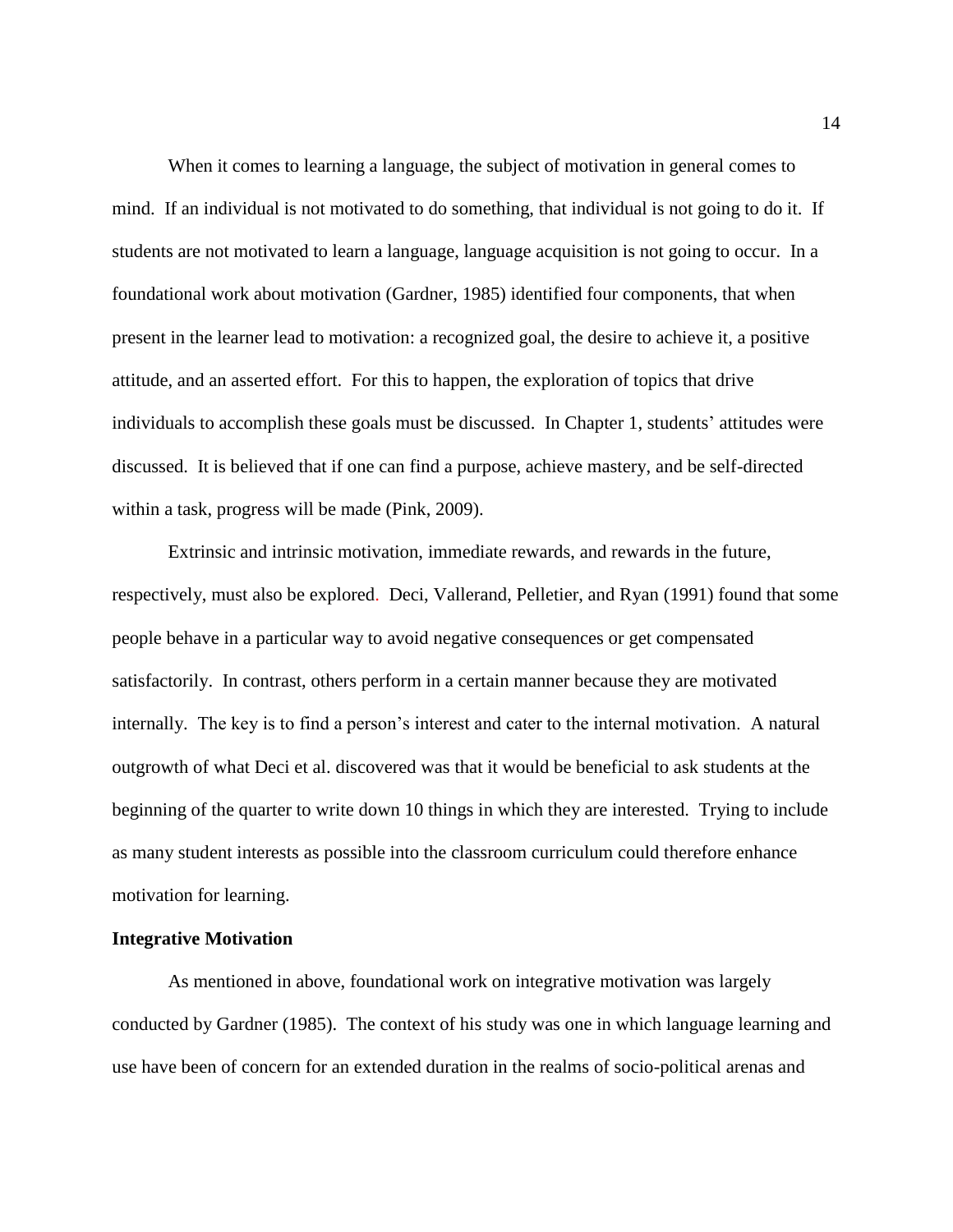educational contexts. These concerns also extend to the national and provincial levels (Ushioda, 2017). In 1959, Canadian students in his study wanted to be part of the social community surrounding them. Around 1,000 Anglophone students in grades 7-11 for each grade level make up the sample size. This area of motivation involves a number of factors stemming around the idea of a desire for connection with the culture that speaks the language.

Gardner (1985) asserted that there is an emotional affinity toward a cultural group other than one's own. By this he means that an openness exists in one's mind toward the community that speaks the language being learned. In describing this theory, Gardener and Lambert (1959) indicated that a process of social identification arises when students correlate learning a language with that of an infant learning the language, desiring to connect to its surroundings. The baby attempts to mimic sounds made by the parents. The child looks for affirmations of these correct sounds. Associating this concept to the larger picture of an "ethnolinguistic community" (Dörnyei, 2009). An extended period of motivation is necessary to learn a second language and assimilating to a language community may be the spark required to drive one to this goal. Assuming this, it falls into the socio-educational realm of learning. There will be a positive connection with the language community, and the absence of a closed mind relating to other cultures. There are also categories of language anxiety and instrumental orientation referenced (Gardner, 1985). In summary, the concept of integrative motivation has many layers. There are, as Gardner asserted, a variety of variables that influence this type of motivation. Dörnyei (1998) posited the overarching idea in Gardner's theory as "students' attitudes toward a specific language group likely will influence how successful they will be in incorporating aspects of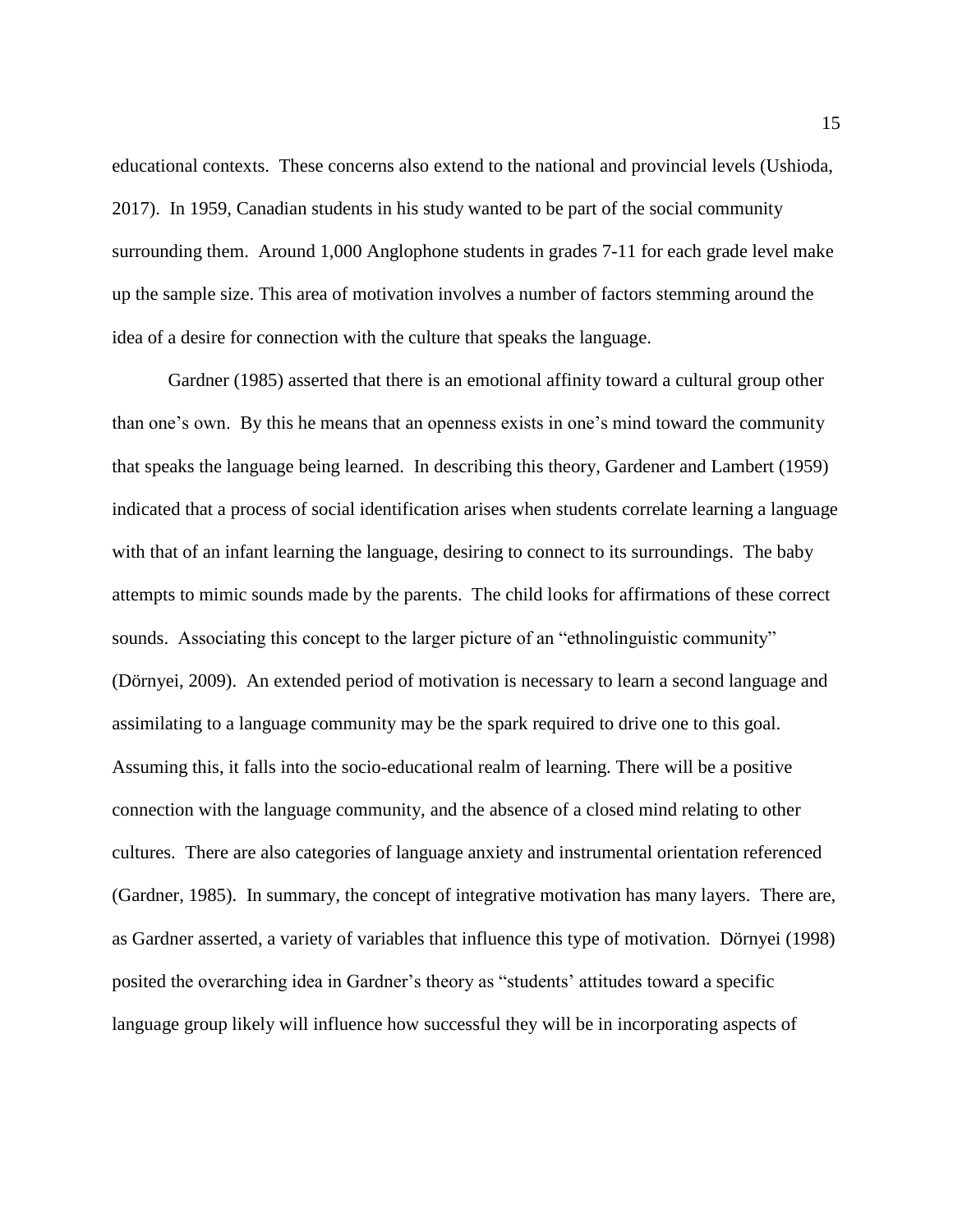that language." Again, summarizing why learning a language falls into the socio educational dimension, a historical work by Dewey, Carmichael, and Dewey (1956) argued that:

Language is defined as the medium of expressing thought […] Language is primarily a social thing, a means by which we give our experiences to others and get theirs in return[…] When the language instinct is appealed to in a social way, there is a continual contact with ability. The result is that the child always has something in mind to talk about, has something to say; h has a thought to express, and a thought is not a thought unless it is one's own (as cited by Nakata, 2006, p. 49)

Gardner (1985) contended that in a socio-educational model that the learning environment greatly influences the type of motivation implemented. He continued to say that the classroom situation has a lot to do with staying motivated. Students could look forward to going to the class because of the positive connection with peers that occurs in that environment. Gardner, Masgoret, Tennant, and Mihic (2004) proposed because of all these factors, the integrative model is dynamic. Focused attention regarding several aspects of L2 learning are considered such as integrativeness, attitudes toward the learning situation, motivation, language anxiety, and instrumental orientation. These aspects connect with each other because one could be motivated to learn a language because of success and a positive experience, and that a positive experience can lead to an increased ability to learn the language. The antithesis of an experience stated above could lead to language anxiety, and thus affecting motivation (Gardner, 1985; Gardner & MacIntyre, 1993).

In the business context, where it can be important to know the language of your customers, instrumental orientation is usually the motive to learn the language (i.e., knowing the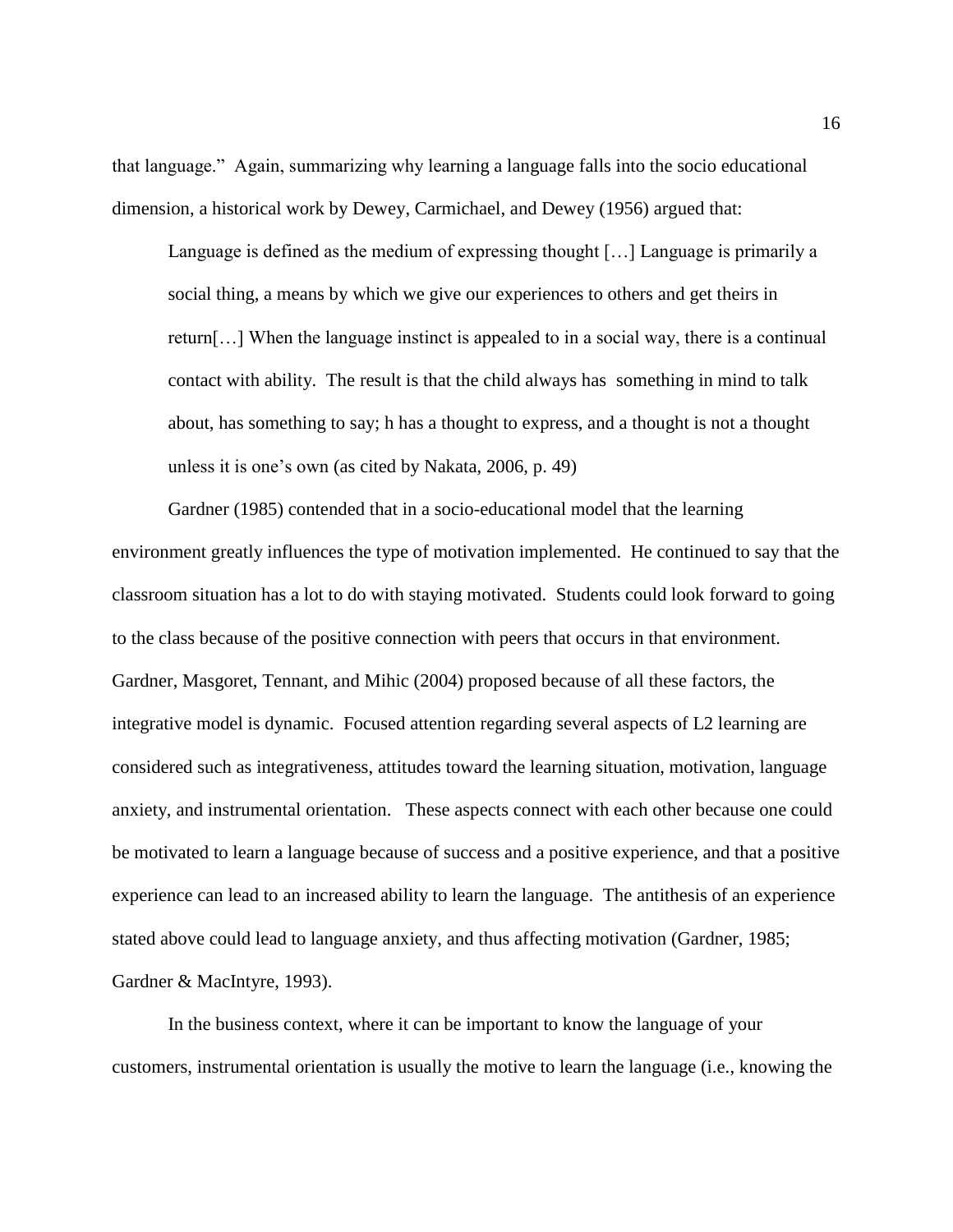language to accomplish a task, or specific purpose). A connection to integrative motivation arose in a study by Whyte and Holmberg (1956), showing some overlap to the psychological side of motivation. An industrial company was having trouble connecting with clients in Latin America. Out of four different factors studied, the concept of psychological identification emerged as the most important factor when discovering what will lead to language mastery. Learning the language merely to accomplish the job, results in minimal spurs to go beyond what needs to be communicated. Oppositional to the prior statement, establishing a psychological identification and establishing real bonds with others in the L2 community correlates to mastery. One could conclude by this situation that by combining connection with L2 native speakers and a specific purpose the desire could be multiplied.

To measure motivation in integrative motivation, an assessment instrument referred to as the Attitude/Motivation Test Battery (AMTB) was developed. The test asks questions to measure four different areas of motivation: integrativeness, motivation, attitudes toward the learning situation, and attitudes/motivation index. The idea of integrativeness in this context deals with the individual's attitude toward francophones, their aspirations for learning French for connecting with the community, and the overall interest in other languages.

Motivation in the AMTB (Gardner, 1985) deals with three motivational concepts relating to motivation: the effort put into learning, the desire to learn, and affective attitudes toward learning French. Obviously, the attitude toward the learning environment concerns the classroom environment. More specifically Gardner targeted the areas of the French teacher and the French course.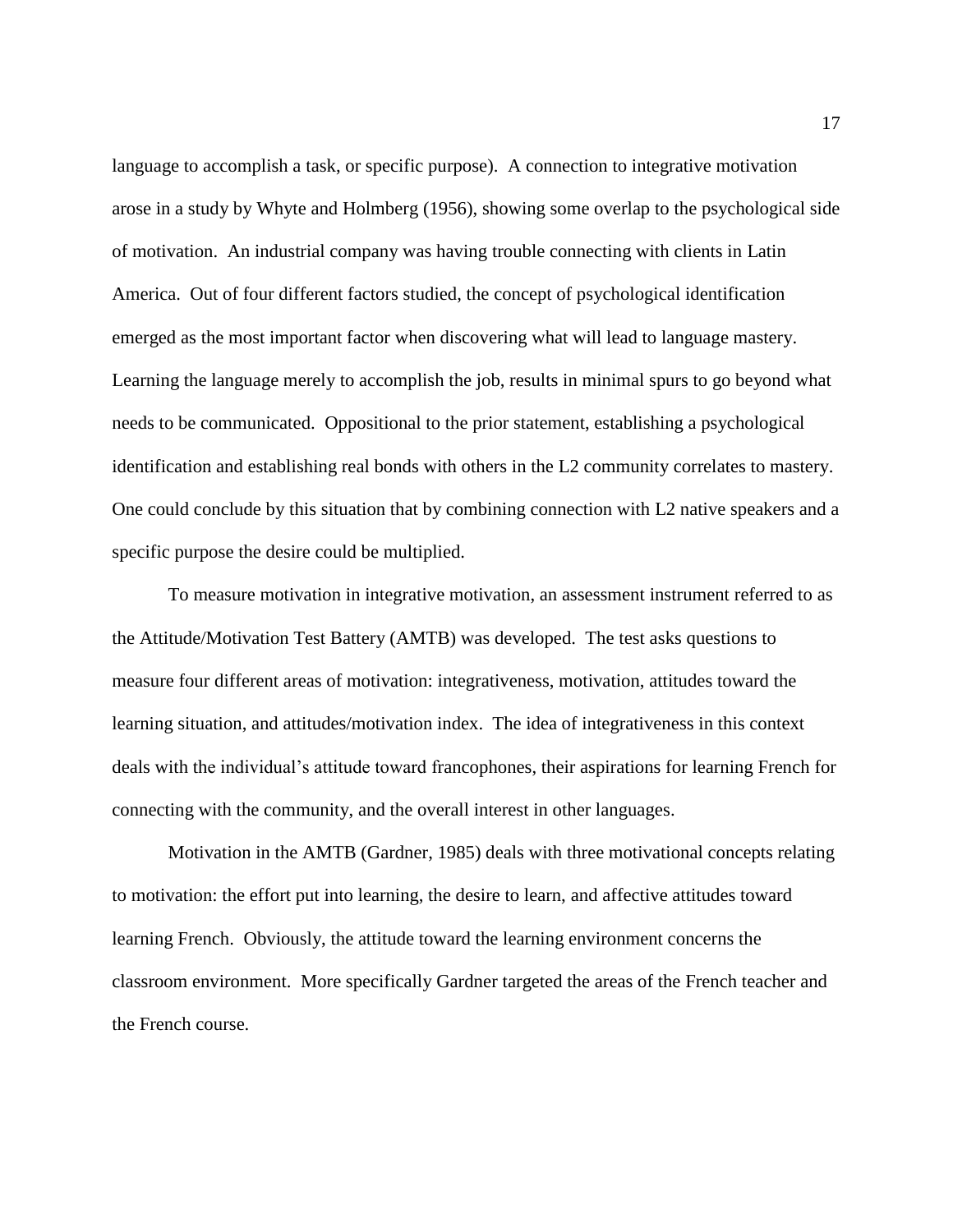Finally, the attitudes/motivation index combines the three areas from above and considers the component of French classroom anxiety, and instrumental orientation. This composite score is used to produce one number, which incorporates what currently appears to be the major attitudinal/motivational characteristics associated with proficiency in a second language (Gardner, 1985).

Here are a few examples of questions from the AMTB:

- I wish I could speak many foreign languages perfectly. Strongly disagree / moderately disagree / slightly disagree / slightly agree / moderately agree / strongly agree
- I look forward to going to class because my French teacher is so good. Strongly disagree/moderately disagree/slightly disagree/slightly agree/moderately agree/strongly agree

 In a year-long study by Gardner et al. (2004), the mean absolute change dominating the results was for attitudes toward the learning situation. The classroom environment is seen as greatly influential on motivation. Because attitudes toward the learning situation are important in regard to motivation, the instructor should keep this in mind when conducting class and strive to make positivity prominent. This is just one area of motivational influence. Furthermore, Bernaus, Masgoret, Gardner, and Reyes (2004) conducted a yearlong study in Spain with students learning English as a foreign language, which indicated course success due to an increase in positive attitudes toward the learning situation. On the bottom of the achievement ladder were those whose perception of the classroom situation deteriorated. Teachers therefore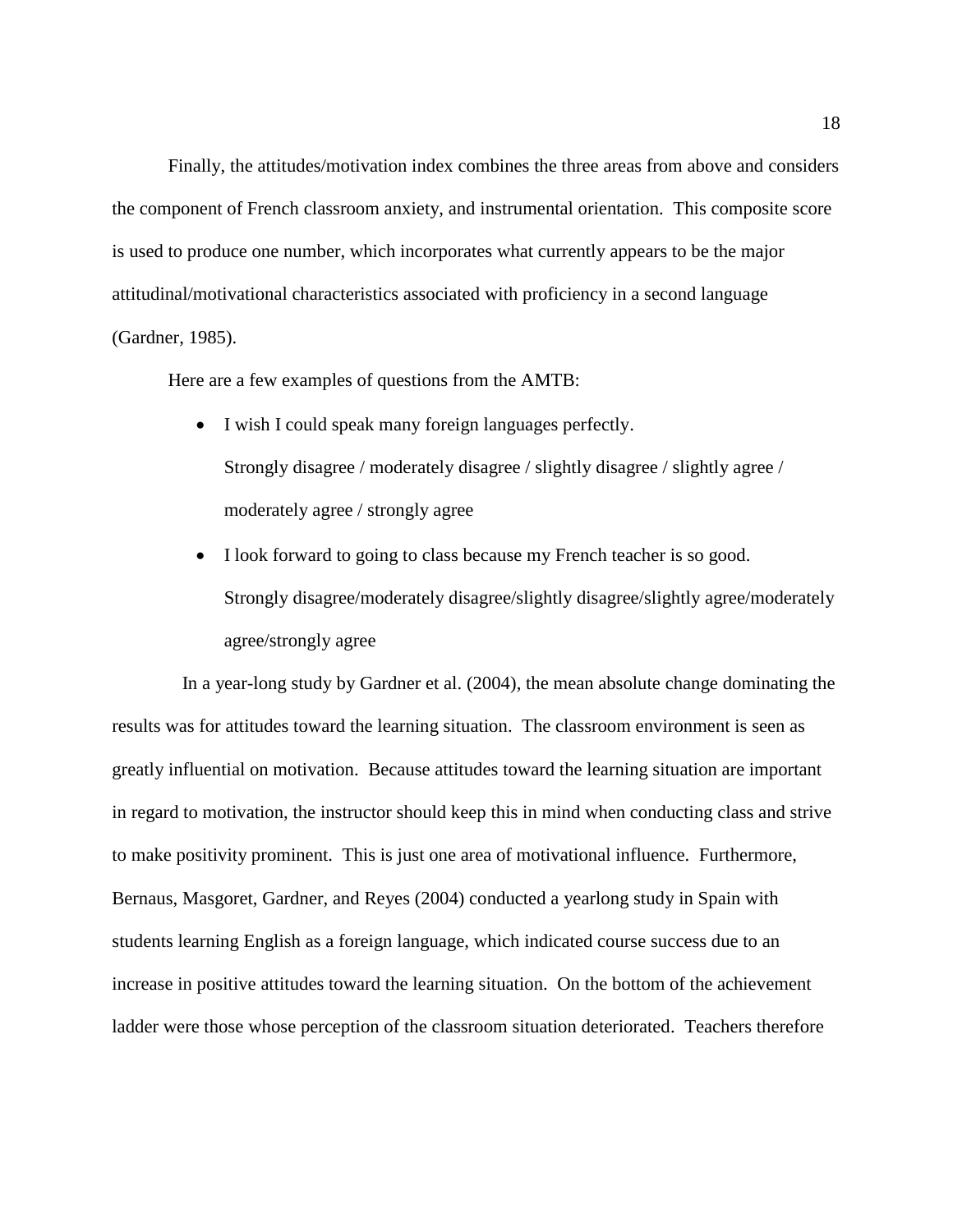have the responsibility to create an atmosphere in their classroom in which students want to be a part of the classroom community.

Giving students a positive experience is important. Even in subjects where one is not motivated by the class material, they would want to put in the effort because of the teacher and classroom experience.

Seeming valid at first glance, the components of the integrative theory, have been debated as to its validity as an approach to L2 motivation. Spanning the 1980s, disagreement arose for the possibility of a strong (being able to identify socially and fit in) and weak (feeling and interest) versions of the integrative concept could be made with the community where the language is spoken.

The influential decline of Gardner and Lambert's (1959) theory mounted when explored in the learning English as a foreign language area. With English spreading throughout the world as the *lingua franca*, not having a set community with which to connect, learners' sense of integration fades (Dörnyei, 2009). Another contemplation to consider is with significant importance given to English around the world at a primary level paralleled with math and literacy, being fundamental as these subjects, will integrative motivation have any bearing as a motivational factor? (Graddol, 2006).

Further corroborating a necessary re-evaluation of Gardner's integrative concept, Davidson, Guénette, and Simard (2016) concluded from their study of 68 Francophones, that these findings provide a compelling argument for a reappraisal of the Gardnerian motivation model within the Quebec context. As in previous transcultural validations of the L2 Self System (e.g., Ryan, 2009; Taguchi, Magid, & Papi, 2009), the ideal L2 self was found to be a more reliable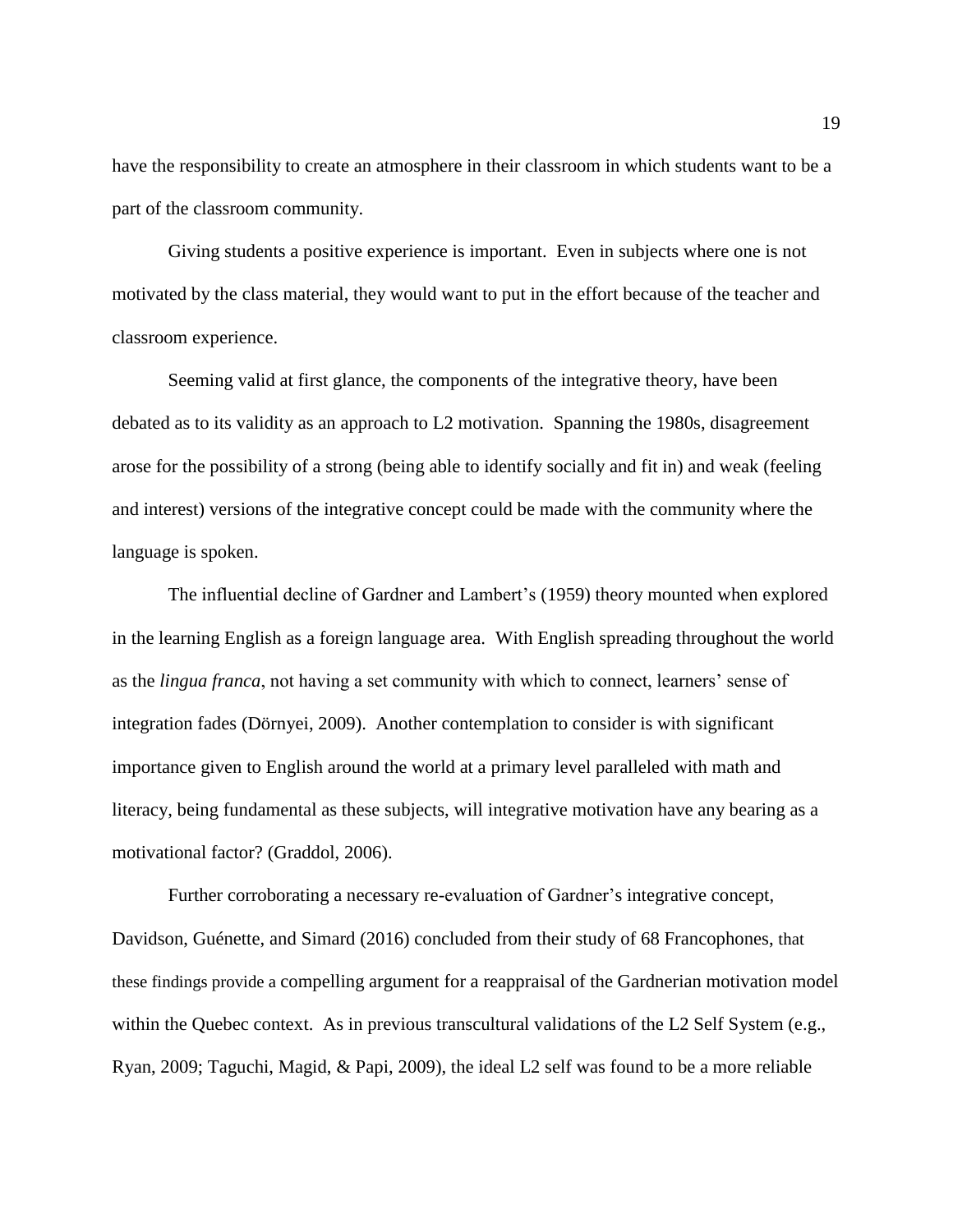indicator of students' intended effort to learn an L2 than integrativeness. The L2 motivational self-system is a theory in which students see themselves in the future as successful language learners.

#### **Autonomy**

Research shows that when employees are allowed to work on their own terms, more is accomplished. Jeff Gunther, CEO of Meddius, a company in Charlottesville, eliminated start and end times and allowed employees to come and go as they please—as long as they got the work done (Pink, 2009). After a test period, Gunther found an increase in productivity and a decrease in stress.

The case above exemplifies the importance of student choice. Perhaps students should be given an end goal. Options of how to accomplish a task such as showing understanding of how verb conjugation works in Spanish has many. Coaching is necessary on how to manage the freedom. If research holds true, levels of motivation will rise. There is more than one way to demonstrate understanding of a skill.

Exploration in motivation finds that self-directed learning increases the drive to complete tasks. Arnold (2007) discovered that those who are regulated by internal factors feel free to follow their own interests and engage in the actions spontaneously and of their own volition. Individuals are finding a greater desire, increasingly higher thoughts of the ability to exceed, enthusiasm in the process, determination to complete the task, an amplified ability to meet the goal, and increased cognizance of the subject matter.

This holds true to classroom learning. The student's ability to pick a topic of interest that relates to them will create more motivation. Seeing a benefit to a career or the ability to share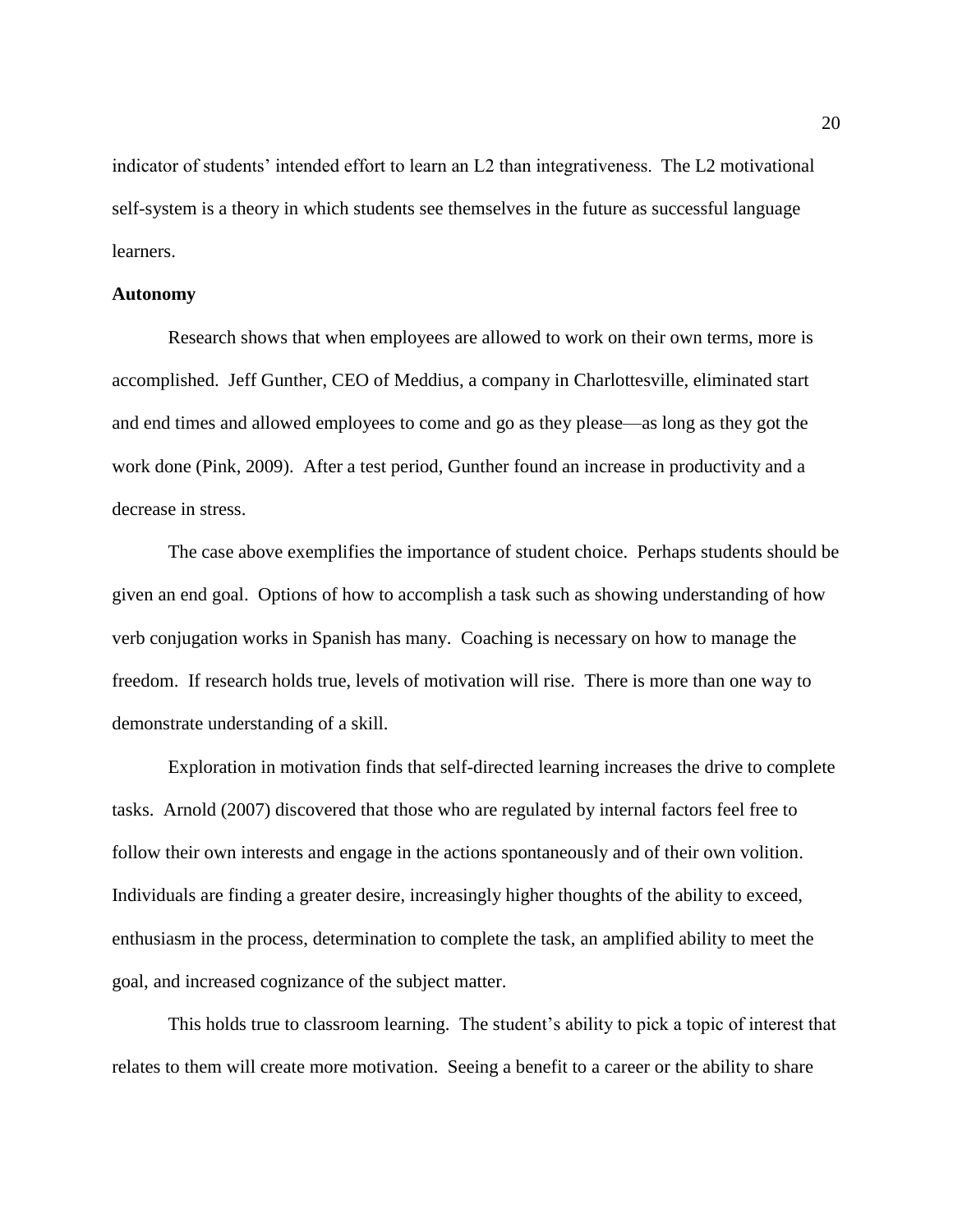with others what was learned upon completion will further increase a striving to do the very best work possible. Drudgery does not exist. When having to fulfill a credit obligation, with class content is not of particular interest to students, carrying out of the directives of the professor may not be appealing when students are not enthused with the topic. This can be viewed as a hoop to jump through. An attitude may arise such as, "Completion is all that matters." Importance of quality decreases. Professors with understanding of the power of choice let students pick a topic from a list for their papers. Accommodating the desire of choice makes it easier to complete, but still, the class focuses on a subject area of lower importance in students' minds. Hence, with the decline in motivation comes a decline in quality of work, detracting from the overall learning. When able to pick a topic, one might also be motivated to challenge themselves more.

Ushioda (2014) made a strong statement suggesting that autonomy plays a crucial role in motivation. To drive a sense of autonomy she suggested that we should have goals that stretch us.

The process of setting and working towards optimal challenges not only promotes the development of metacognitive awareness and skills, but can also cultivate feelings of competence and autonomy nurturing motivation. This is because perceived competence and autonomy are theorized to be fundamental 'nutriments' or psychological needs underpinning healthy growth and internalization. (p. 39)

Lamb (2011) followed six learners of French or German over 2 years in a secondary school in England. They focused on the nature and process of language learning, emphasizing the importance of being able to take control of their own learning, and how this enhances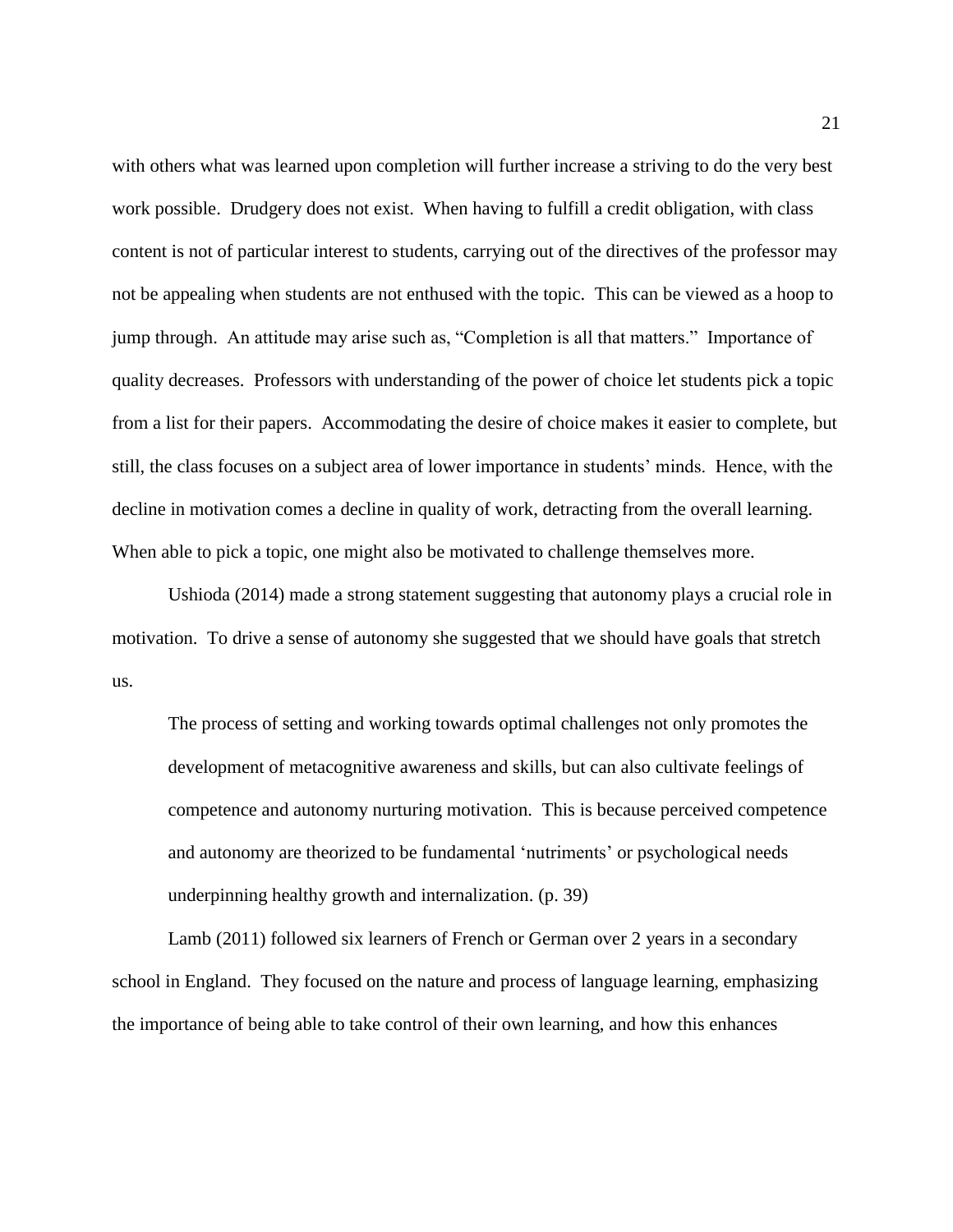motivation. His study revealed that their identity as learners emerged as significant to the development of autonomy and motivation as well. There was an additional focus on how removing choice constrained progress due to less autonomy. Moreover, Hashemian and Soureshjani (2011) found in a study of students learning Persian as a second language that "there is a significant relationship between autonomy and GPA" (p. 323). Furthermore, they found a positive and significant relationship between motivation and GPA. These results show that students who have a higher sense of autonomy have a greater degree of success. This success in turn can drive motivation.

Motivating Lamb's (2011) research was an ever-decreasing enrollment in languages once it became an elective. His particular reasoning came from England, where according to (CILT, ALL, & ISMLA, 2010) 14-16-year-olds taking languages dropped to 36% of total schools in England which previously had more than 50% of students enrolling in language courses; contrasted from 2004 when it was 41%. In Yorkshire, the number was only 23%.

Ultimately, autonomy in learning is important, because it drives intrinsic motivation. As previously cited, intrinsic motivation results in increased retention and quality output (Arnold, 2007). Other studies Deci et al. (1991) summarized the importance of developing learner autonomy. In developing a reality of intrinsic motivation, people need to have self-control over what they do, be sufficiently able to do it, and have opportunity to relate it to their lives (Lamb, 2011). As seen here, the connection to autonomy and intrinsic motivation is powerful. Individuals who are motivated intrinsically and are autonomous learners could be an influential influence to others who see them as such. Creating this in a classroom would be ideal.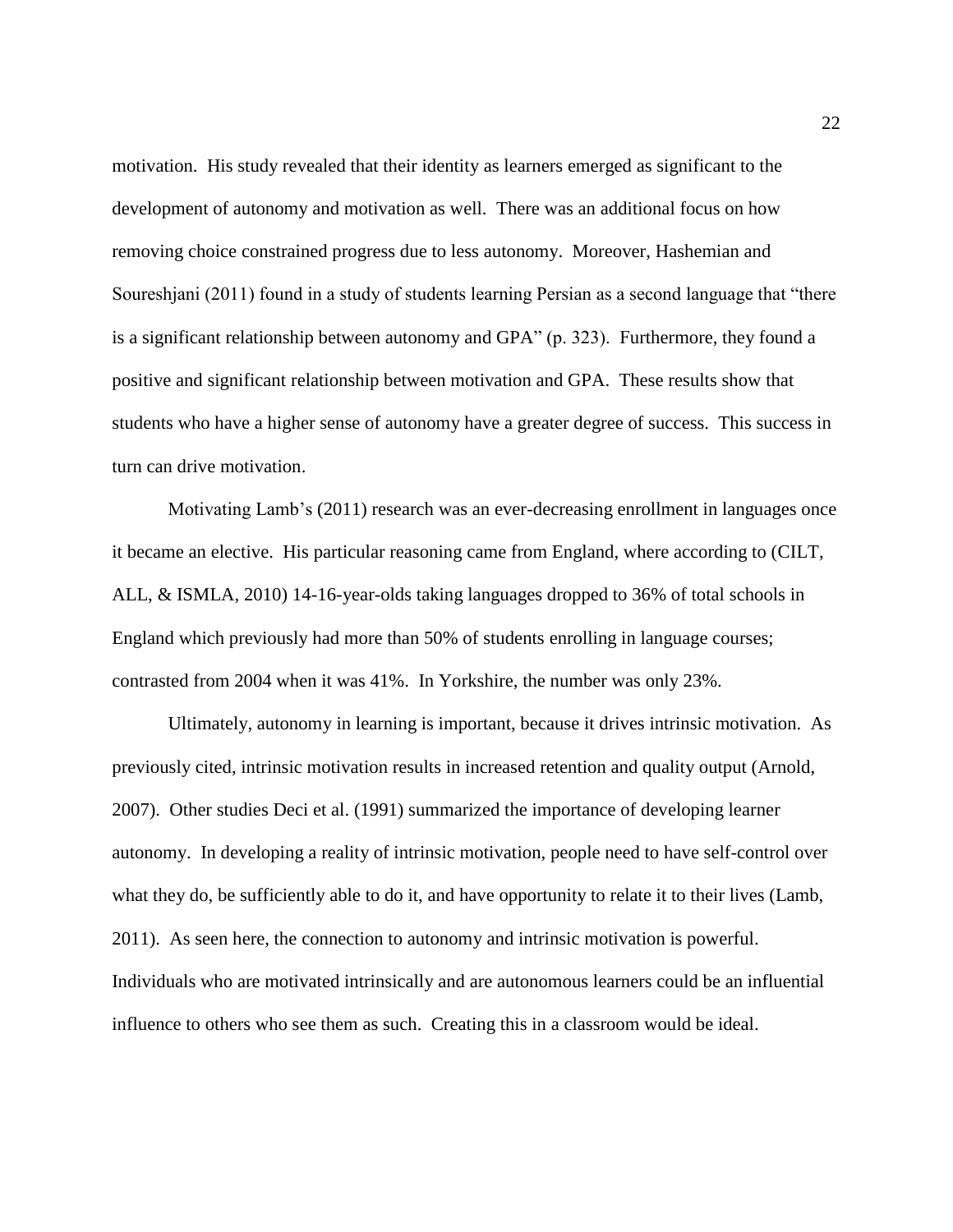Lamb (as cited in Ushioda, 2011) elaborated on the thoughts of autonomy of learning. Ushioda suggested that "it is in contexts which foster autonomy in the form of choice, social participation and negotiation that 'people's' motivations and identities develop and emerge as dynamically co-constructed processes" (pp. 21-22).

Autonomy in learning relates a large degree to agency; that is, the process by which learners are able to think on their own. By becoming autonomous in their learning, they can by themselves and carry out an action to completion. To be precise, the power to act becomes realized in the learner. Lamb (2011) also mentioned that the European educational philosophy is shifting to identify more with this concept. It argues that democratic citizenship is a driving force to facilitate autonomy. Democracy surrounding this thought encourages citizens to be involved in making decisions. The realm of education can cause students' capacities to flourish and create a drive when the choice is given. Autonomy is key to keep empowerment alive (Lamb, 2011).

Therefore, student choice is vitally important. Students who have a voice in their learning will be driven to succeed at a heightened level. To get a clearer example, consider students' hobbies. Suppose there is an interest in gardening in a youth. The student goes to the library and checks out books on how to start a garden. Parents make available a spot in the yard for the gardens creation to take place. Pouring over the books or websites, an inspiration arises. Putting the learning into practice, the garden thrives. Pride arises in the individual, and a sense of accomplishment takes hold. Since ownership exists in the student, based on research mentioned above, growth will occur in the individual. (Nixon, Martin, McKeown & Ranson, (1996) as cited by Lamb (2011) stated "We learn best when we have a sense of purpose, and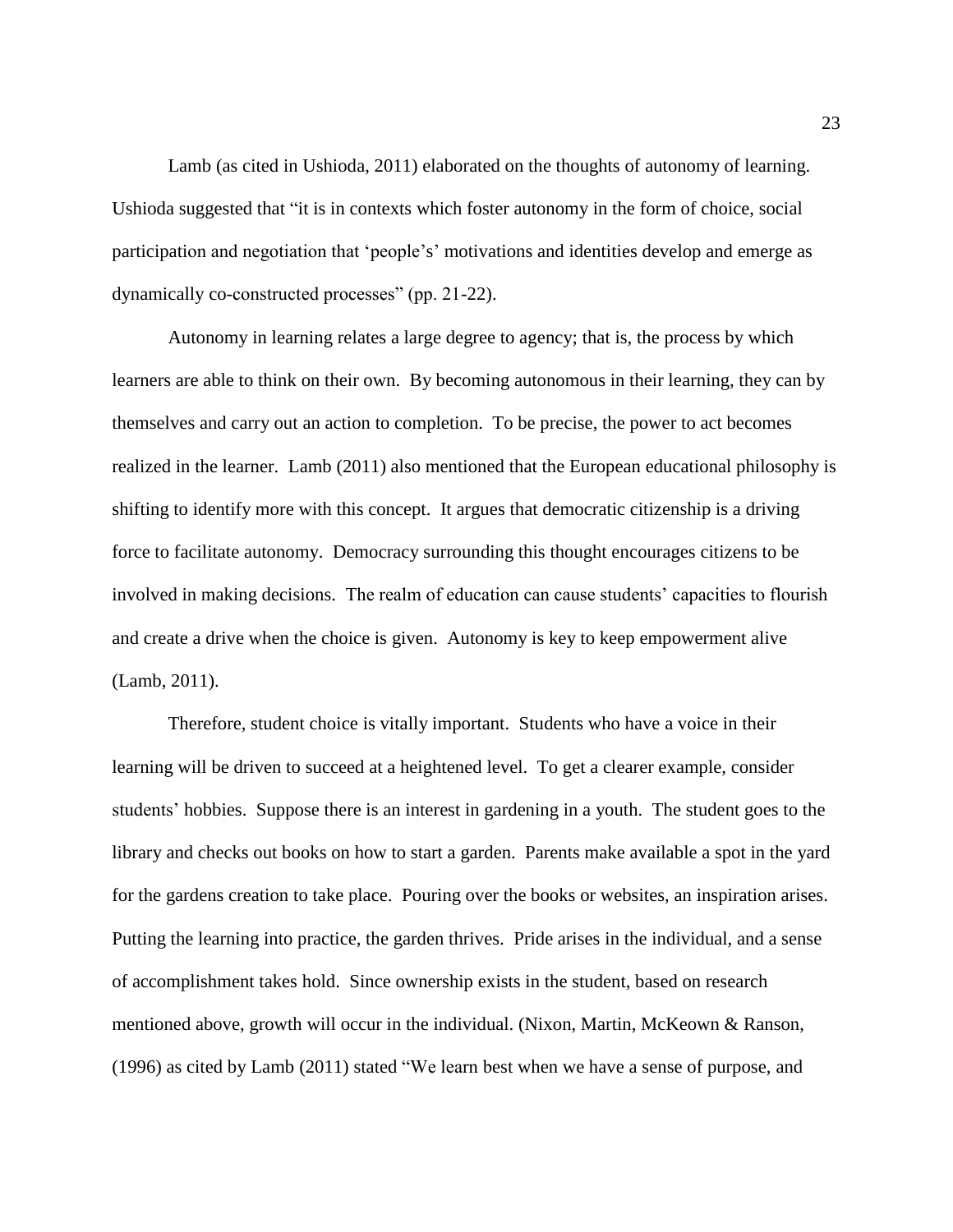such motivation is best likely to grow out of our active participation in creating the projects which are to shape ourselves as well as the communities in which we live" (pp. vii-viii).

Added could also be the idea that changing our learning community benefits us as well. Altering the learning environment is beneficial, and might lead to something greater. Giving students a purpose outside of the classroom can be powerful, as mentioned by the researchers above.

In the classroom, Lamb's (2011) study found the following applications for teachers in their classrooms related to autonomy:

- Engagement of learners' identities as learners by creating learning environments in which learners can have some control over their learning
- Recognition that not all learners' identities will be conducive to learner autonomy, and therefore to nurture such identities through appropriate forms of learner training; and
- to protect learners' identities as learners responsible for their learning, by dealing with external constraints (such as examinations) not through increasing teacher control but by engaging their learners' voices to find collaborative, negotiated solutions. (p. 79)

## **The L2 Motivational Self System**

Autonomous motivation flows into a theory developed by Dörnyei (2005). Dörnyei's theory stems from previously of "The Possible Self Theory" (Markus & Nurius 1986; Markus & Ruvolo, 1989). Dörnyei (2005) offered a new approach of language learning motivation called, "The Motivational Self System." He based his theory on recent psychological research on the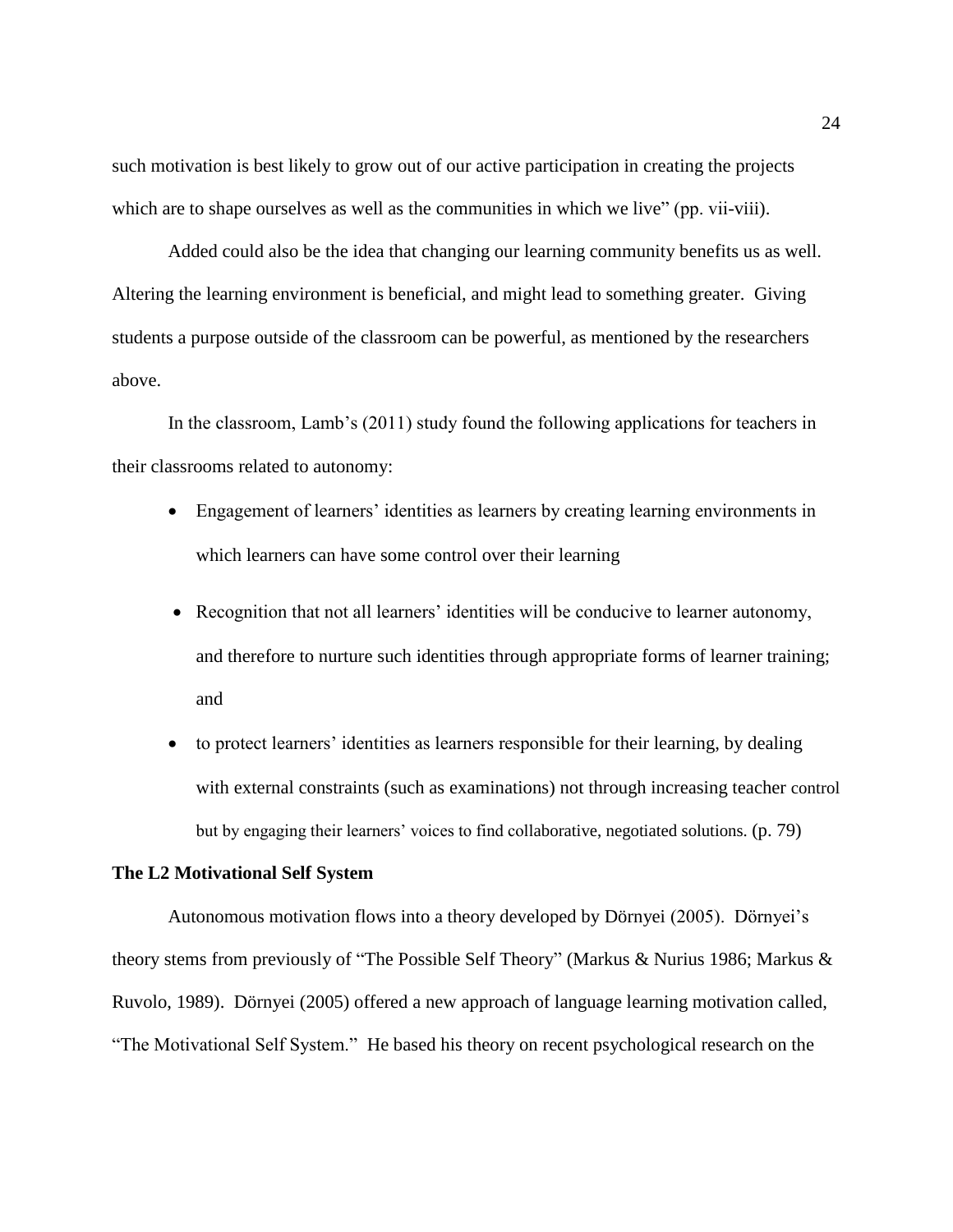self. Human self and human action can be linked to 'conceivable actuality.' There is a future possibility of what is possible, what is expected, and what one has trepidation of what might occur if the outcome is not reached (Markus & Nurius, 1986). Dörnyei's theory stems from this prior mentioned research. This entails three subcomponents: The ideal L2 self, the ought-to self, and the L2 learning experience. In this model, the idea of generating a vision emerges. Creating a positive image of what a learner can eventually become, achieving what is expected of someone, and a positive classroom experience that drives one to succeed.

The ideal L2 self-explores a sense of creating a version of ourselves that is able to speak a second language, and that this is highly desirable. Bridging the gap of who we are, and who we would like to become related to language capability is the driving force in the ideal L2 self (Dörnyei, 2008). The three selves consist of the actual self, the ought-to self, and the ideal self. He contended that the specificities of realizing the motivational self-system are a work in progress, but the potentiality of success is salient. Future potentiality of what can be attained, from our ability to imagine and fantasize will control what is possible (Singer, 2006). Providing the molding for the ideal L2 self is a theory called the self-discrepancy theory (Higgins, 1987). In this theory people compare themselves to internal self-guides. There is a gap from where they are and where they want to be. The desire to fill this gap drives the motivation.

Davidson et al. (2016) discovered correlations with the ideal L2 self and Gardner's theory of integrativeness when conducting a study of 68 Francophone students in Quebec who were learning English as a foreign language. The ideal L2 self-model was a reliable measure of the effort that was put forth. This being so, teachers should strive to give students a vision of what is possible with language learning by giving several examples of individuals experiencing success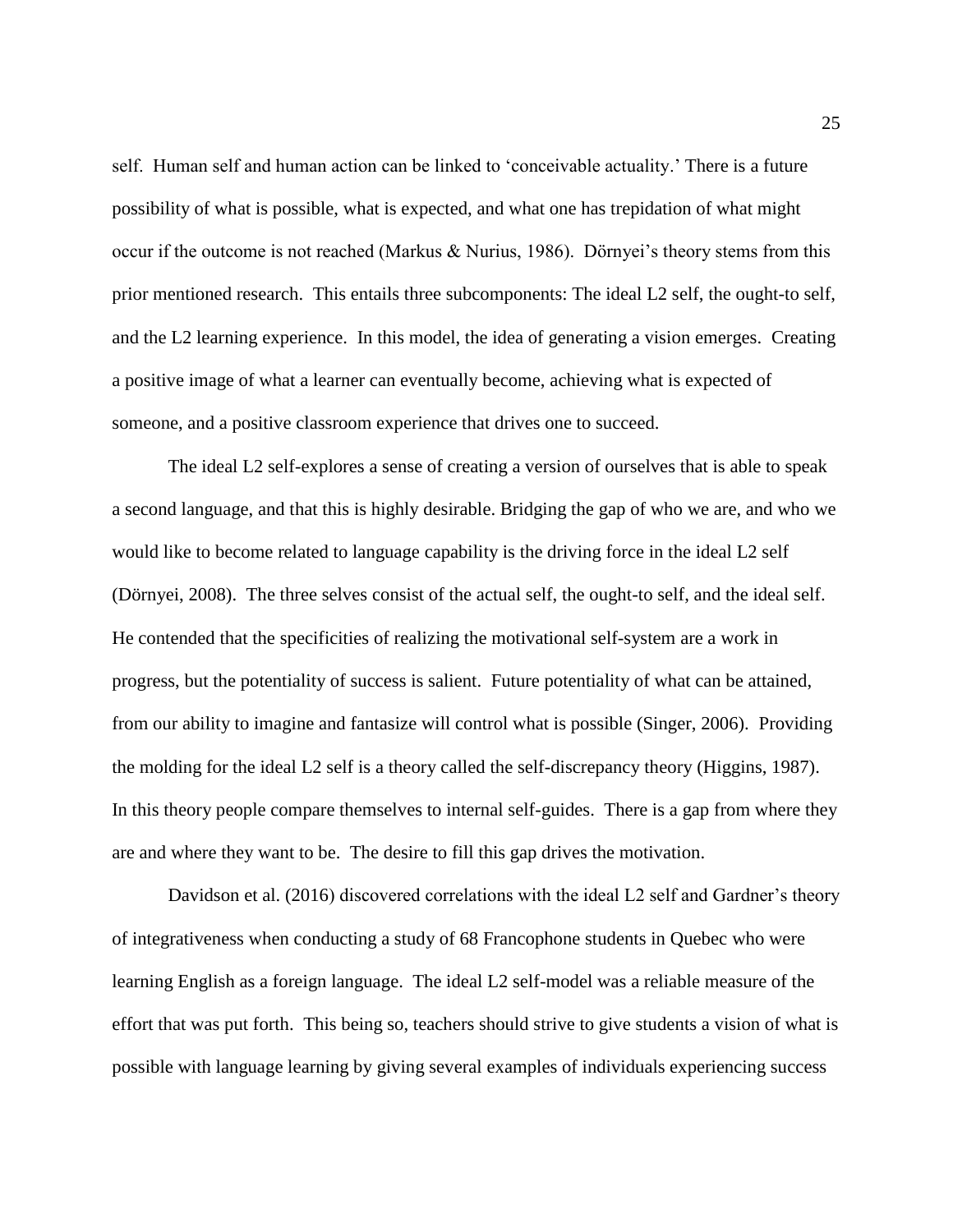with the language. This could include college students studying abroad visiting class and giving presentations about their experience. High school students who went on a trip a summer trip with a foreign language teacher could connect via skype with a host family with whom they stayed. Following these experiences, teachers could help students create a vision statement, and then refer back to these throughout the length of the class.

Csizér and Kormos' (2008) studied 623 individuals in Hungary ranging from secondary school students, university students, and adult learners. It was found that in all aged learners, the ideal L2 self, resulted in increased motivation. The idea of an international posture also arose, suggesting that identifying with a certain culture was not highly desired, proving that the concept of integrativeness does not have a strong correlation in this theory in the context of the mentioned study.

Two indications arise in a study by Csizér and Kormos (2008) in terms of the diligence that students display in learning the language. One is the attitude toward learning the language and the other is the ideal L2 self. These were at the top of factors influencing motivation. Given these factors, it is important that teachers make every effort to create a positive feeling about the language in question and the process of learning it. Students who have a negative attitude coming into the learning situation need positive reinforcement to change their motivation toward the language. The teacher one can assume is largely responsible for this. Motivation being a complex topic requires great exploration of what individuals need to sustain this drive.

The ideal L2 self in this situation exhibits itself in the classroom by teachers talking to students about how they see themselves as language learners in the future. Teachers discussing the important role language plays in the world could further enhance the vision of the learners.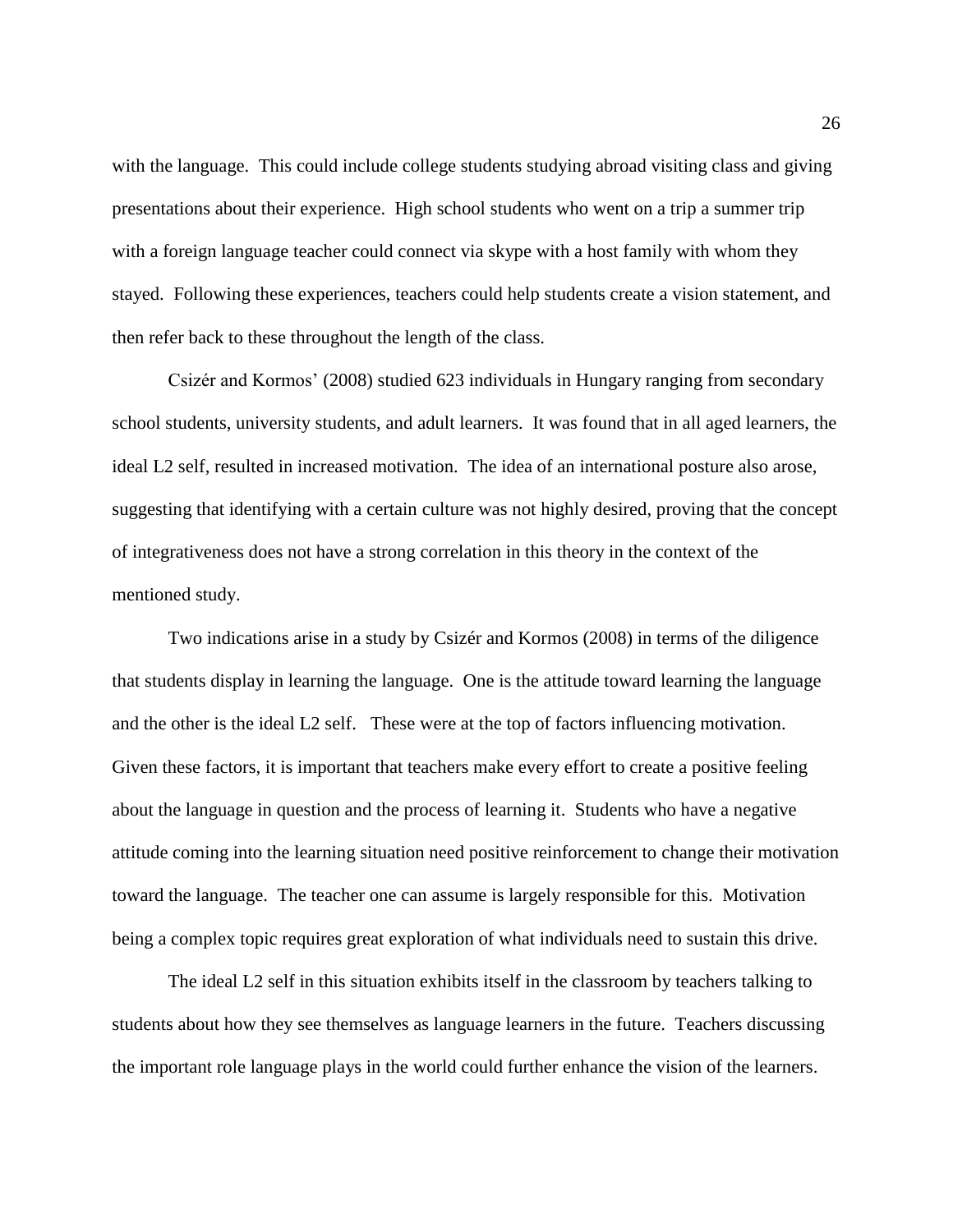# **L2 Learning Experience in the Motivational Self System**

A subcomponent of the ideal L2 self is the *L2 learning experience* in which motivation is drawn from teacher impact, the experience of success, and the group of students that make up the class (Dornyei & Al-Hoorie, 2017). A high school student taking French in my district for a college credit made the following statement when asked why they continued in the language this long: "I also love my French class. My professor creates an atmosphere of fun, non-judgement, and great learning experiences. My class is also fantastic, the people are funny, and we all help each other learn the language and build each other up" (personal correspondence, January 14, 2018).

Csizér and Lukács (2010) found further explanation of the validity of the motivational self-system subcomponent of the classroom learning experience. They studied students learning German and English simultaneously. Their comparative analysis of the motivational scales, those for the L2 community, shows "despite the fact that these students study both languages, their motivational attitude and dispositions are significantly higher for English: they have more salient Ideal English selves, their motivated behavior is stronger for English, and they report a more positive learning experiences concerning English" p. 6.

#### **Dynamic Systems Theory and SLA**

Language learning is a dynamic multifaceted endeavor. It was therefore explored in the idea of the dynamics system theory (DST). A dynamic system is one in which a set of variables interact over time. Amongst the characteristics of language learning found in the DST are sensitive dependents on initial conditions, complete interconnectedness of subsystems, the emergence of attractor states in development over time, and variation in and among individuals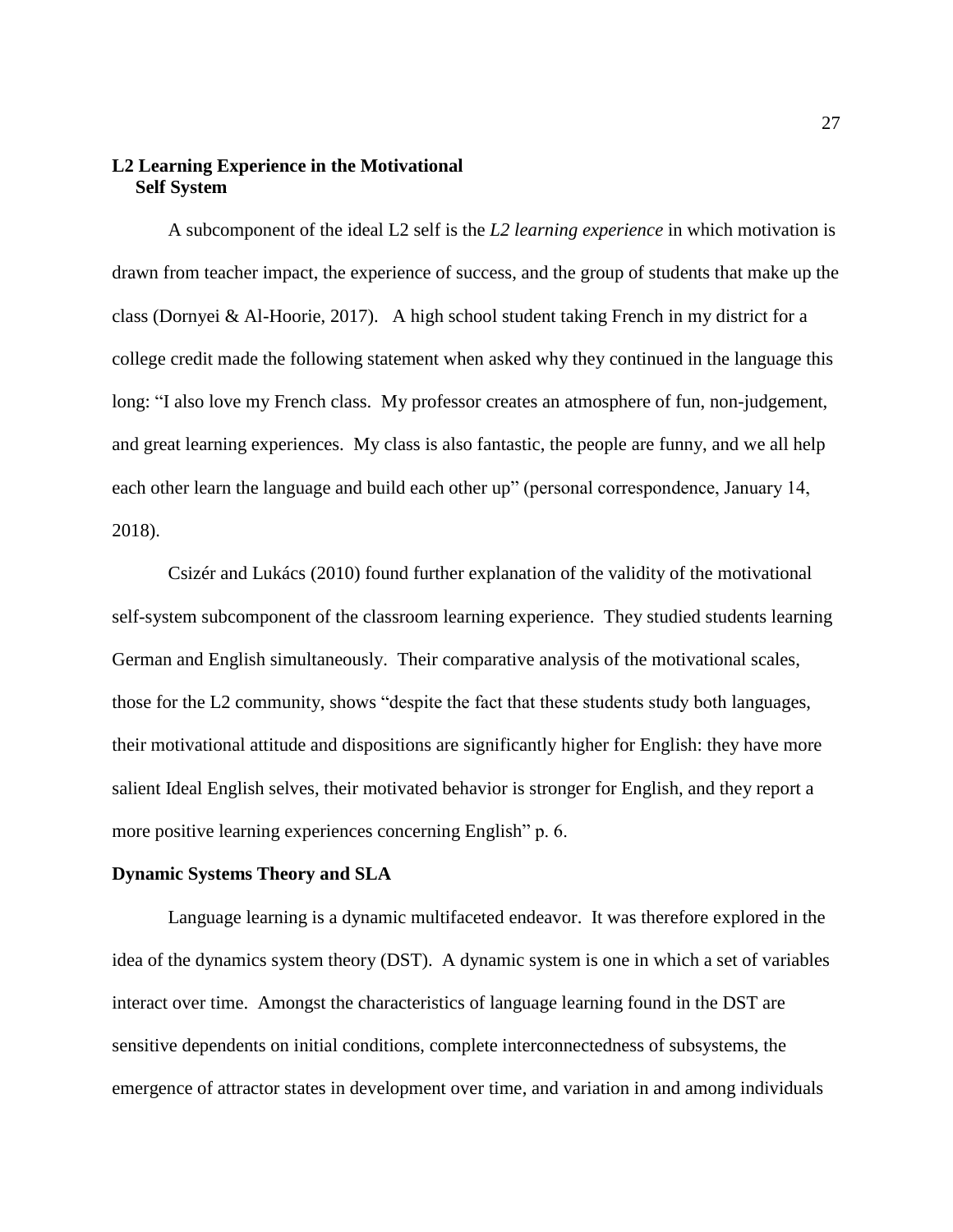(De Bot, Lowie, & Verspoor, 2007). Attention to the tiny details related to language learning motivation, and motivation in general are important considerations. A teacher wants every possible aspect of the classroom to go as planned in order to positively affect students. The more pieces that fall positively together, the more motivation will occur therefor. One or two motivated students can be the catalyst to energize the whole class. Some students base their opinion of the class and teacher not long after the class starts.

When looking at the ideal L2 self Dörnyei (2005), we can see that this can be an important factor in that an ideal L2 self might become a crystalized motivated learning behavior (Csizér & Lukács, 2010). Importance of positive early exposure is a main component in this theory, as in can influence future trajectory. Because the development of some dynamic systems appears to be highly dependent on their initial state, minor differences at the beginning may have dramatic consequences in the end (De Bot et al., 2007). Creating a feeling of success with the basic part of the language can be an important impetus to make a sustained effort in the language. Moving too fast before mastery can lead to frustration.

Therefore, the author can infer that initial classes need to put languages in a positive light, touching on many strategies to motivate learners. The introduction of the concept of possible selves could ignite this journey, and it be developed over time. Teacher training in this area is important in developing this in students. Language learning should be fun, and students given the impression that they are successful. Seeing mistakes as learning opportunities and not a punitive experience is necessary.

The dynamic system theory subsumes a dance metaphor. Minute changes and interactions between dancers ultimately comprise the entire work. In second language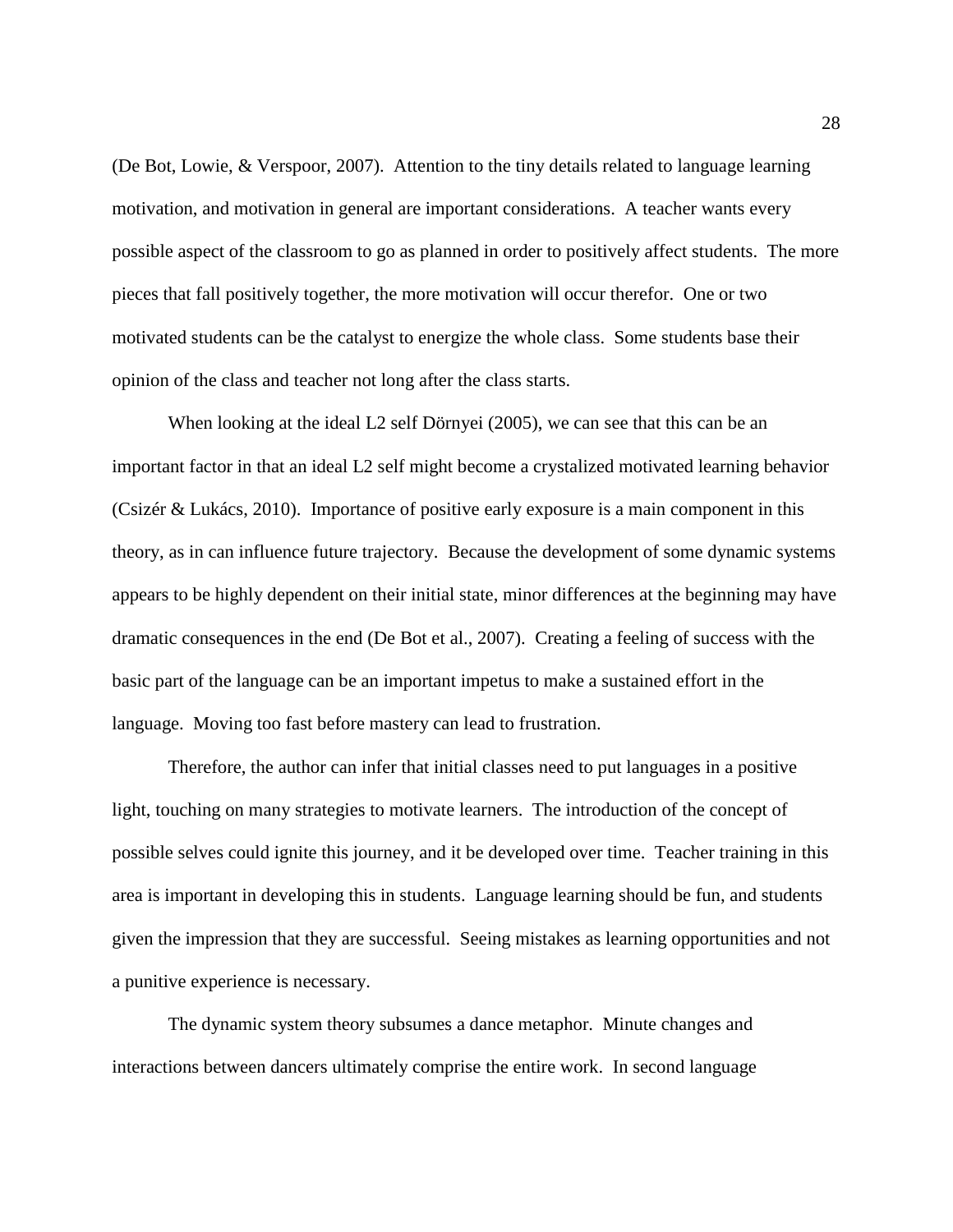acquisition, language interacts cognitively, socially and environmentally, leading to co-regulated interaction, producing creative communicative behaviors. Multiple instances of input over time ultimately produce output, and that output can change as the input becomes more complex and creative (De Bot et al., 2007). In other words, as in a dance, many parts of a language, such as a decoding system, stress on words, intonation, syntax, pragmatics all come into play to make a complete communication. Once the basic steps are learned, subtle changes can make language come more to life. Lively communication flows out of the well learned dance of language.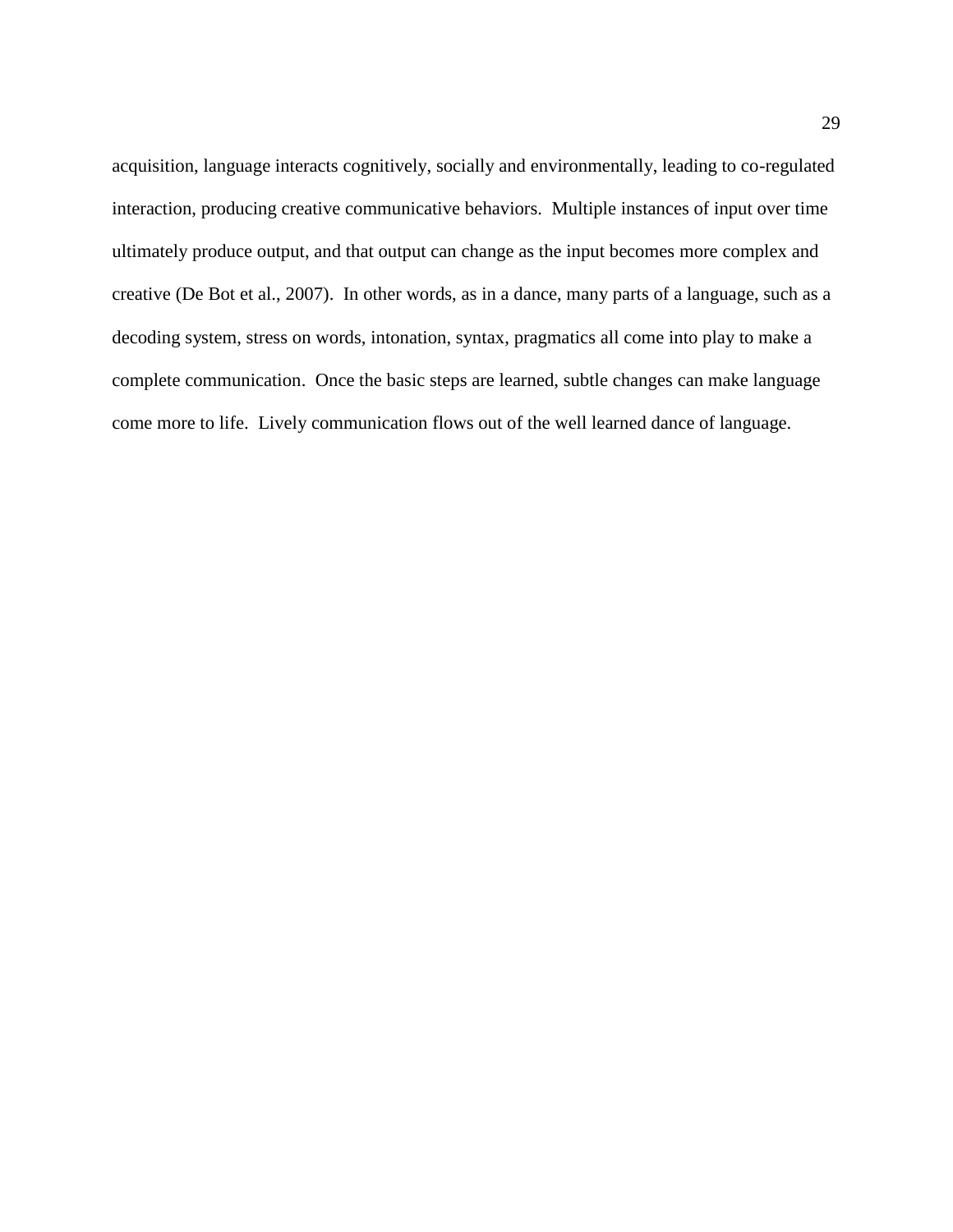#### **Chapter 3**: **Summary of Research and Recommendations**

#### **Summary**

From the studies listed above, it was found that a multitude of variables influence motivation. The importance of using a huge array of techniques to increase enthusiasm in the classroom is necessary. Teachers, materials, and pedagogical methods largely influence how language is perceived in the eyes of students. Csizér and Kormos' (2010) study in Hungary mentioned above, shows that work outside the classroom needs to occur for students to become a highly capable speaker of the language. This is concurrent with my experience as well. Teaching students how to use effective methods for learning outside of class will be beneficial to their language development. Shedding light on advantages of learning opportunities in addition to the classroom need to be emphasized, such as language learning apps and web-based technologies need to be encouraged. Recently in my classroom, I showed students a program called "duo lingo." The next day, a student was using it in class. For some who have the propensity for learning, introduction of a tool is all that is needed to ignite their drive. This resonates with autonomy in learning.

Employing the idea of integrativeness is important for connecting students to the culture of the spoken language. Although the students are in a community largely comprised of their native language, our world is increasingly becoming more global. In the future, students will likely encounter those who speak another language. Students may not become fluent in the language they are learning, but perhaps they will increase their tolerance of other cultures. As mentioned above, their international posture will expand.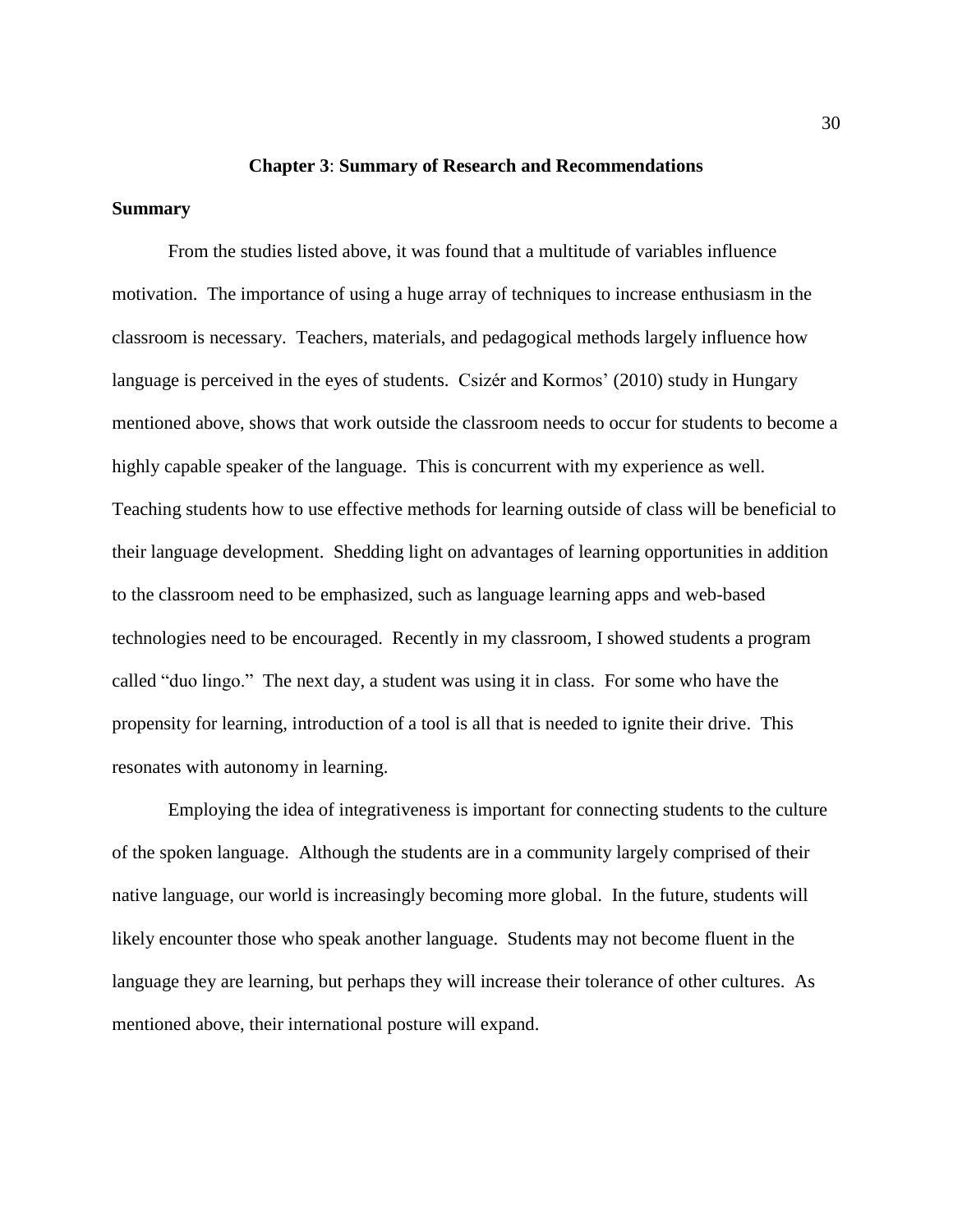Studies above also mention teachers need to be trained in how make students become autonomous learners, and teachers expanding their own abilities to provide these opportunities. Creating situations in which students feel empowered to control their learning is necessary. Incorporating opportunities for students to learn their own way and at their own pace increases motivation. In the classroom, this means differentiating as much as possible. When students have control of their learning, they can feel empowered and successful, increasing confidence.

Additionally, they found it is necessary to educate parents about the importance of language learning. Asking for parent involvement will perhaps help change their own attitude toward language learning and its importance. If students can get influence from those most important in their lives, according to this study, they will be more motivated to learn the language. This relates also to the ought-to self-concept introduced by Dörnyei (2005) and earlier by Higgins (1987).

An additional consideration by Csizér and Kormos (2010) is the Ideal L2 self. Asking students to envision themselves as successful language speakers is important in the learning process. Helping students grasp the idea of what they can become in terms of L2 speakers, creating a vision might move them to create and accomplish a goal. Showing them videos of upper level students using the language, or experiences traveling abroad will help create that vision.

Connecting language to content area emerges in the research. It was found that in the university context (although it could be said the same to secondary education) that insufficient connection to their degrees exists, detracting the motivation. Integration of culture, literature, and language should congeal as one. A way of making students see language exercises more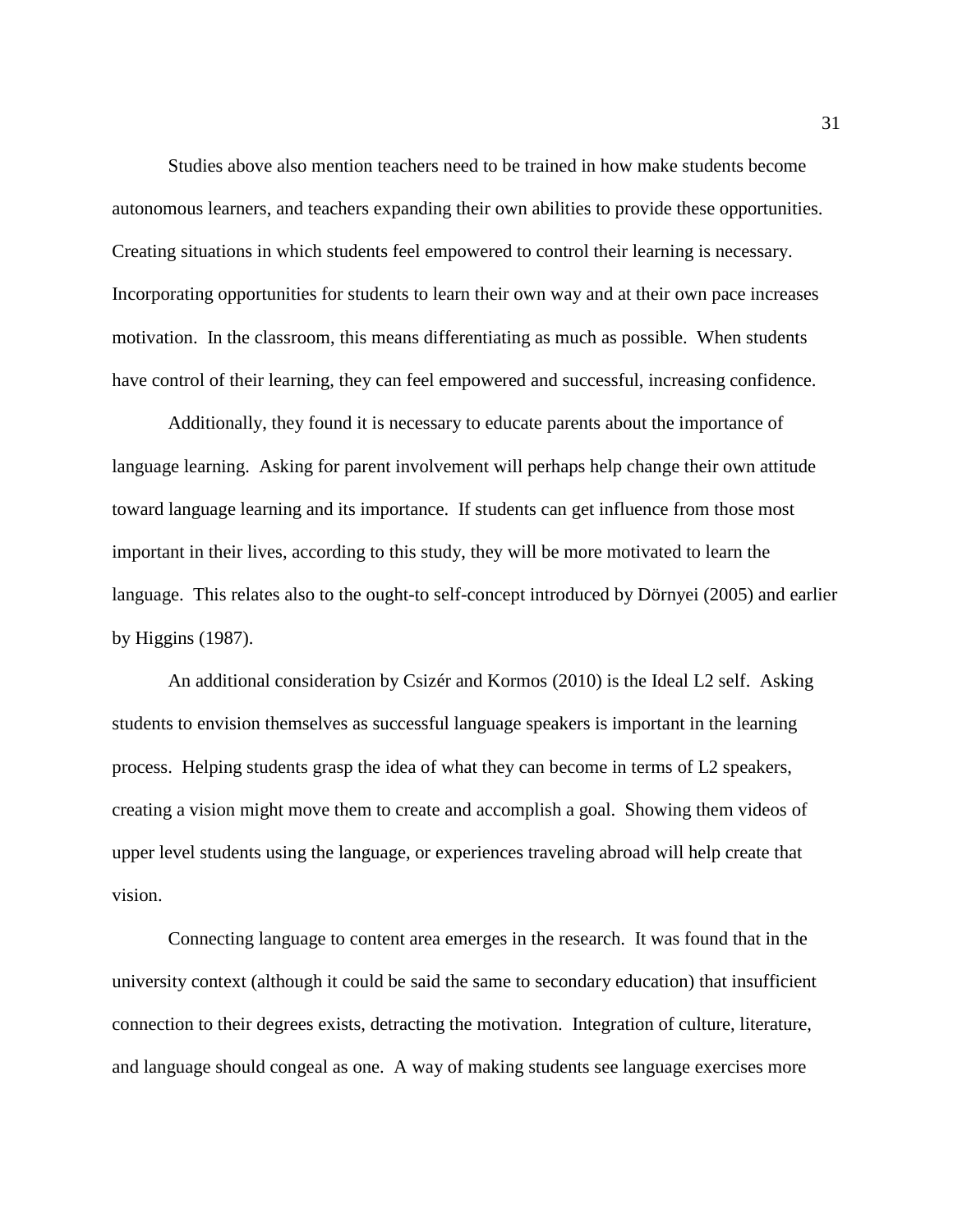rigorous is to eliminate them, and instead use literature as the basis of instruction. Finding connections in the literature to learning the grammar can be more challenging, and help students see the process as more relevant to what they are learning. These points connect with the selfdetermination theory of Ryan and Deci which stresses how material must be stimulating, challenging, and personally motivating (Busse & Walter, 2013).

In my practice, I need to connect what students are learning in other classes by integrating what other teachers are doing in their classes to my classes. I have the advantage of having students in grades six through eight. I can have a day each week that I call, "content day" and pick a different subject each week to teach terms in Spanish. I will give basic concepts from other classes in the target language. Images will be helpful when presenting this content, as students do not have the vocabulary in Spanish for what they are learning.

Finally, Busse, and Walter (2013) made a very poignant statement on how to give much needed value to our subject. It is one of the goals in our World Language department to elevate the status of our program. Consider the following: "…One may assume that a more integrated curriculum and greater use of the target language will enhance the perceived value placed on language learning within the framework of the curriculum and thus the perceived status of language lecturers" (p. 17). Coleman (2005), as cited by Busse and Walter, hypothesized that "the separation of target language use and content teaching through English must tend to devalue the former"  $(p. 6)$ .

Based on the above statements from the literature, we can assume more time spent speaking in the target language is required. Teachers should make every effort to seek strategies to make this happen in the classroom. In addition to using the target language, the above quote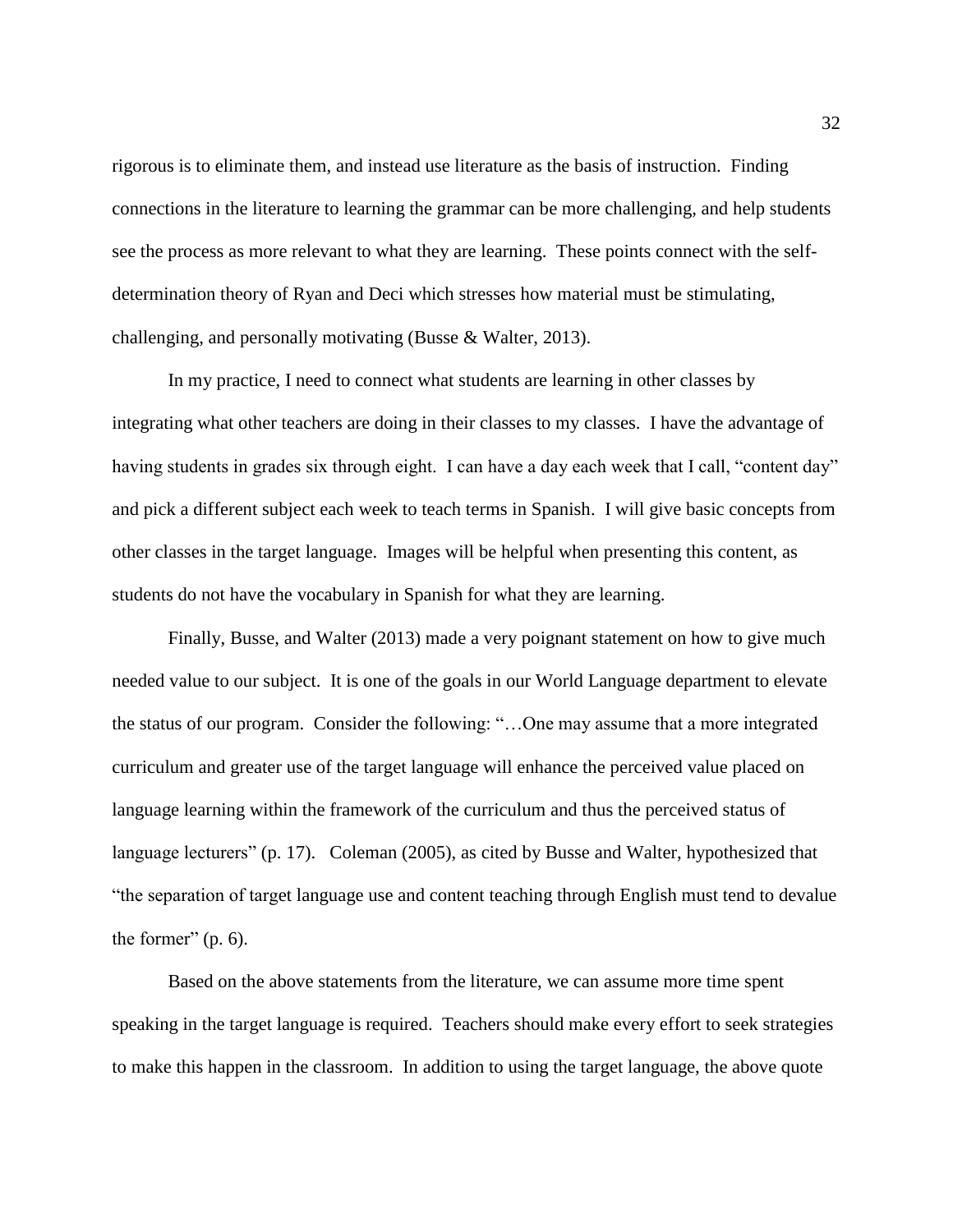necessitates the need for collaboration amongst language teachers, and those of other content areas to see how they can work together to integrate their curriculums.

#### **Data Findings**

Much of the data I collected on what were the major motivators in language learning fall into the category above of integrativeness (relating to the culture). An area not researched was knowing the language for specific purposes, such as travel emerged. Activities that were most enjoyable were ones in which autonomy and socializing was involved, and working in small groups. Another area ranking high in motivating activities was when students were able to play games with the language.

Nine themes emerged after reviewing my data: purpose, classroom environment and teacher, traveling/living in the country, games, social connection, culture, interactive video, autonomy, and technology-based games. One important observation made was that not one person said worksheets and doing activities in the textbook was a motivating activity. As a profession, we must get out of this methodology as a medium for learning. It may be more work creating activities to teach students, but in the end, it will be worthwhile in that students will be more engaged and learning will increase.

When evaluating the responses from a survey of upper level language learners, themes emerging were a positive classroom experience, instrumental motivations of getting a college credit, and an interest in the culture where the language is spoken.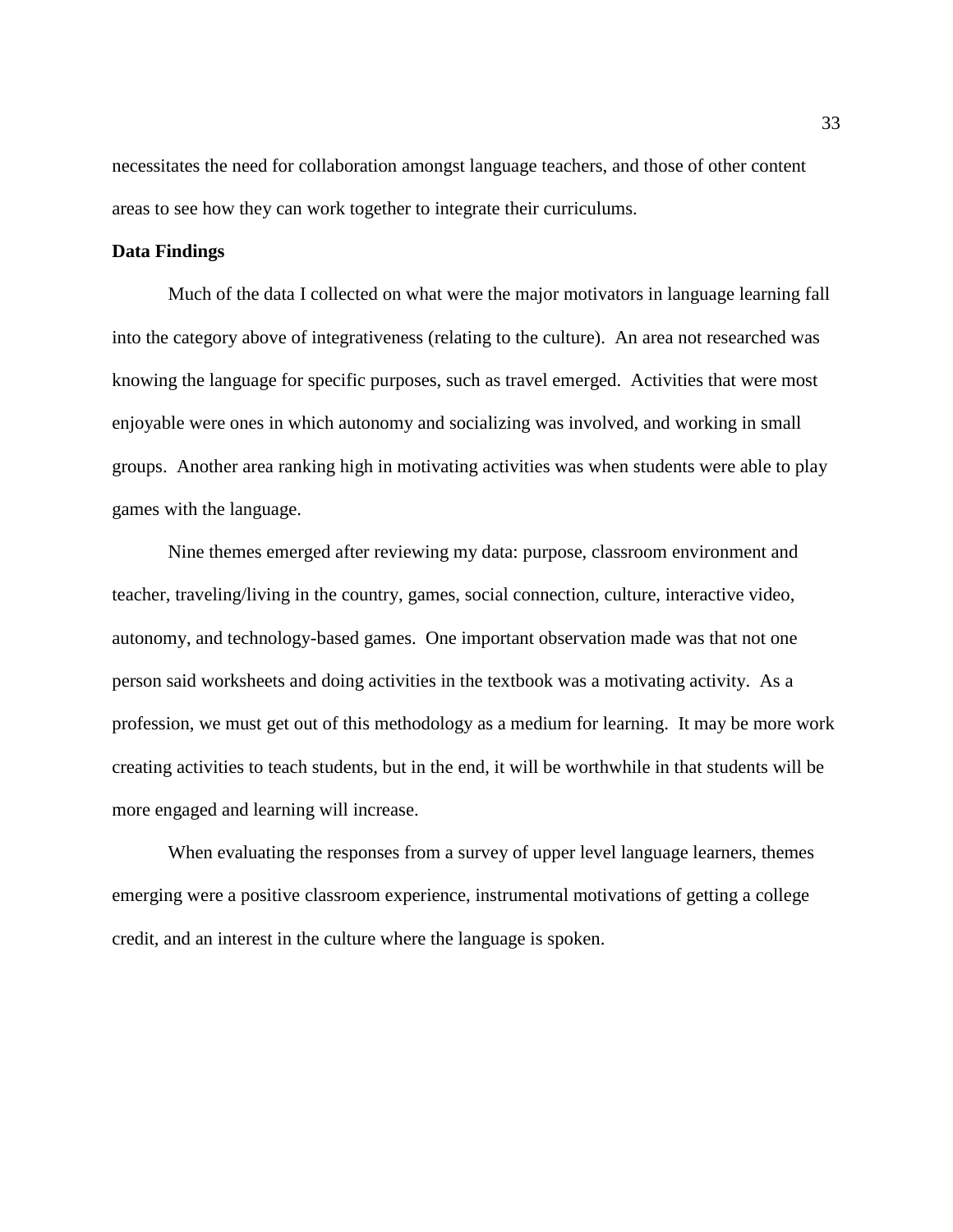# **Research Question 1: What Would Make You More Motivated to Learn Spanish?**

**Purpose and relevancy.** Having a purpose to learn the language surfaced as a motivation. Students saw that if they had a reason to learn the language, they would be more motivated to learn. One student replied that the already existing driving motivator was interacting with kids in an orphanage in Guatemala. This student gave a presentation of her trip to the class, showing pictures. I made the suggestion, and she gladly arose to the occasion. This was relevant to the student's life. It relates to integrative motivation as well because this person was able to connect to the people of the target language. A purpose existed beyond the classroom. One person also said they would like to have someone to teach the language to, indicating a specific purpose, to feel value in sharing their knowledge.

Relevancy to the world emerged in a statement that resonates with the self-determination theory. A student wrote a motivating factor would be to take things that are going on today, and learn them in Spanish. I can relate to this student. In high school, my teacher played news broadcasts in Spanish and we talked about the headlines. This resonated with me because I could participate with my parents in talking about the news at dinner. This in turn helped me participate more in class the next day because of what I learned from my parents about the current events.

**Travel.** Learners made a motivating connection with traveling to another country. In their minds this may be the most relevant use of the language. Being in the country where the language is spoken they can see the greatest application. Living in a semi-rural area many do not see the importance of knowing a language, because everyone speaks English. This is not a very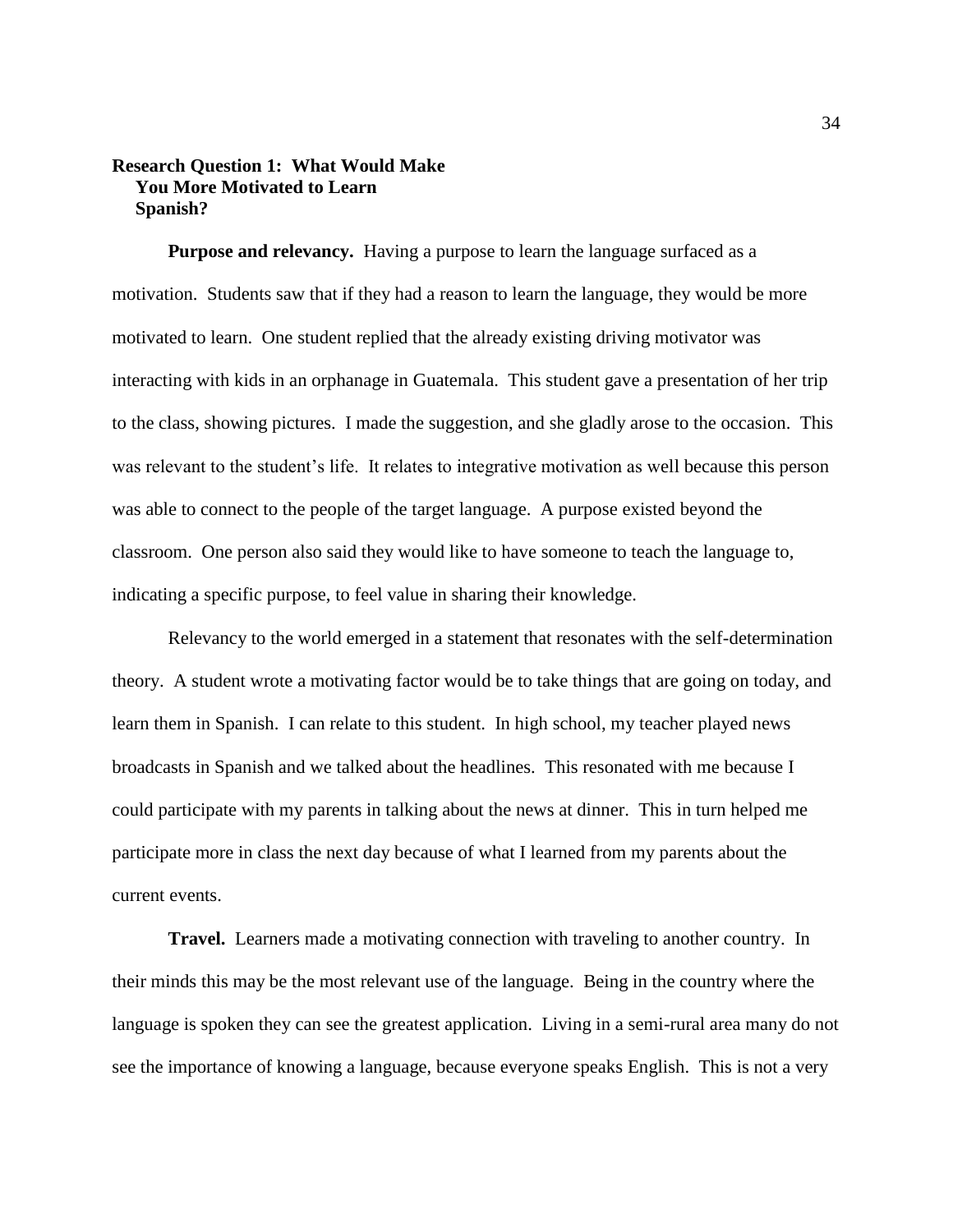diverse town. There is a small percentage of Latino students in our school community, but of those, all speak English. They do not advertise that they speak the language well, or are embarrassed by it. If they need to make a connection with those students, they can talk English with them. Perhaps if they went home with those students and saw their friends interacting with family, the connection would be more salient.

**Mastery.** A student stated that what motivated her was a feeling of success. She said: "I learned a lot in Spanish this year and mastered things I have been confused about last year." A feeling of accomplishment is powerful in making us want to learn more. Based on this answer, one can conclude success is a powerful motivator. Celebrating little successes will lead to a more positive language learning experience. Other students said they learned more this year than ever before.

# **Research Question 2: What Was the Most Beneficial Learning Activity We Did in Class?**

**A music connection**. Students also commented that learning songs in Spanish was beneficial. Songs relate to their world because many of them can connect with pop music today. Now via YouTube you can find many English songs in Spanish. Lyrics go along with the song to help see spelling and the video can be paused. A program called Educanon allows teachers to insert questions into the video. I could play some of the song and have students fill in the blanks of the lyrics they just heard. Students can do this at their own pace, increasing autonomy. Students know the tune of songs, so it is easy to remember the melody so all they have to do is memorize the words. In my experience, I learned a song, then later when we learned grammar, I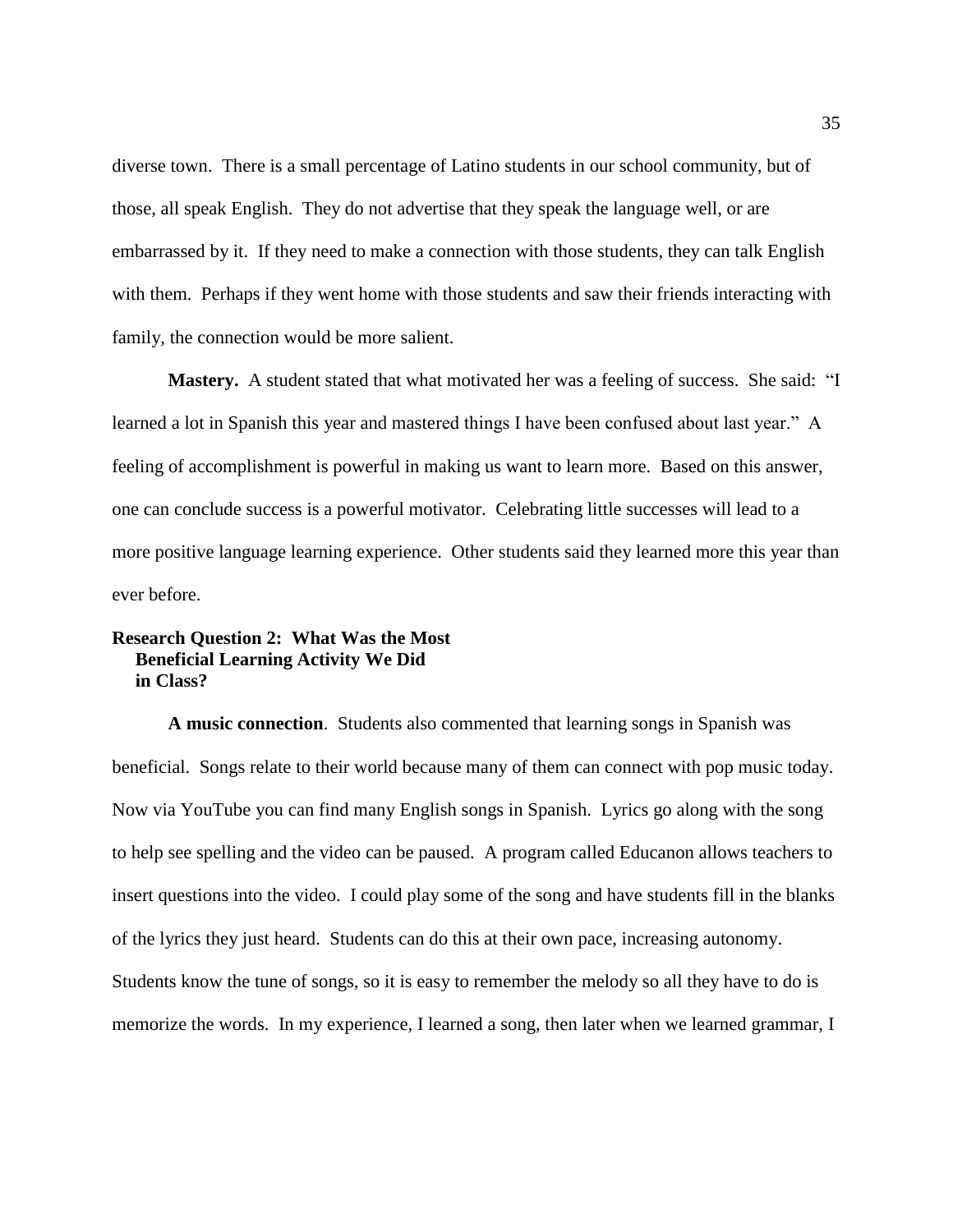was reminded of the song lyrics. I saw the connection of how the grammar worked together with the song lyrics.

**Games.** Students enjoyed playing games to practice the language. This was an overwhelming theme coming out of the data. Before the games, there was direct grammar instruction through notes and seeing the grammar in contexts of readings and videos. I assume students liked this because there was an element of fun in the activities. Tripled with the fun are mastery and social interaction. In team games, they interacted with peers. Their correct responses contributed to their team's success. They achieve mastery, which Daniel Pink states is a major motivator. Their teammates were glad to feel capable together. In addition, if an activity is fun, students can be in a more relaxed state, and perhaps not even realize they are learning.

**Technology-based games.** There is no denying the influence of technology on students today. It is not surprising that a significant finding in my data that games using technology comprised a majority of the responses. Many of the games were group quiz based such as Kahoot! and Quizizz. Students are instantly told if they got the answer correct which gives them immediate gratifying feeling of success. In some cases, I allow students to be on teams. They loved interacting with peers to work together toward a goal. In my class, I often get requests to play in team mode.

**Connection with people.** An activity that encompassed multiple motivating areas resulted in many students claiming that it was very motivational. Students each have a flashcard. When instructed, students walk around with their hand raised, indicating they need a partner. When another with a hand raised is seen, students exchange a high-five. They greet each other in Spanish, and then take turns quizzing each other on what is on their card. This could be a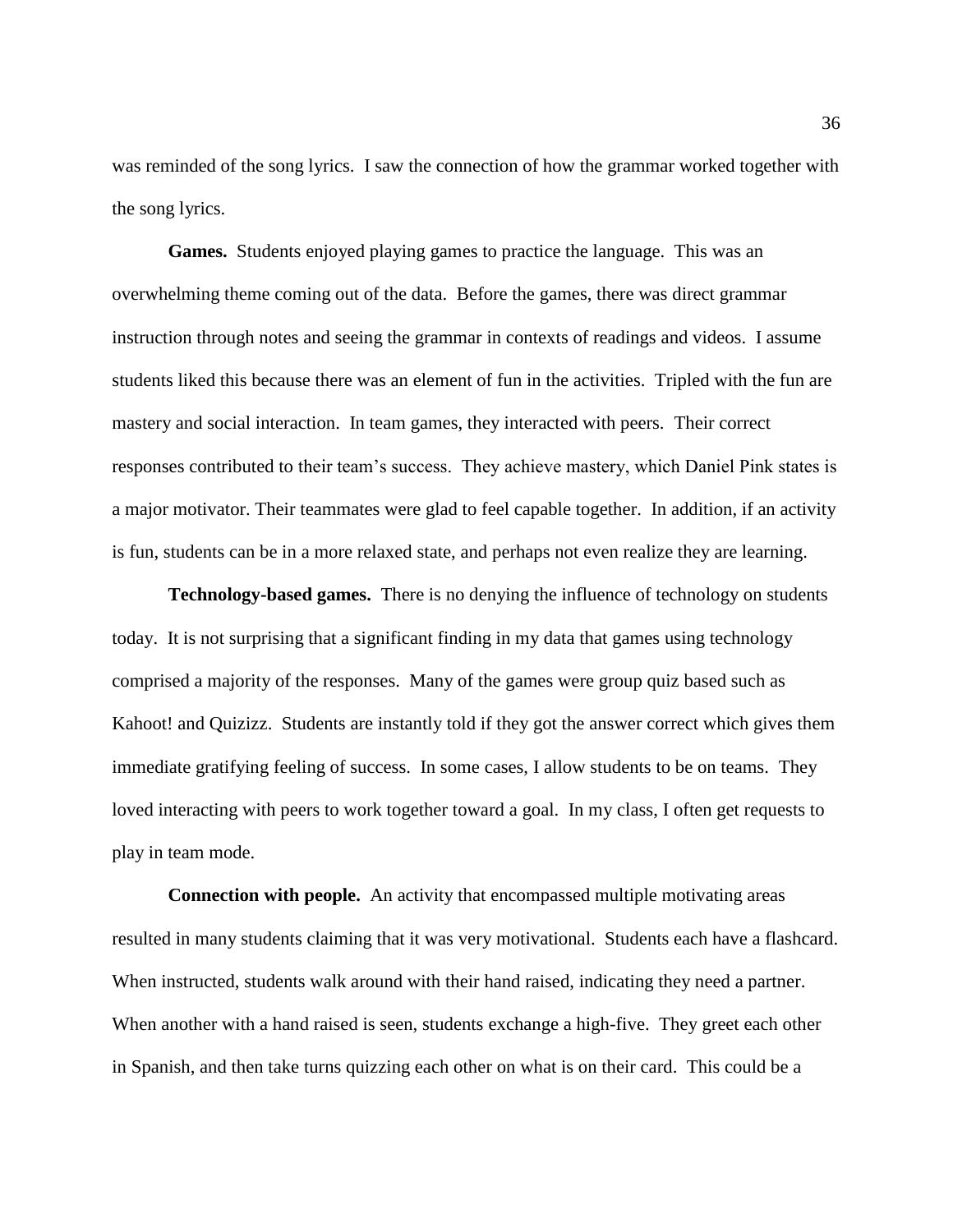simple one-word translation; a question asked in second person as in "Do you walk to school?" or an open-ended question such as "What do you like to do?" Another activity of this type was one in which students asked 10 students the same question such as "What do you do after school?" Students write the name of the person they asked, and their response. I asked students what they liked about these activities. Some responses were "We got to talk to our friends. We were able to move around the room. We talked to people we wouldn't normally talk to." I iterate to students that a primary use of language is to communicate. We will not go up to someone and start reciting a list of words. This is why vocabulary lists can be de-motivating. Language learning should be couched in interactional contexts, as theorists call the socio educational model (Gardner, 1985).

As part of this study upper level language students were surveyed. Based on these findings, a positive classroom experience was a common response, as well as a high view of the teacher. Below is a sample of responses.

# **Research Question 3: What Motivated You to Take a Language this Long? (4 Years in High School)**

It is inspiring to see students motivated by their teacher and a positive experience in the classroom. Several students responded with idea of the instructor making a difference in their motivation.

"I love everything about France, the language, the culture, and the landscapes. I also love my French class. My professor creates an atmosphere of fun, non-judgement, and great learning experiences. My class is also fantastic, the people are funny, and we all help each other learn the language and build each other up" (personal correspondence, January 14, 2018).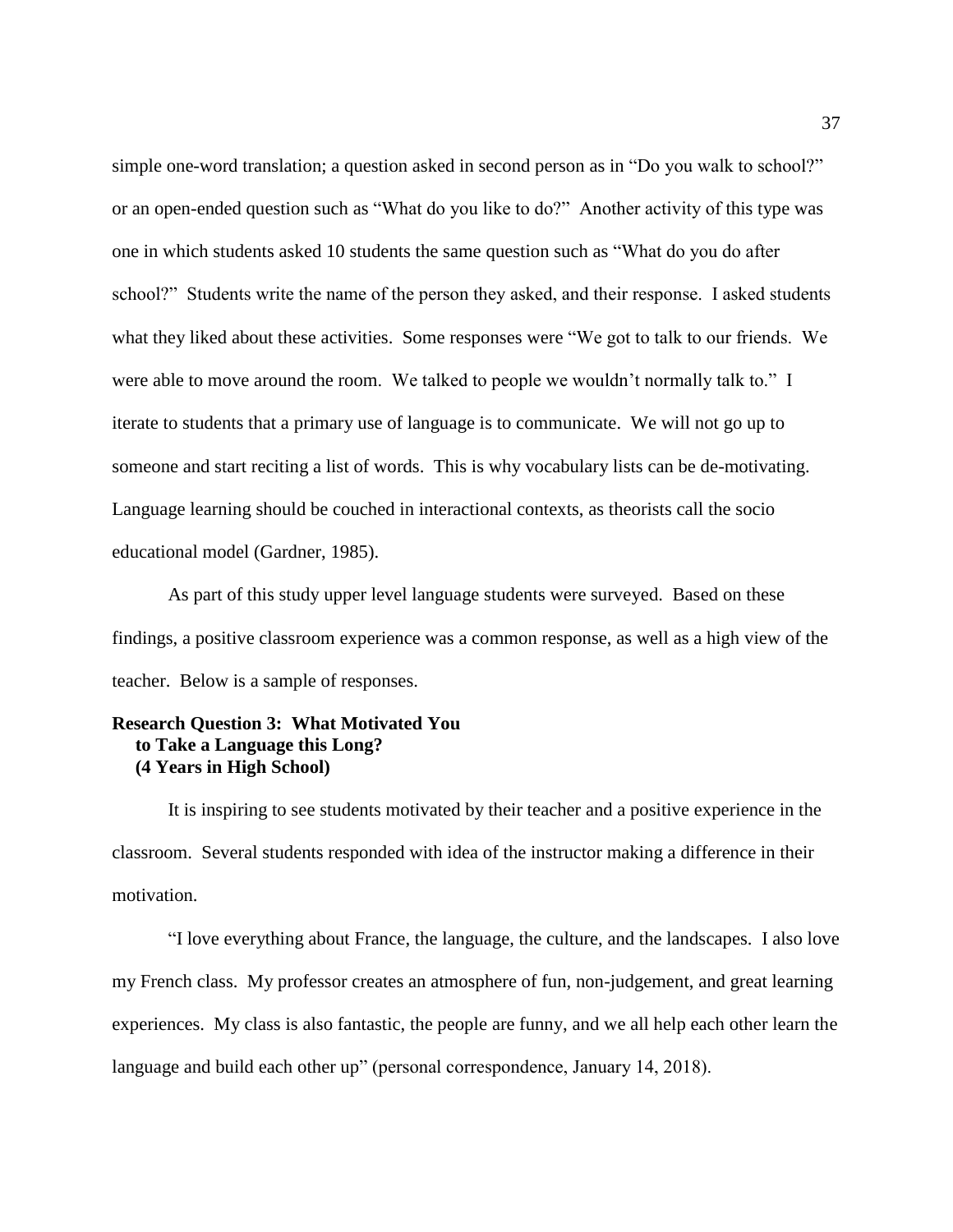"The reason that I have taken French this long is because I like our teacher…" (personal correspondence, January 14, 2018).

"Honestly, one of the main reasons for sticking with French was to impress colleges! But it's made bearable because I have a great teacher who makes it fun and fascinating with cultural lessons as well. I love having an understanding of cultures around the world, and France is now one of my favorite countries" (personal correspondence, January 14, 2018).

Materializing from the above quotes, the teacher of the class has powerful influence that needs to be at the heart of language learning experience. Coupled with strong instruction, this can be the catalyst to a successful language program.

Additionally, adding to motivational factors is the response below. It connects to a work by Pink (2009) affirming mastery as one of the main motivations that drives one to complete a task.

I set the goal of doing all 4 years before I even started Spanish my freshman year. Why? Honestly, just to be able to say I did it and I am a perfectionist/overachiever, so it is all or nothing. As I went through high school though I actually really truly enjoyed Spanish class and even though it is challenging I will complete my goal. It is also nice to be able to communicate with more people. I actually made a friend who speaks 5 languages and I can not only communicate with him in Spanish really well but I can understand a lot of the other languages based on Spanish. So that's cool and it keeps me going, seeing how it impacts my life (personal correspondence, January 24, 2018).

Many themes emerge here. The satisfaction of completing a goal is a drive in many situations. Refreshingly, this exists in a high school student. An integrative connection exists as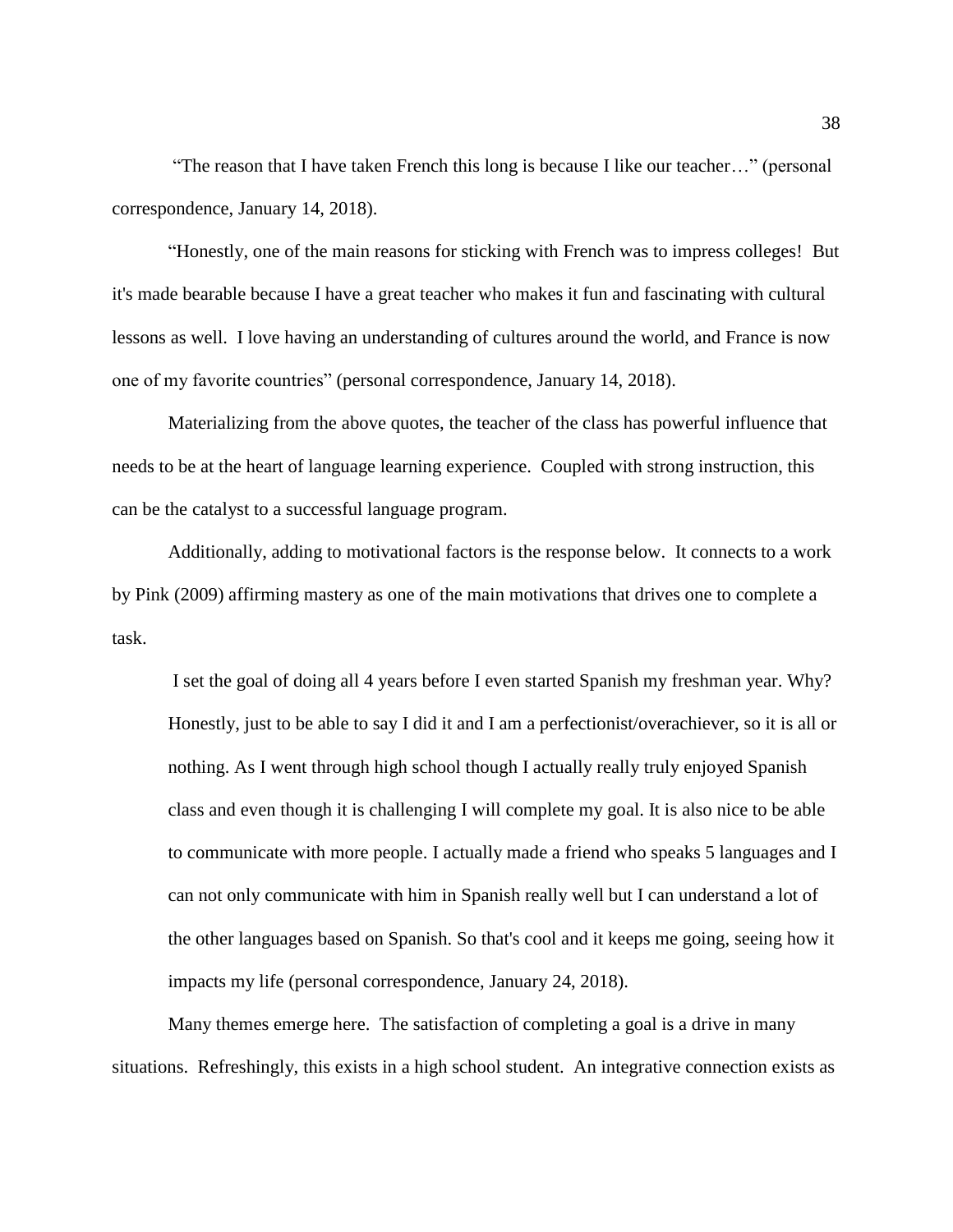well. Desiring to connect with more people correlates to Gardner's (1985) foundational work on the integrative motivation. We can also see that the socio-educational model, also from Gardner, transpire in the above response. The student has a desire to connect with the friend who speaks Spanish. Finally, a desire to speak more languages helps the student see future possibilities.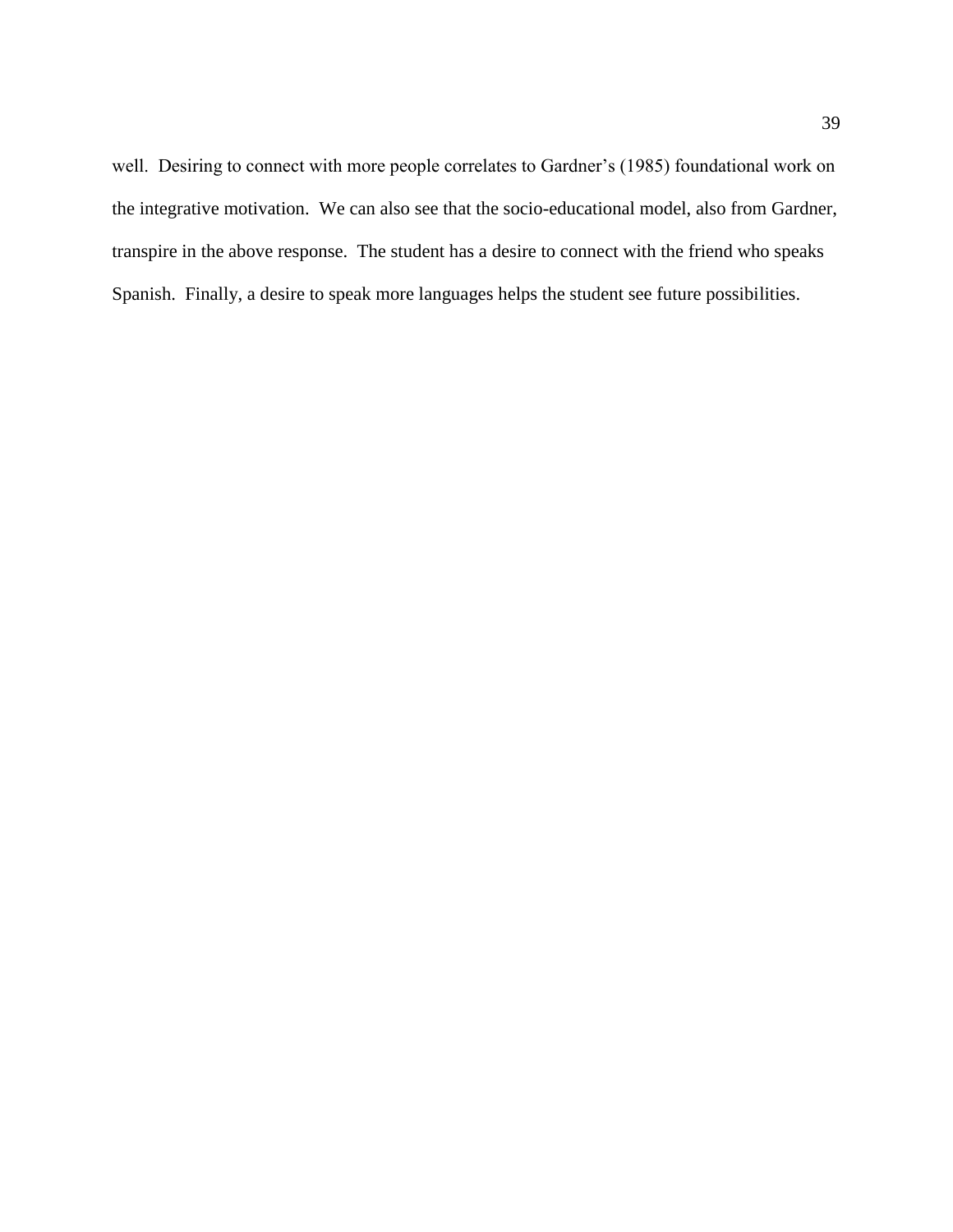#### **Chapter 4: Personal Reflection and Motivation for Language Learning**

## **Personal Motivations for Learning Languages Relating to Research**

In high school, my Spanish teacher also spoke four or five additional languages. I was fascinated by this, and was inspired to be like him. I saw this as a highly desirable skill, and wanted to be multilingual. This kind of motivation is what linguist Dornyei, (2005) called the "Ideal L2 self." Dornyei, said the ideal L2 (second language) self, concerns a desirable selfimage of the kind of L2 user one would prefer to be like in the future (Dornyei & Al-Hoorie, 2017). This is a new discovery in the area of language learning motivation research, but 19 years prior, this type of motivation captivated me.

In my experience, I saw someone who could communicate in other languages in addition to Spanish, but how he portrayed Spanish was particularly of interest to me. This was a vision ignited in me by seeing the possibility in others, just as Dörnyei & Al-Hoorie (2017) described.

In another instance, we were listening to a song in Spanish for practice and another Spanish teacher arrived at our classroom door. She was lip-synching to the song we were singing. I was amazed that she could do that. I wanted to be able to do that also. This is another example of the motivational concept, known as the ideal L2 self (Dörnyei, 2005). I saw myself ideally wanting to possess the skill of knowing songs in Spanish. Kindling my passion were multiple similar experiences, giving me a vision of what was possible. Dörnyei mentioned that multiple instances are needed to maintain the idea of the person one wants to become in the future after studying the language.

Another area of L2 (second language) motivation refers to an integrative concept, integrating with the culture of the language spoken requires this type of drive. Gardner (1985)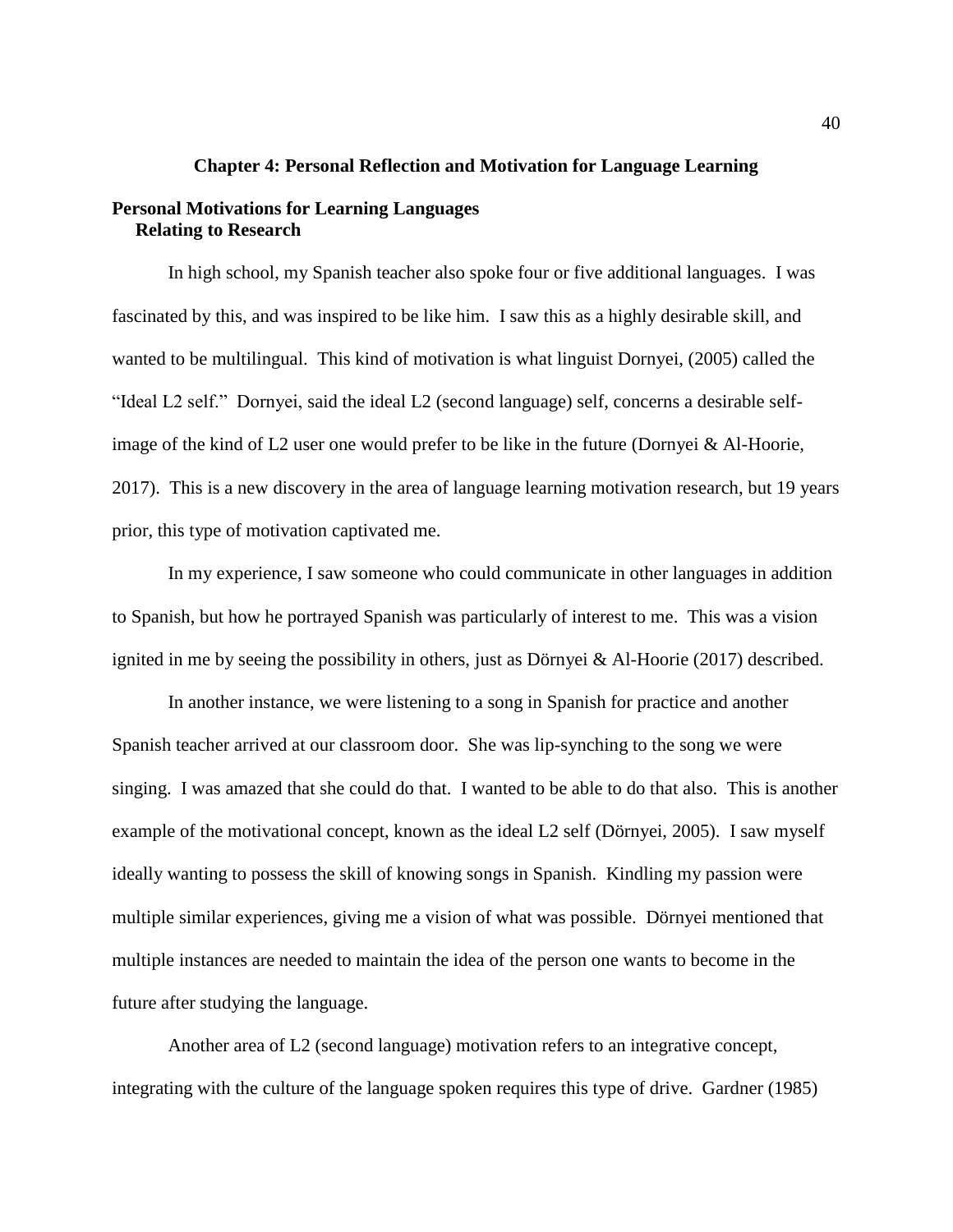developed this foundational view of language learning motivation. Again, I resonate with this type of drive because I was able to make a cultural connection early in my Spanish learning experience. In high school, I went to Culiacán, Mexico, for an exchange program where I fell in love with the culture and people. The integrative concept related to the rooted L2 self, which also ties with a connection to a certain people group. McIntyre, Baker, and Sparling, (2017) defined the concept as the following, "The rooted L2 self is a heritage-oriented concept defined by strong feelings of connection to speakers of the language, which can be tied to specific individuals (such as one's grandmother) but more generally a defined community" (p. 512).

Elaborating on my experience in Mexico further outlines the role integrative motivation played in developing my language skills. I had learned as much as I could about the Latin American culture, and was motivated to learn more. If I could communicate better with the people surrounding me with whom I made a connection, I would be able to strengthen my connection to them. I want to pass this desire onto students, and help them realize that this is possible. Because this experience was powerful for me, I recommend teachers do as much as possible to encourage opportunities like this for their students.

Meihua's (2017) study correlates to my experiences. Using 162 questionnaires and 17 semi-structured interviews, findings indicated that contact with the language of the country is crucial in enhancing motivation and competence in the language even in the study abroad context.

The rooted L2 Self is the desire to connect with shared geography, history, and cultural practices of an indigenous community. This relates to another situation of research looked at by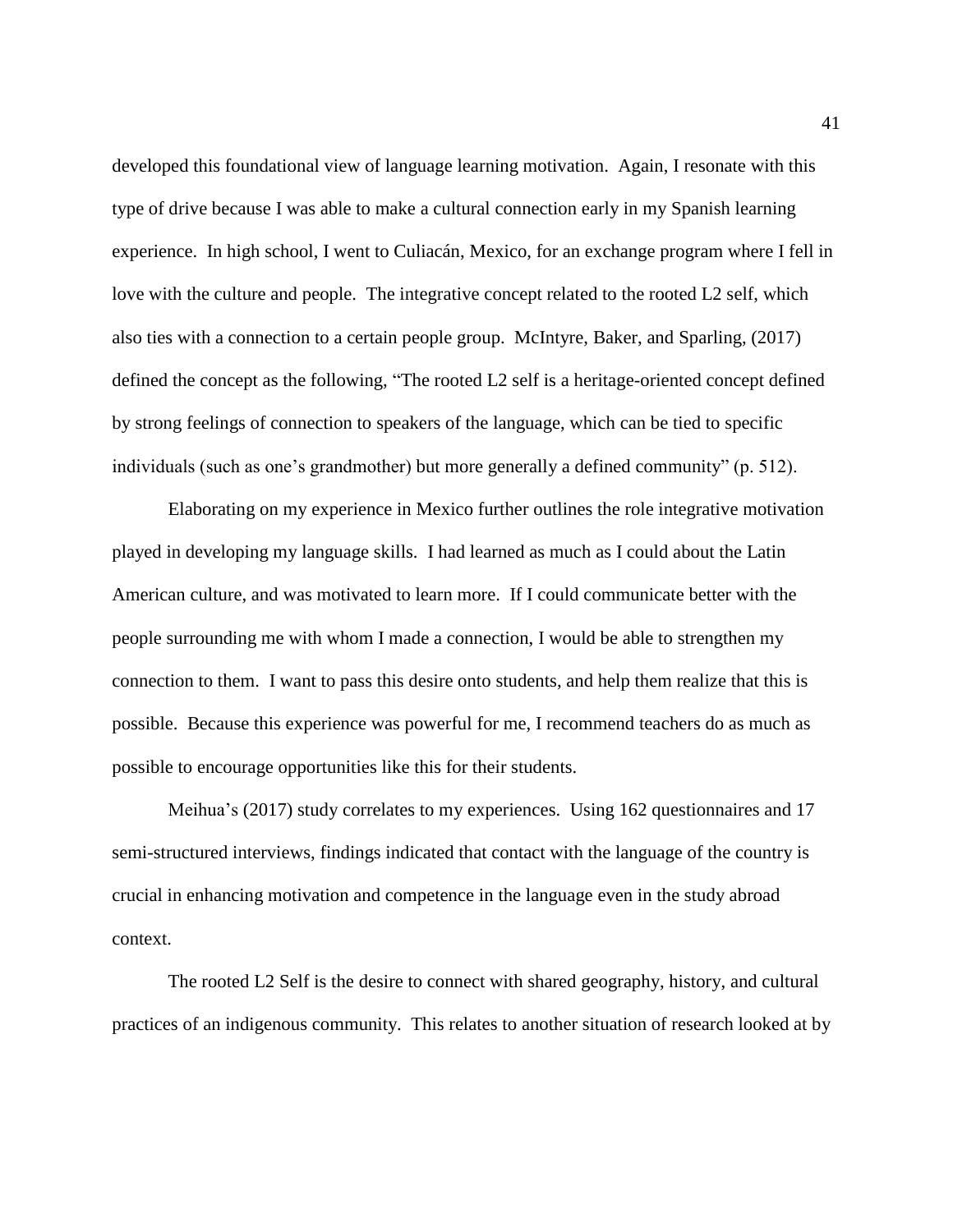MacIntyre et al. (2017). In their research, they indicate that motivation comes from being close in contexts historically and culturally with what is important to the L2 learner.

The culture in the above study involved the Gaelic language and culture in Cape Breton, Canada. The example below expands on this concept of motivation. If students can particularly identify with the music and history of a region, it motivates them with the desire for learning a foreign language. Therefore, teachers should strive to create authentic connections with the music of a country, and put that music in the context of the history of a region where the language is spoken.

In a province in northern Spain called Asturias in which they speak a dialect called "Asturiano," there are songs and dances related to this subculture that are particular to that region. I can relate to the findings mentioned above by McIntyre et al. (2017). The geography and climate of the country invigorated me. I hope students will get excited about a part of the world so much that they will want to learn the language and experience the place and the cultural aspects surrounding it.

If I did not have a second language, my life would not be as rich as it is. I want students to be motivated to continue learning Spanish and/or another foreign language because they see it as a valuable asset to them. Ultimately, it is my desire to see students enthused about this area of their education, because it will greatly affect their lives, for they will be able to communicate in another language, and expectantly reap the benefits as I have.

#### **Further Areas to Explore**

For further clarity in what motivates my students, I would give them options in my survey instead of leaving it as a free response question. I would give students choices for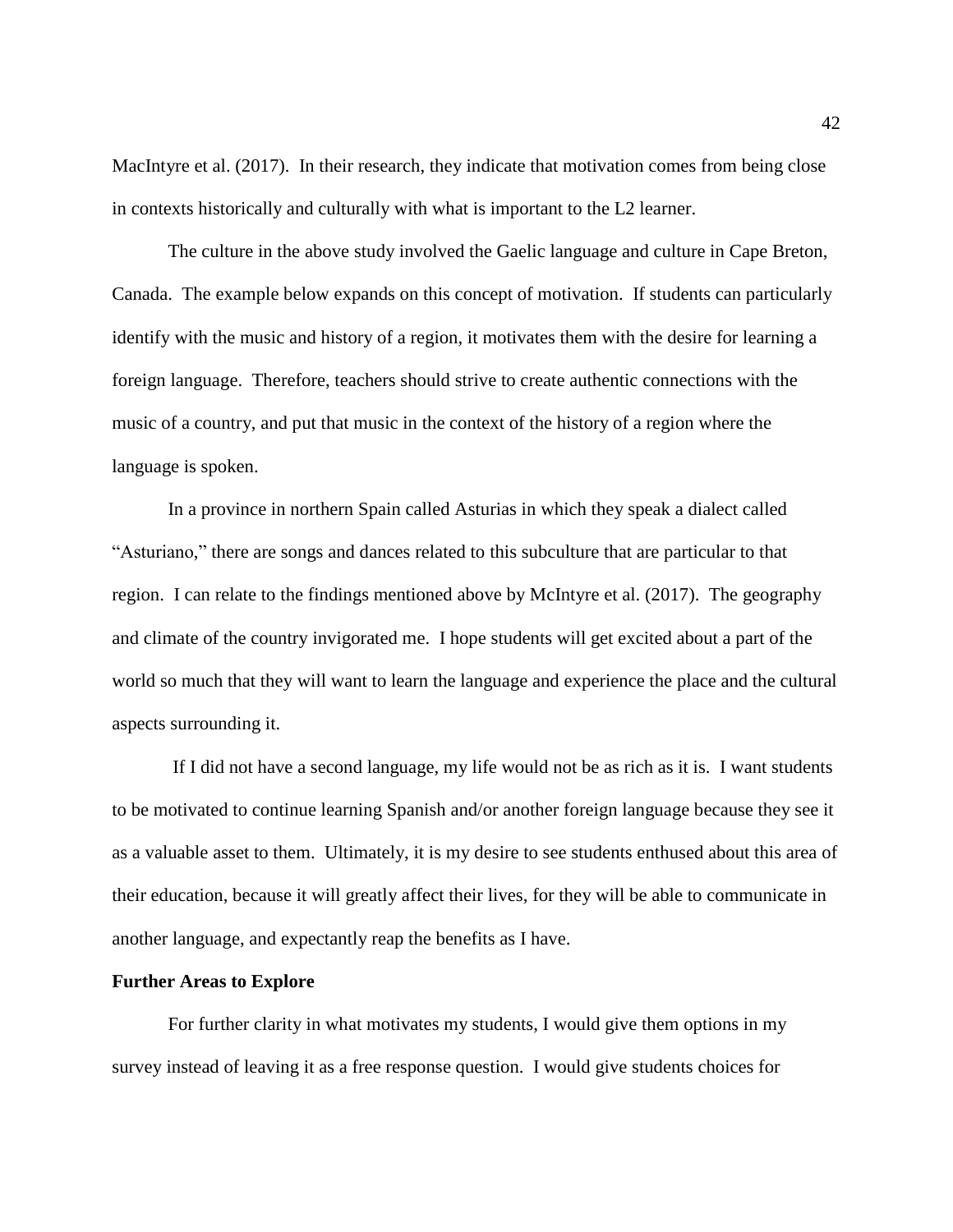responding related to specific areas of motivation I found in my research. I would ask them to select the most motivating factor in learning a language. I would write statements that harmonized with areas such as integrative, intrinsic, mastery, autonomy, and social connection.

It would be interesting to do a comparative study on motivation with a more diverse population in a larger city compared to the rural area in which this study took place. I would want to know if students in a larger, more diverse city had a different level of motivation to learn a language due to being surrounded by more people who speak the language being taught. Would their integrative motivation be higher because of a more diverse population? It is possible one would want to learn the language of a prevalent culture.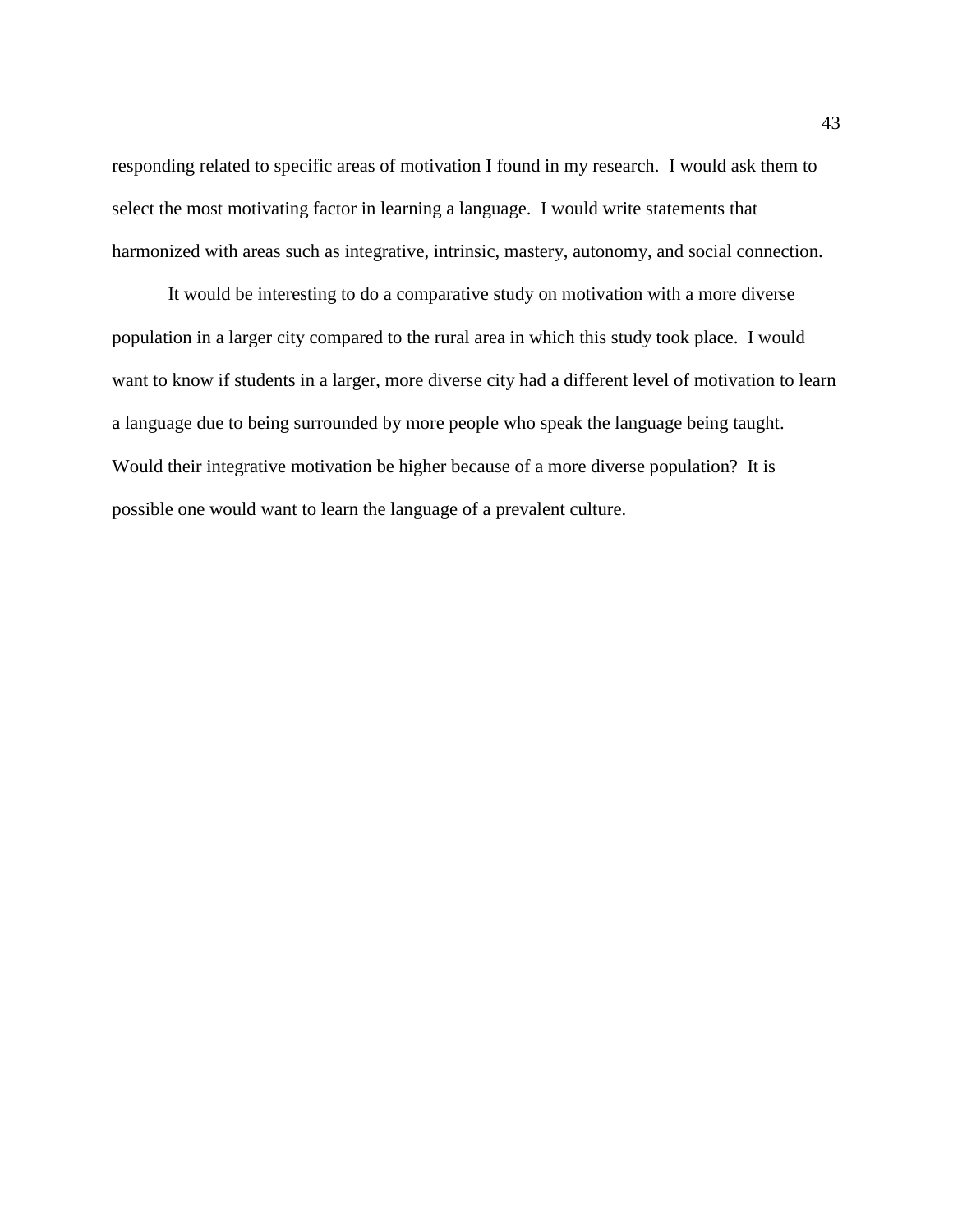#### **Chapter 5: Conclusion**

Twenty years ago, Dörnyei (1998) proposed 10 suggestions to make learners motivated to learn a language. Although not recent, I believe they still apply today. He suggested the following ways to motivate learners:

- 1. Set a personal example with your own behavior
- 2. Create a pleasant, relaxed atmosphere in the classroom
- 3. Present the tasks properly
- 4. Develop a relationship with the learners
- 5. Increase the learner's linguistic self confidence
- 6. Make the language classes interesting
- 7. Promote learner autonomy
- 8. Personalize the learning process
- 9. Increase the learner's goal-orientedness
- 10. Familiarize the learner's with the target language (language being learned) culture. (p. 131)

In my experience, I have found all of these to be true. Even in classes where I was not motivated to learn the subject matter initially, I exceeded in the class due to these factors. In contrast, in classes, I was excited to take, that lacked these qualities lacked appeal. If the above qualities are present in the learning situation, growth will likely occur. Using these 10 suggestions along with integrative motivation, creating a classroom environment where autonomy is present, developing a vision of possible language selves, and viewing language as a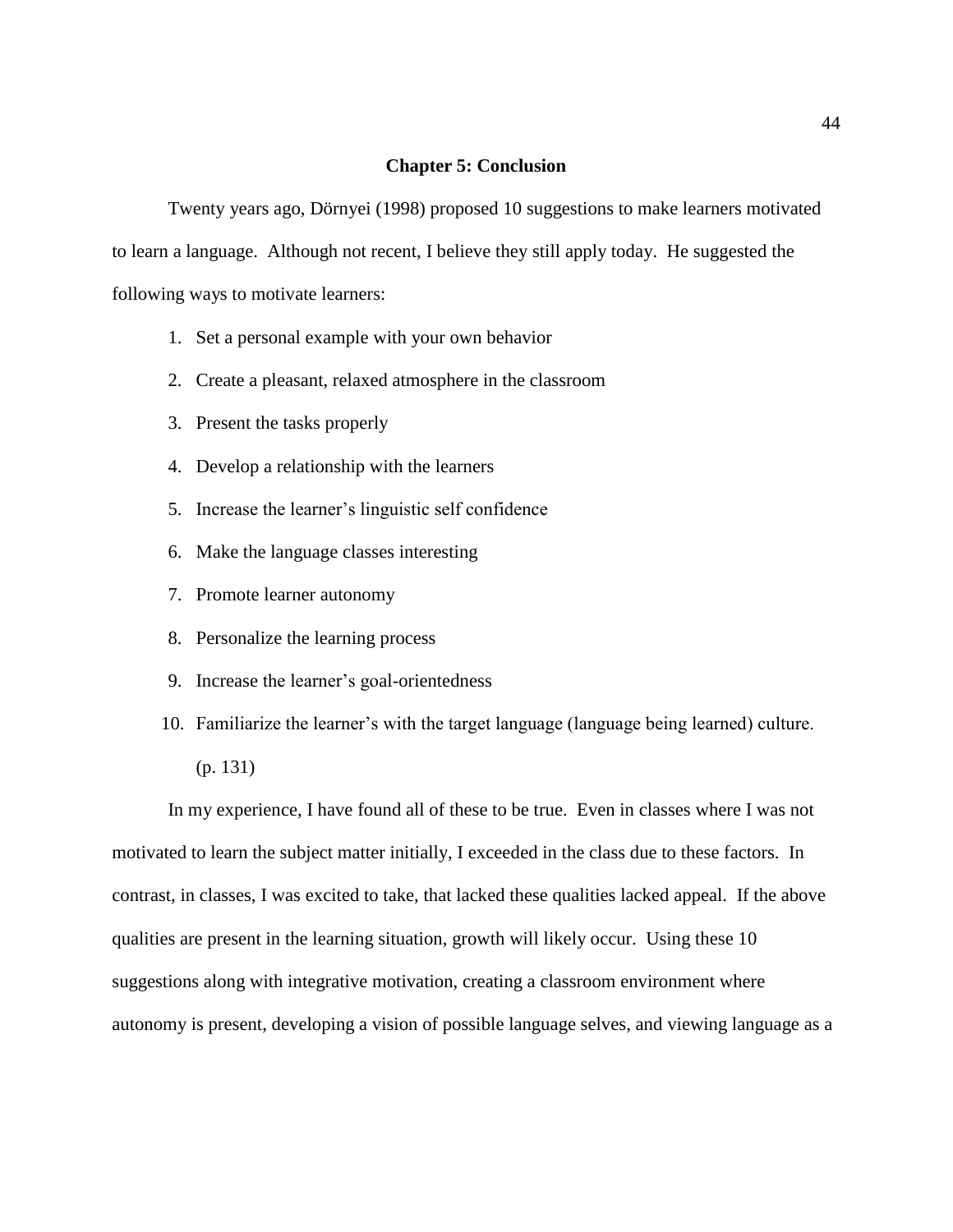dynamic system can unite to create the ideal learning situation. Reflecting on my experiences, and how research ties to them, helps inspire me to motivate students as much as possible.

As stated multiple times in this paper, motivation in L2 learning takes many forms and works together with many variables. It can all work together as a living dynamic entity, as in an ecosystem. I garden with a diverse range of crops and have found this to be more successful method than growing a single crop, because everything interacts with each other. Trees and shrubs form deep roots bringing up nutrients from deep into the soil. Herbs and vegetables can interact with these nutrients now available in the soil. Flowers can attract pollinators necessary for pollination of fruit bushes and vegetables. The smells of certain herbs repel harmful insects. In California, 30% of the world's almonds are grown. This means many trees in one area, and nothing else. During the time of bloom, bee colonies must be brought in to ensure pollination. If the ecosystem were more diverse, with flowers and habitat for pollinators, this extra step would not be necessary (Harris-Pascal, 2014). As this is true in nature, is true in the classroom. A diverse utilization of motivational methods is required for the fruit of language to form.

Going forward, I hope to explore the topic even further to make students' motivation bloom like a garden full of color and bursting with fruit. I want to see the interconnectedness of all the motivational elements so that my practice can flourish. I will strive to make culture and people who speak the language an integral part of my teaching to build a positive connection to those who speak the language. I want to be the teacher who gives students a positive vision of what is possible in the future when they succeed in the language. I want to make my classroom full of autonomy so students are self-driven to accomplish tasks. Putting all of the pieces together, students' capabilities should comprise a dynamic system of communication.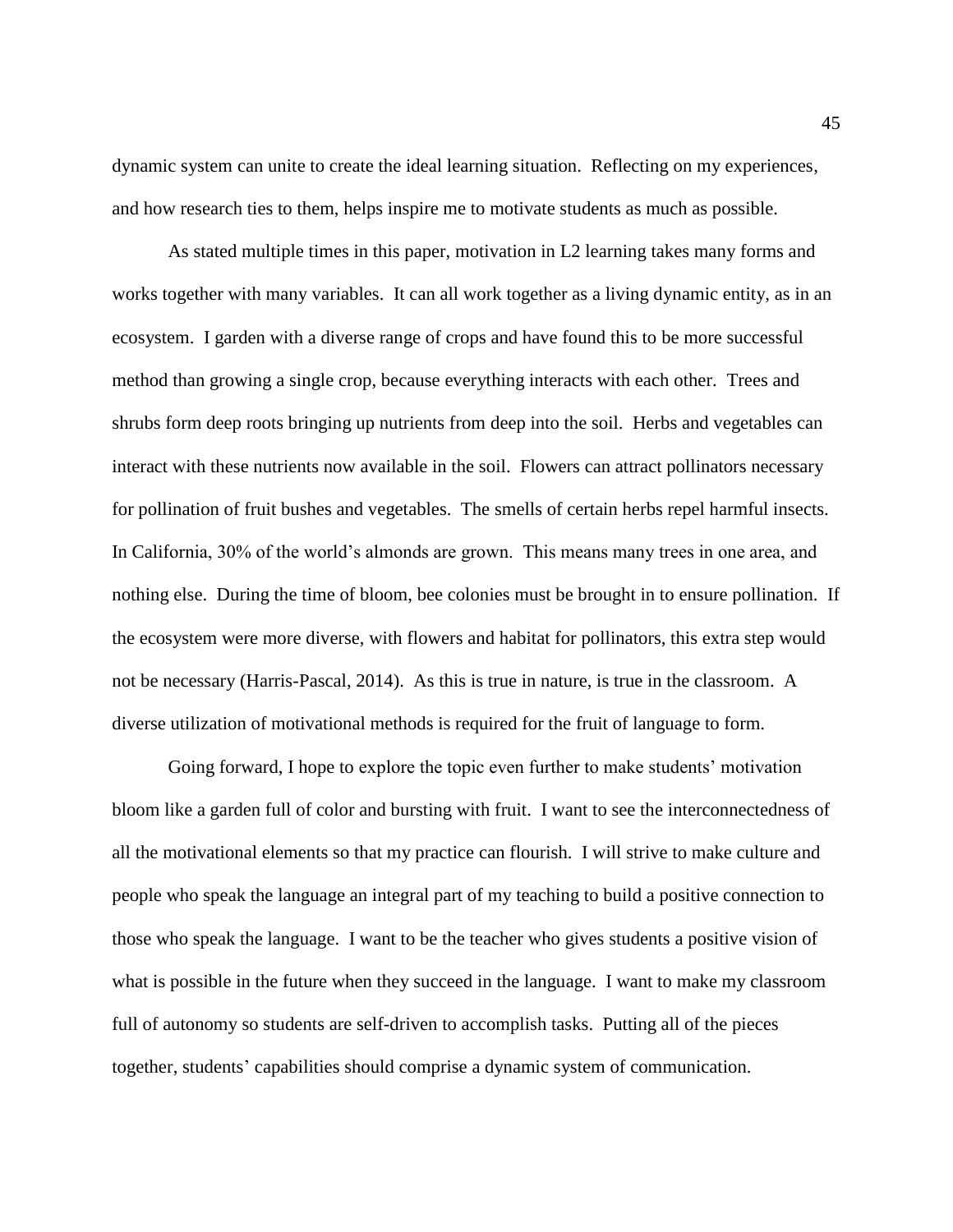#### **References**

- Arnold, C. (2007). Empowerment, learning, and schools: Reflections from psychology. *Education Review*, *20*(1), 108-113.
- Bernaus, M., Masgoret, A. M., Gardner, R. C., & Reyes, E. (2004). Motivation and attitudes towards learning languages in multicultural classrooms. *International Journal of Multilingualism, 1,* 75-89.
- Busse, V., & Walter, C. (2013). Foreign language learning motivation in higher education: A longitudinal study of motivational changes and their causes. *Modern Language Journal, 97*(2), 435-456. doi:10.1111/modl.12408
- CILT, ALL, & ISMLA. (2010). *Language trends*. London, UK: CILT
- Csizér, K., & Dörnyei, Z. (2005) Language learners' motivational profiles and their motivated learning behavior. *Language Learning 55*(4), 613-659. doi:10.1111/j.0023-8333.2005.00319.x
- Csizér, K., & Kormos, J. (2008). Age-related differences in the motivation of learning English as a foreign language: Attitudes, selves, and motivated learning behavior. *Language Learning, 58*(2), 327-355. doi: 10.1111/j.1467-9922.2008.00443.x
- Csizér, K., & Kormos, J. (2010). A comparison of the foreign language learning motivation of Hungarian dyslexic and non-dyslexic students. *International Journal of Applied Linguistics, 20*(2), 232-250. doi:10.1111/j.1473-4192.2009.00247.x
- Csizér, K., & Lukács, G. (2010). The comparative analysis of motivation, attitudes, and selves: The case of English and German in Hungary. *System, 38*(1), 1-13. doi: 10.1016/j.system.2009.12.001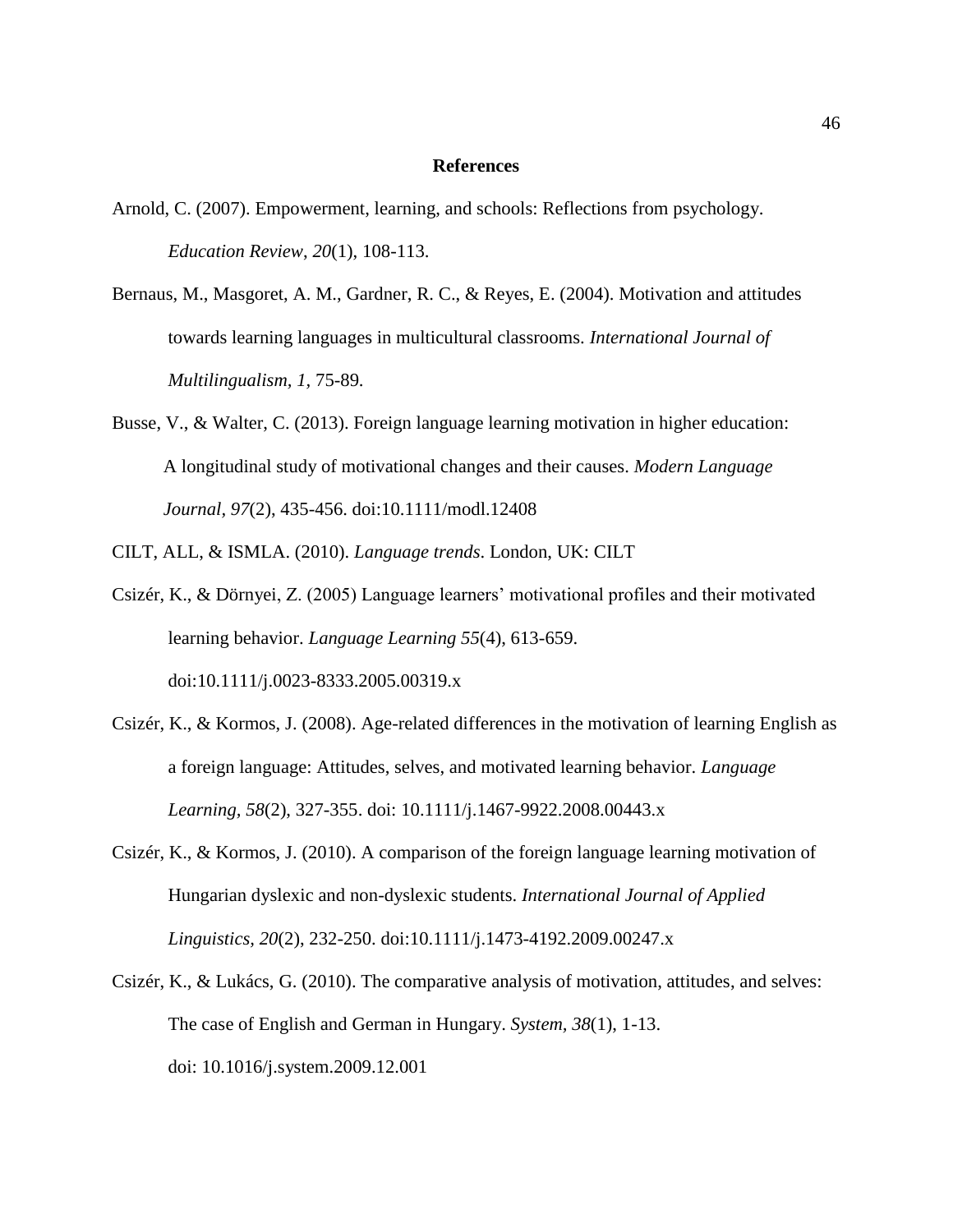- Davidson, T., Guénette, D., Simard, D. (2016). Beyond integrativeness: A validation of the L2 self-model among francophone learners of ESL. *Canadian Modern Language Review, 72*(3), 287-311. 10.3138/cmlr.2319
- De Bot, K., Lowie, W., & Verspoor, M. (2007). A dynamic systems theory approach to second language acquisition. *Bilingualism: Language and Cognition, 10*(1), 7-21. doi: 10.1017/S1366728906002732
- Deci, E. L., Vallerand, R. J., Pelletier, L. G., & Ryan, R. M. (1991). Motivation and education: The self-determination perspective. *Educational Psychologist, 26*(3-4), 325-346.
- Dewey, J., Carmichael, L., & Dewey, J. (1956). *The child and the curriculum: And the school and society.* Chicago, IL: University of Chicago Press.
- Dörnyei, Z. (1994). Motivation and motivating in the foreign language classroom. *The Modern Language Journal, 78*(3), 273-284. doi: 10.2307/330107
- Dörnyei, Z. (1998). Motivation in second and foreign language learning. *Language Teaching, 31*(3), 117-135. doi: 10.1017/S026144480001315X
- Dörnyei, Z. (2005). *Psychology of the language learner: Individual differences in second language acquisition.* Mahwah, NJ: Lawrence Erlbaum.
- Dörnyei, Z., & Al-Hoorie, A. H. (2017). The motivational foundation of learning languages other than global English: Theoretical issues and research directions. *The Modern Language Journal, 101*(3), 455-468. doi: 10.1111/modl.12408
- Gardner, R. C. (1985). *The attitude/motivation test battery: Technical report no. 1.* University of Western Ontario.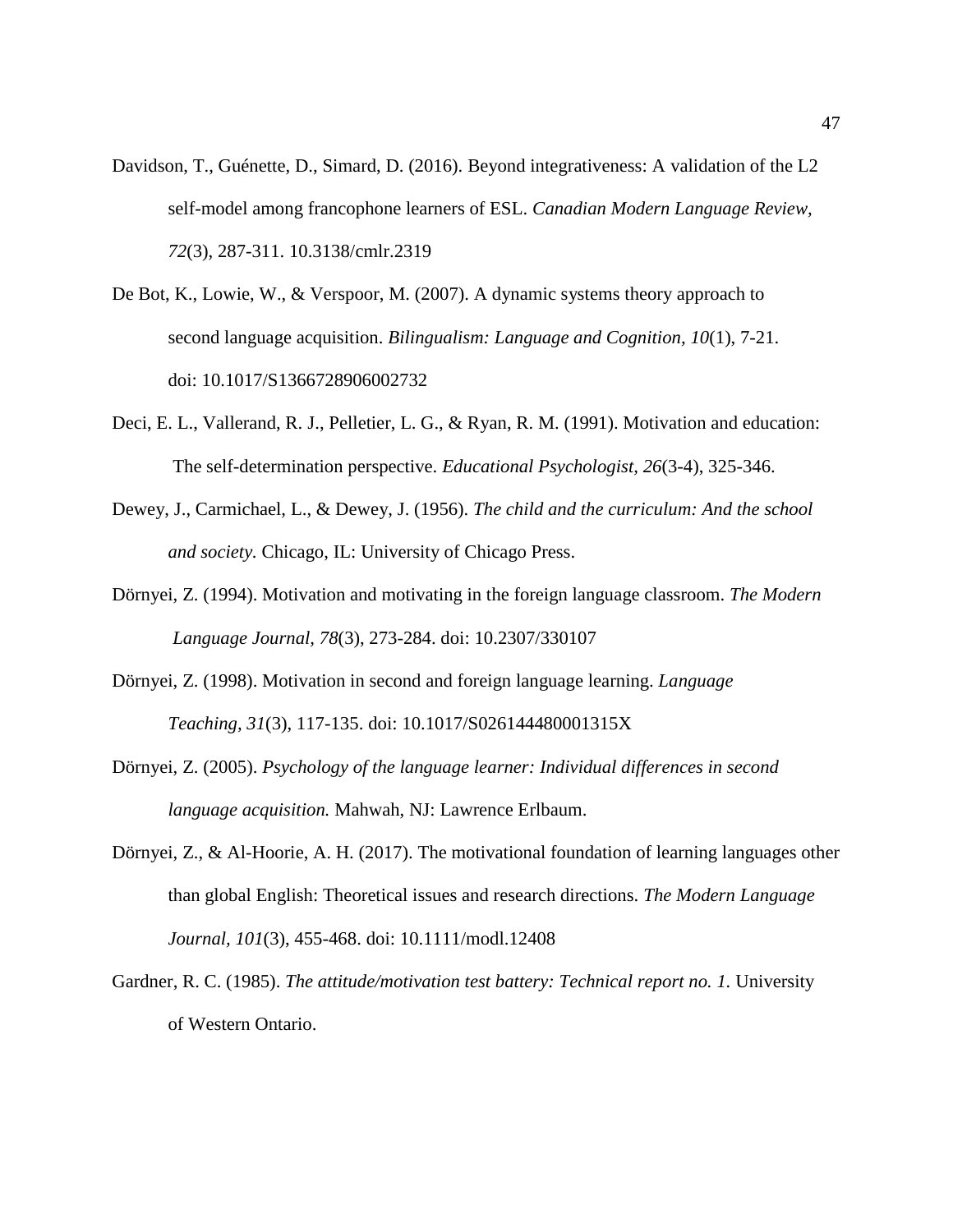- Gardner, R. C., & Koff, D. (2007). *Motivation and second language acquisition.* Alacalá, Spain, 9-20.
- Gardner, R. C., & Lambert, W. E. (1959). Motivational variables in second-language acquisition. Canadian *Journal of Psychology/Revue Canadienne de psychologie, 13*(4), 266-272.
- Gardner, R. C., & Macintyre, P. D. (1993). On the measurement of affective variables in second language learning. Language learning, 43(2), 157-194. Doi:10.1111/j.1467- 1770.1992.tb00714.x
- Gardner, R. C., Masgoret, A., Tennant, J., & Mihic, L. (2004). Integrative motivation: Changes during a year-long intermediate-level language course. *Language Learning, 54*(1), 1-34. doi: 10.1111/j.1467-9922.2004.00247.x
- Graddol, D. (2006). *English next: Why the global English may mean the end of 'English as a foreign language.'* London: British Council.
- Harris-Pascal, D. (2014, October 29). [TEDx Talks]. The Forest Gardener [Video File]. Retreived from<https://www.youtube.com/watch?v=HQIi3nUXh0g>
- Hashemian, M., & Soureshjani, K. H. (2011). The interrelationship of autonomy, motivation, and academic performance of Persian L2 learners in distance education contexts. *Theory and Practice in Language Studies, 1*(4), 319-326. doi:10.4304/tpls.1.4.319-326
- Higgins, E. T. (1987). Self-discrepancy: A theory relating self and affect. *Psychological Review, 94*(3), 319-340.

Lamb, M. (2004). Integrative motivation in a globalizing world. *System 32*(1), 3-19.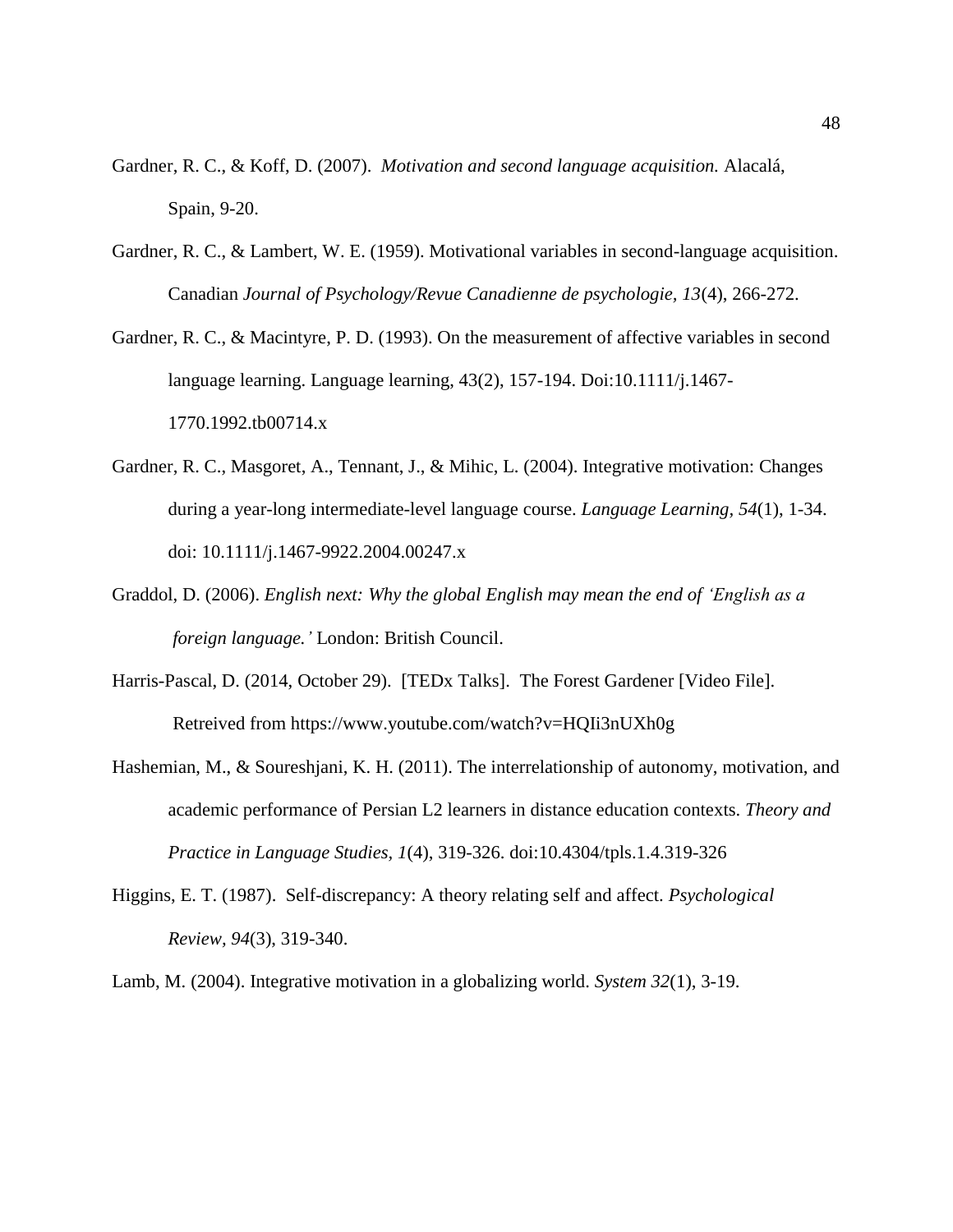- Lamb, T. E. (2011). Fragile identities: Exploring learner identity, learner autonomy, and motivation through young learner's voices. *Canadian Journal of Applied Linguistics, 14*(2), 68-85.
- Lee, N., Mikesell, L., Dina, L. G., Mates, A., & Schumann, J. H. (2007). *The interactional instinct*. New York: Oxford University Press.
- Macintyre, P. D., Baker, S. C., & Sparling, H. (2017). Heritage passions, heritage convictions, and the rooted L2 self: Music and Gaelic language learning in Cape Breton, Nova Scotia. *Modern Language Journal*, *101*(3), 501-516. doi:10.1111/modl.12417
- Markus, H., & Nurius, P. (1986). Possible selves. *American Psychologist, 41*(9), 954-969. *Motivation, language identity, and the L2 self-system* (2009). In E. Ushioda and Z. Dörnyei (Eds.). Dublin, Ireland: Trinity College.
- Markus, H., & Ruvolo, A. P. (1989). Possible selves: Personalized representations of goals. In L.A. Pervin (Ed.), *Goal Concepts in Personality and Social Psychology*. Hillsdale, NJ: Lawrence Erlbaum.
- Meihua, L. (2017). Motivation, motivation intensity, use of Chinese and self-rated confidence. *College Student Journal*, *51*(1), 63-76.

Nakata, Y. (2006). *Motivation and experience in foreign language learning*. Oxford: Lang. Retrieved from: [https://books.google.com/books?id=XwmnZTKZIbMC&pg=](https://books.google.com/books?id=XwmnZTKZIbMC&pg=%20PA49&lpg=PA49&dq=%E2%80%9CThere+is+no+question+that+learning+a+foreign+language+is+different+to+learning+other+subjects.%22&source=bl&ots=OYEFUjvYxW&sig=7SCWp9dWBVGy7GM3BW-k9m2JwrM&hl=en&sa=X&ved=0ahUKEwiKrOe%2085LraAhUM4IMKHctjDPsQ6AEIJjAA#v=onepage&q=%E2%80%9CThere%20is%20no%20question%20that%20learning%20a%20foreign%20language%20is%20different%20to%20learning%20other%20subjects.%22&f=false)  [PA49&lpg=PA49&dq=%E2%80%9CThere+is+no+question+that+learning+a+foreign+l](https://books.google.com/books?id=XwmnZTKZIbMC&pg=%20PA49&lpg=PA49&dq=%E2%80%9CThere+is+no+question+that+learning+a+foreign+language+is+different+to+learning+other+subjects.%22&source=bl&ots=OYEFUjvYxW&sig=7SCWp9dWBVGy7GM3BW-k9m2JwrM&hl=en&sa=X&ved=0ahUKEwiKrOe%2085LraAhUM4IMKHctjDPsQ6AEIJjAA#v=onepage&q=%E2%80%9CThere%20is%20no%20question%20that%20learning%20a%20foreign%20language%20is%20different%20to%20learning%20other%20subjects.%22&f=false) [anguage+is+different+to+learning+other+subjects.%22&source=bl&ots=OYEFUjvYxW](https://books.google.com/books?id=XwmnZTKZIbMC&pg=%20PA49&lpg=PA49&dq=%E2%80%9CThere+is+no+question+that+learning+a+foreign+language+is+different+to+learning+other+subjects.%22&source=bl&ots=OYEFUjvYxW&sig=7SCWp9dWBVGy7GM3BW-k9m2JwrM&hl=en&sa=X&ved=0ahUKEwiKrOe%2085LraAhUM4IMKHctjDPsQ6AEIJjAA#v=onepage&q=%E2%80%9CThere%20is%20no%20question%20that%20learning%20a%20foreign%20language%20is%20different%20to%20learning%20other%20subjects.%22&f=false) [&sig=7SCWp9dWBVGy7GM3BW-k9m2JwrM&hl=en&sa=X&ved=0ahUKEwiKrOe](https://books.google.com/books?id=XwmnZTKZIbMC&pg=%20PA49&lpg=PA49&dq=%E2%80%9CThere+is+no+question+that+learning+a+foreign+language+is+different+to+learning+other+subjects.%22&source=bl&ots=OYEFUjvYxW&sig=7SCWp9dWBVGy7GM3BW-k9m2JwrM&hl=en&sa=X&ved=0ahUKEwiKrOe%2085LraAhUM4IMKHctjDPsQ6AEIJjAA#v=onepage&q=%E2%80%9CThere%20is%20no%20question%20that%20learning%20a%20foreign%20language%20is%20different%20to%20learning%20other%20subjects.%22&f=false)  [85LraAhUM4IMKHctjDPsQ6AEIJjAA#v=onepage&q=%E2%80%9CThere%20is%20n](https://books.google.com/books?id=XwmnZTKZIbMC&pg=%20PA49&lpg=PA49&dq=%E2%80%9CThere+is+no+question+that+learning+a+foreign+language+is+different+to+learning+other+subjects.%22&source=bl&ots=OYEFUjvYxW&sig=7SCWp9dWBVGy7GM3BW-k9m2JwrM&hl=en&sa=X&ved=0ahUKEwiKrOe%2085LraAhUM4IMKHctjDPsQ6AEIJjAA#v=onepage&q=%E2%80%9CThere%20is%20no%20question%20that%20learning%20a%20foreign%20language%20is%20different%20to%20learning%20other%20subjects.%22&f=false)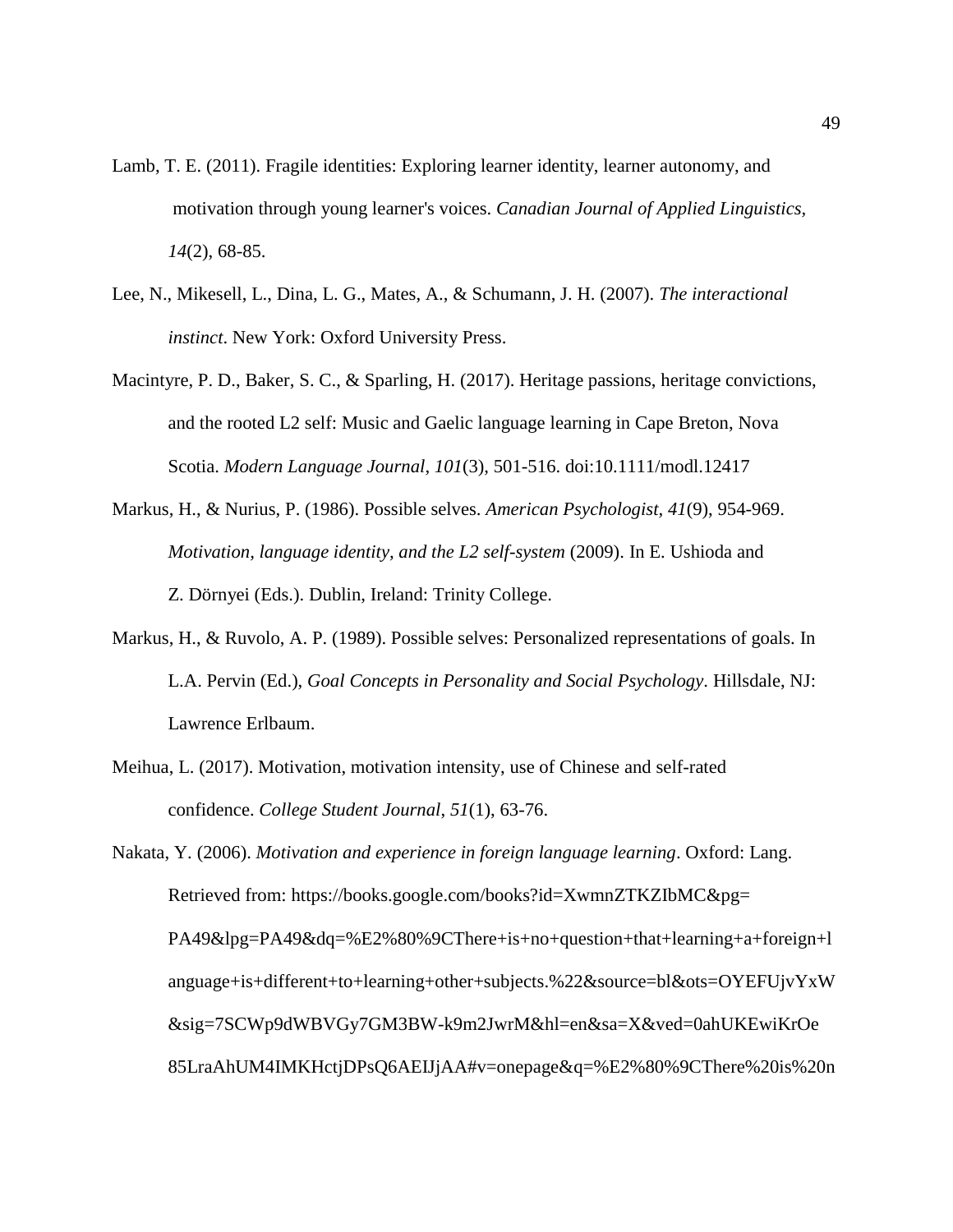[o%20question%20that%20learning%20a%20foreign%20language%20is%20different%2](https://books.google.com/books?id=XwmnZTKZIbMC&pg=%20PA49&lpg=PA49&dq=%E2%80%9CThere+is+no+question+that+learning+a+foreign+language+is+different+to+learning+other+subjects.%22&source=bl&ots=OYEFUjvYxW&sig=7SCWp9dWBVGy7GM3BW-k9m2JwrM&hl=en&sa=X&ved=0ahUKEwiKrOe%2085LraAhUM4IMKHctjDPsQ6AEIJjAA#v=onepage&q=%E2%80%9CThere%20is%20no%20question%20that%20learning%20a%20foreign%20language%20is%20different%20to%20learning%20other%20subjects.%22&f=false) [0to%20learning%20other%20subjects.%22&f=false.](https://books.google.com/books?id=XwmnZTKZIbMC&pg=%20PA49&lpg=PA49&dq=%E2%80%9CThere+is+no+question+that+learning+a+foreign+language+is+different+to+learning+other+subjects.%22&source=bl&ots=OYEFUjvYxW&sig=7SCWp9dWBVGy7GM3BW-k9m2JwrM&hl=en&sa=X&ved=0ahUKEwiKrOe%2085LraAhUM4IMKHctjDPsQ6AEIJjAA#v=onepage&q=%E2%80%9CThere%20is%20no%20question%20that%20learning%20a%20foreign%20language%20is%20different%20to%20learning%20other%20subjects.%22&f=false)

- Nixon, J., Martin, J., McKeown, P., & Ranson, S. (1996). *Encouraging learning: Towards a theory of the learning school*. Buckingham, UK: Oxford University Press.
- Pink, D. H. (2009). *Drive: The surprising truth about what motivates us*. New York, NY: Riverhead Books.
- Razavi, L (2014). Language learning: What motivates us? *The Guardian,* Retrieved from [https://www.theguardian.com/education/2014/mar/19/language-learning](https://www.theguardian.com/education/2014/mar/19/language-learning-motivation-brain-teaching)[motivation-brain-teaching.](https://www.theguardian.com/education/2014/mar/19/language-learning-motivation-brain-teaching)
- Robinson, J. P., Rivers, W. P., & Brecht, R. D. (2006). Speaking foreign languages in the United States: Correlates, trends, and possible consequences. *Modern Language Journal*, *90*(4), 457-472. doi:10.1111/j.1540-4781.2006.00462.x
- Ryan, S. (2009). Self and identity in L2 motivation in Japan: The ideal L2 self and Japanese learners of English. In Z. Dörnyei & Usioda (Ed.s), *Motivation, Language Identity and the L2 Self*. Clevedon: Multilingual Matters.
- SDA. (2012). *General social survey 1972–2010*. Berkeley, CA: University of California. Accessed 15 July, 2014 at http://sda.berkeley.edu/cgi-bin/hsda?harcsdaþgss10.
- Singer, J. L. (2006). *Imagery in psychotherapy*. Washington, DC: American Psychological Association.
- Taguchi, T., Magid, M., & Papi, M. (2009). The L2 motivational self-system among Japanese, Chinese, and Iranian learners of English: A comparative study. In Z. Dörnyei & Usioda (Ed.s), *Motivation, Language, Identity, and the L2 Self.* Clevedon, Multilingual Matters.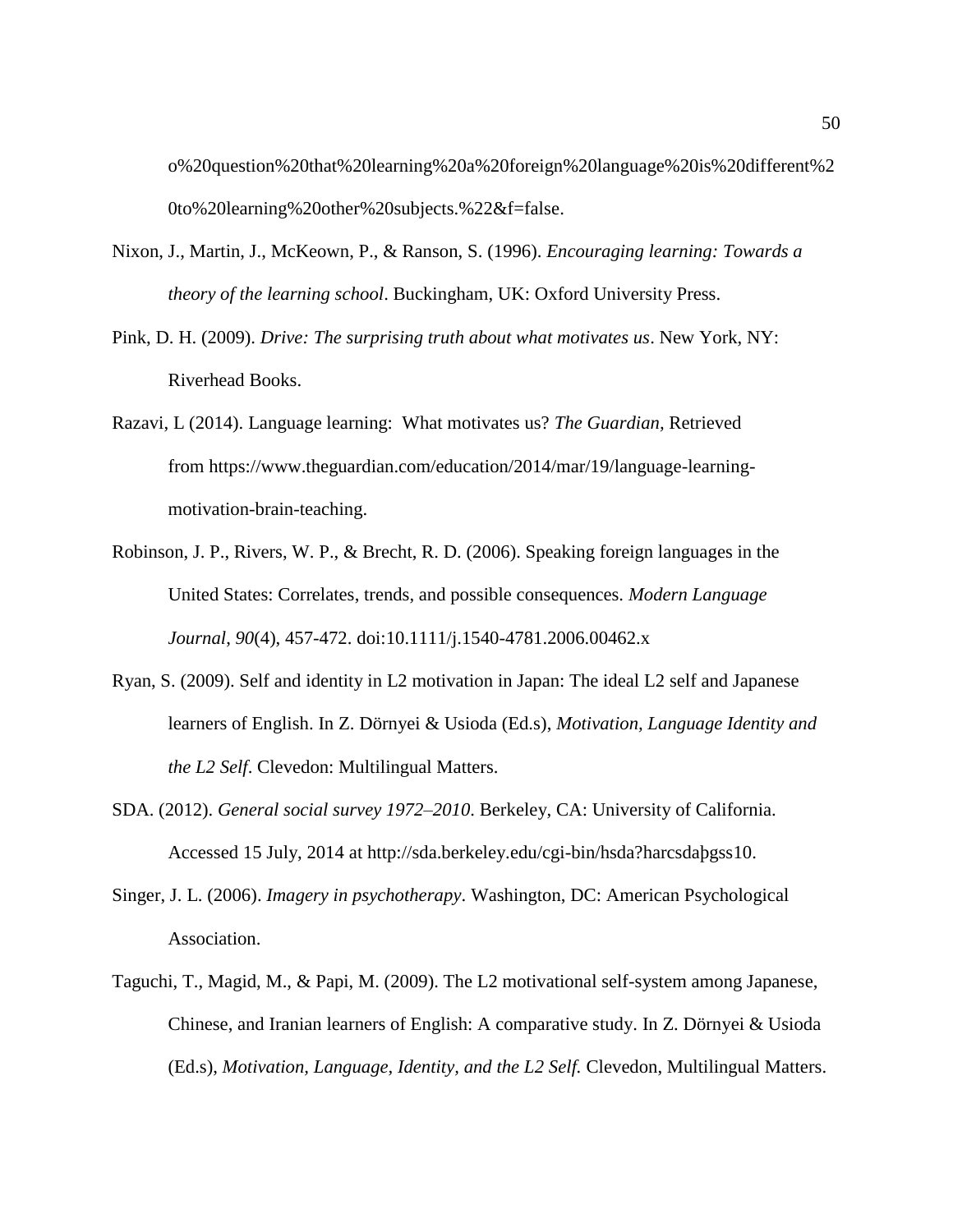- Taylor, F., & Marsden, E. J. (2014). Perceptions, attitudes, and choosing to study foreign languages in England: An experimental intervention. *Modern Language Journal*, *98*(4), 902-920. doi:10.1111/modl.12146
- Tremblay, P. F., & Gardner, R. C. (1995). Expanding the motivation construct in language learning. *The Modern Language Journal, 79*(4), 505. doi: 10.2307/330002
- Ushioda, E. (2014). Motivation, autonomy and metacognition: Exploring their interactions*.* In D. Lasagabaster, A. Doiz, and J. M. Sierra (Eds.) *Motivation and Foreign Language Learning: From Theory to Practice. Language Learning & Language Teaching, 40.* Amsterdam: John Benjamins, pp. 31-49. ISBN 9789027213235
- Ushioda, E. (2017). The impact of global English on motivation to learn other languages: Toward an ideal multilingual self. *The Modern Language Journal, 101*(3), 469-482. doi: 10.1111/modl.12413
- *Victoria Department of Education and Early Childhood Development in Australia.* (2007). Retrieved from<http://www.education.vic.gov.au/Documents/school/teachers/> teachingresources/discipline/languages/benefitslangu.pdf.
- Warden, C., & Lin, H. J. (2000). Existence of integrative motivation in Asian EFL setting. *Foreign Language Annals, 33,* 535-547. doi:10.1111/j.1944-9720.2000.tb01997.x
- Whyte, W., & Holmberg, A. (1956). The contrast of cultures. *Human Organization, 15*(3), 2-11.
- Williams, M., Burden, R., & Lanvers, U. (2002). 'French is the language of love and stuff': Student perceptions of issues related to motivation in learning a foreign language. *British Educational Research Journal, 28*(4), 503-528. doi: 10.1080/0141192022000005805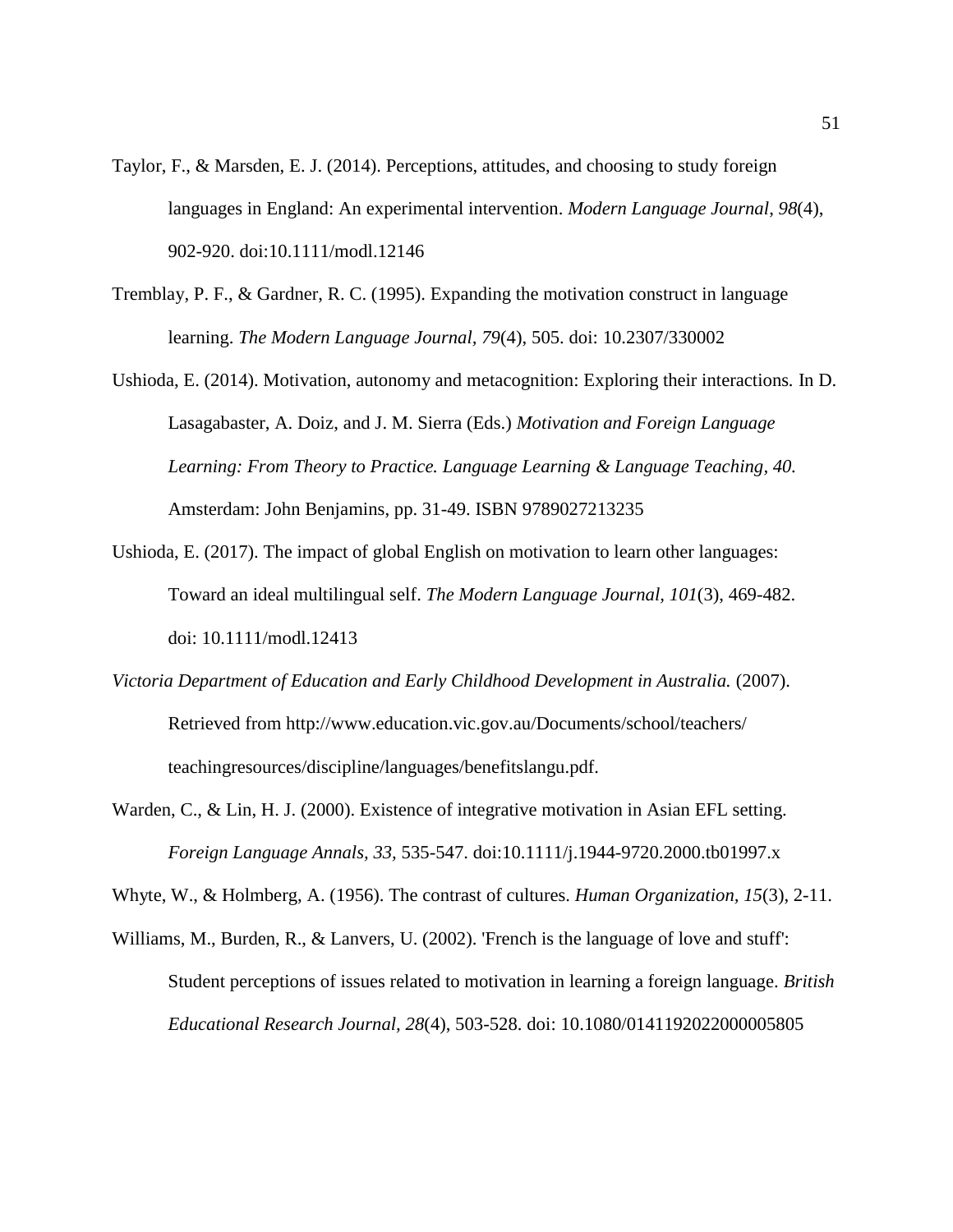Yashima, T. (2002). Willingness to communicate in a second language: The Japanese EFL context. *The Modern Language Journal, 86*(1), 54-66. doi: 10.1111/1540-4781.00136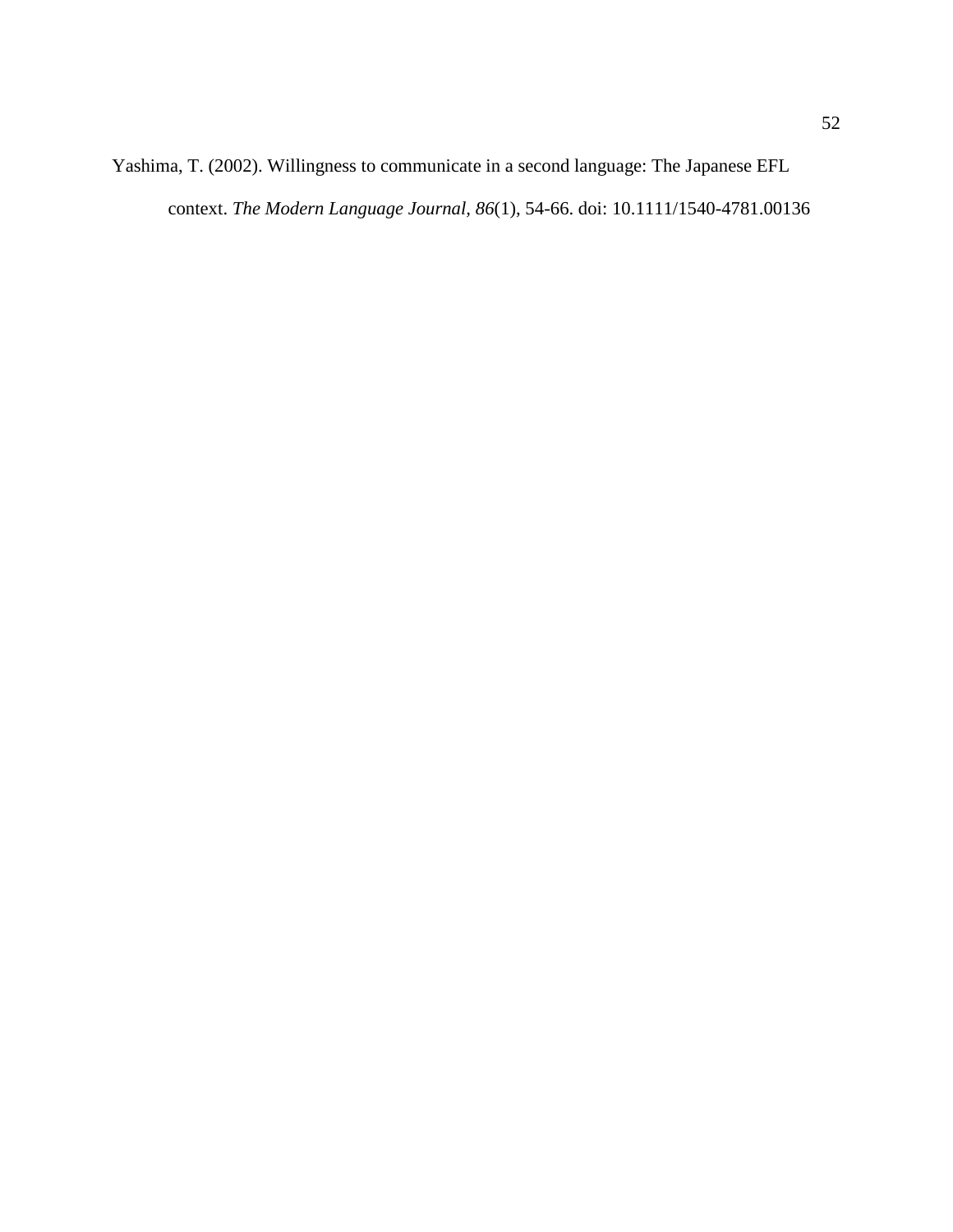## **Appendix**

# **Survey**

I used two surveys to gather data from students. No names were collected. In the middle school survey, the first two questions were used in this paper. For the upper level survey, the first question was used in this paper.

# **Middle School Survey**

# **SPANISH SURVEY**

Survey. Please rate the following statements from 1-5. 1 meaning not at all; 5 meaning absolutely.

\_\_\_\_\_\_\_\_\_\_\_\_\_\_\_\_\_\_\_\_\_\_\_\_\_\_\_\_\_\_\_\_\_\_\_\_\_\_\_\_\_\_\_\_\_\_\_\_\_\_\_\_

\_\_\_\_\_\_\_\_\_\_\_\_\_\_\_\_\_\_\_\_\_\_\_\_\_\_\_\_\_\_\_\_\_\_\_\_\_\_\_\_\_\_\_\_\_\_\_\_\_\_\_\_

# \*Required

- 1. What would make you more motivated to learn Spanish?
- 2. What were some of the most beneficial learning activities?
- 3. I am an active learner in class.\* (Check only one)
	- <u>\_\_\_\_\_\_\_\_\_\_\_\_</u> 1  $\frac{1}{2}$  $\frac{1}{\sqrt{3}}$  $\frac{1}{4}$ 5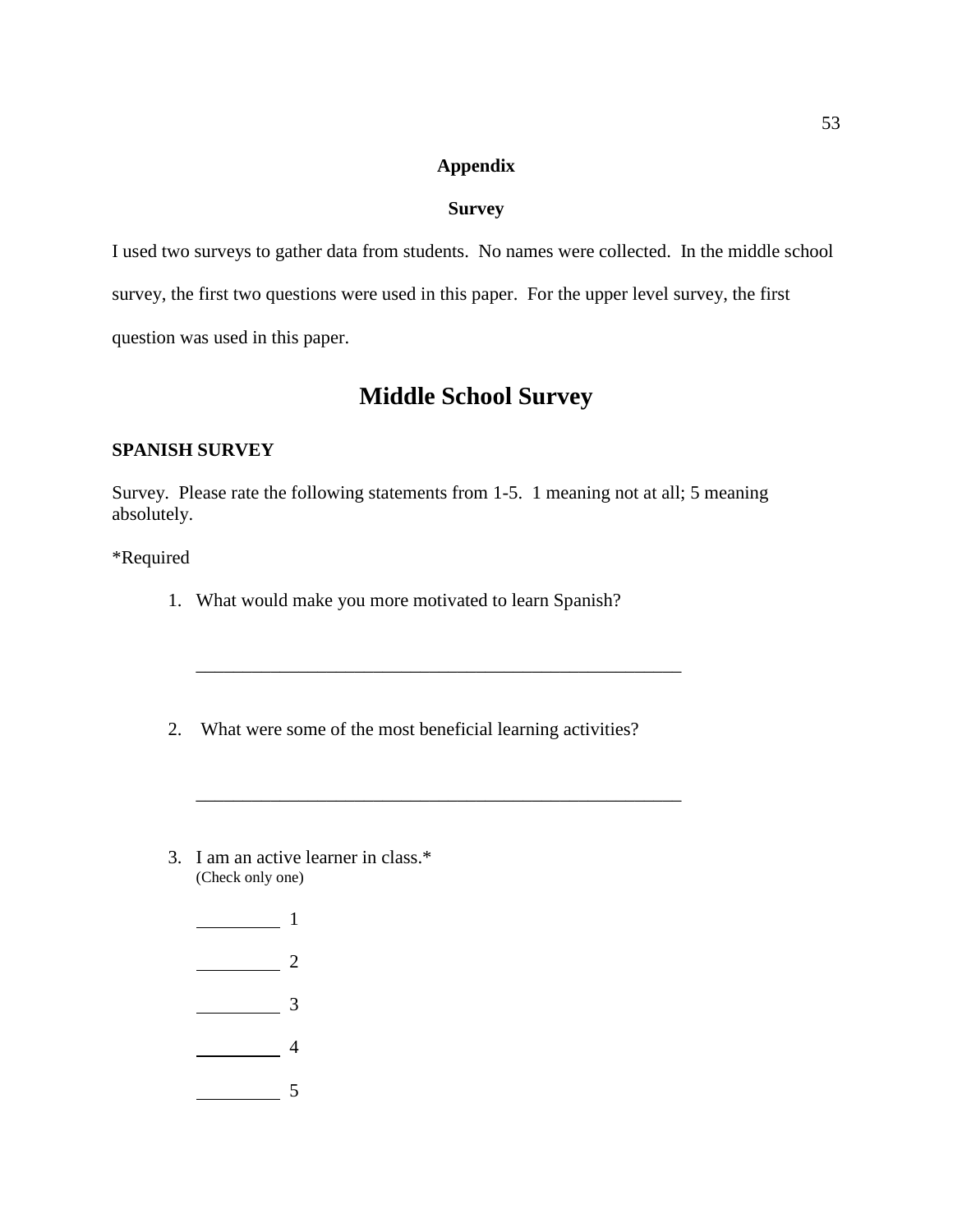- 4. I am looking forward to Spanish next year. \*If you are in 8<sup>th</sup> grade and not taking Spanish next year, do not answer.\* (Check only one)
	- <u>1</u>  $\frac{1}{2}$  $\frac{1}{\sqrt{3}}$  $\frac{1}{2}$  4 5
- 5. I was prepared for tests and quizzes\* (Check only one)
	- <u>1</u>  $\frac{1}{2}$  $\frac{1}{\sqrt{3}}$  $\frac{1}{2}$  4  $\frac{1}{\sqrt{2}}$  5
- 6. I am motivated to learn Spanish.\* (Check only one)
	- 1  $\frac{1}{2}$  $\frac{1}{\sqrt{3}}$  $\frac{1}{\sqrt{1-\frac{1}{2}}}\left(1-\frac{1}{2}\right)$ 5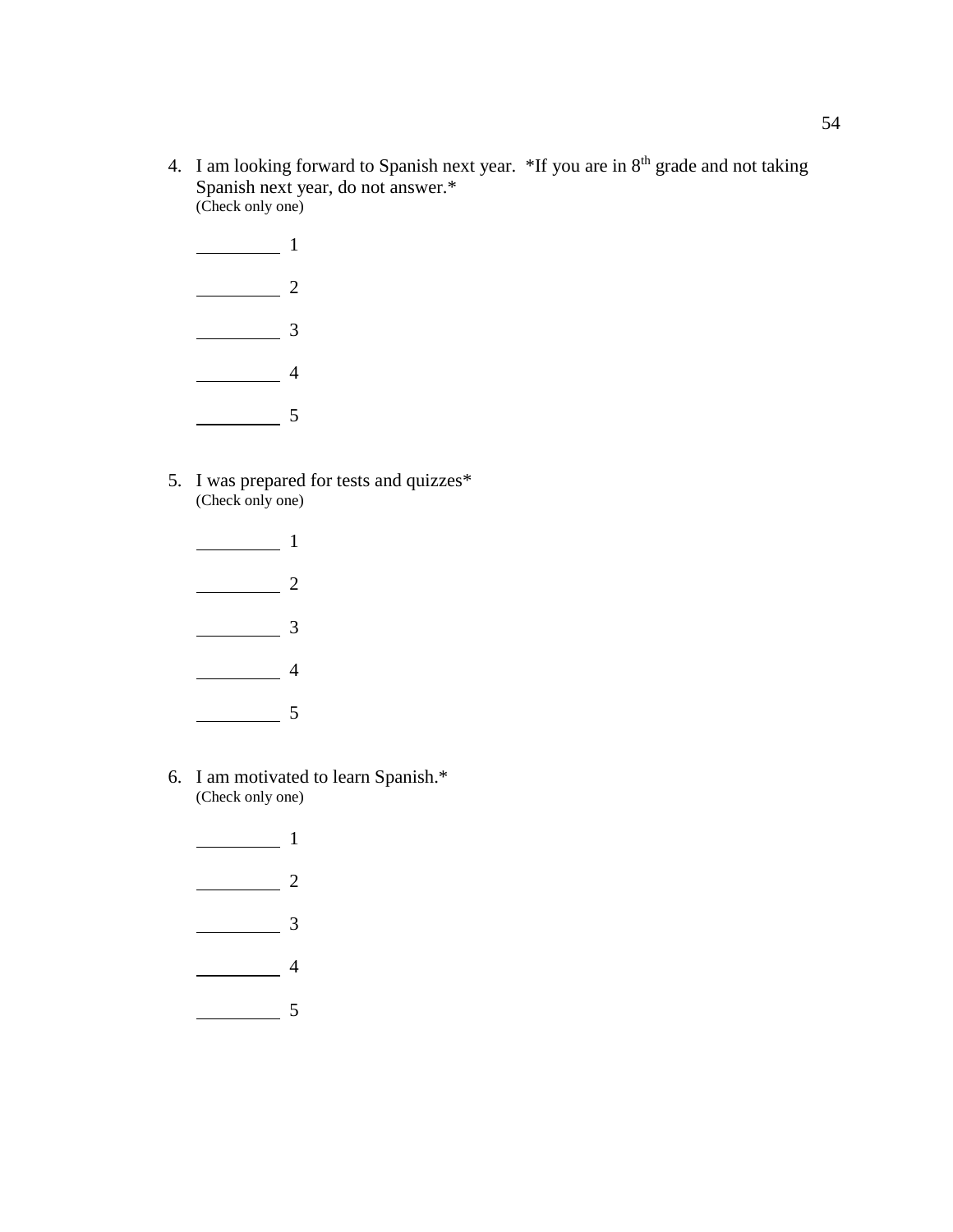- 7. I know a lot more Spanish than when the trimester began.\* (Check only one)
	- $\frac{1}{\sqrt{1-\frac{1}{2}}}\left| \frac{1}{2}\right|$  $\frac{1}{2}$  $\frac{1}{\sqrt{3}}$  $\frac{1}{4}$  $\frac{1}{\sqrt{2}}$  5